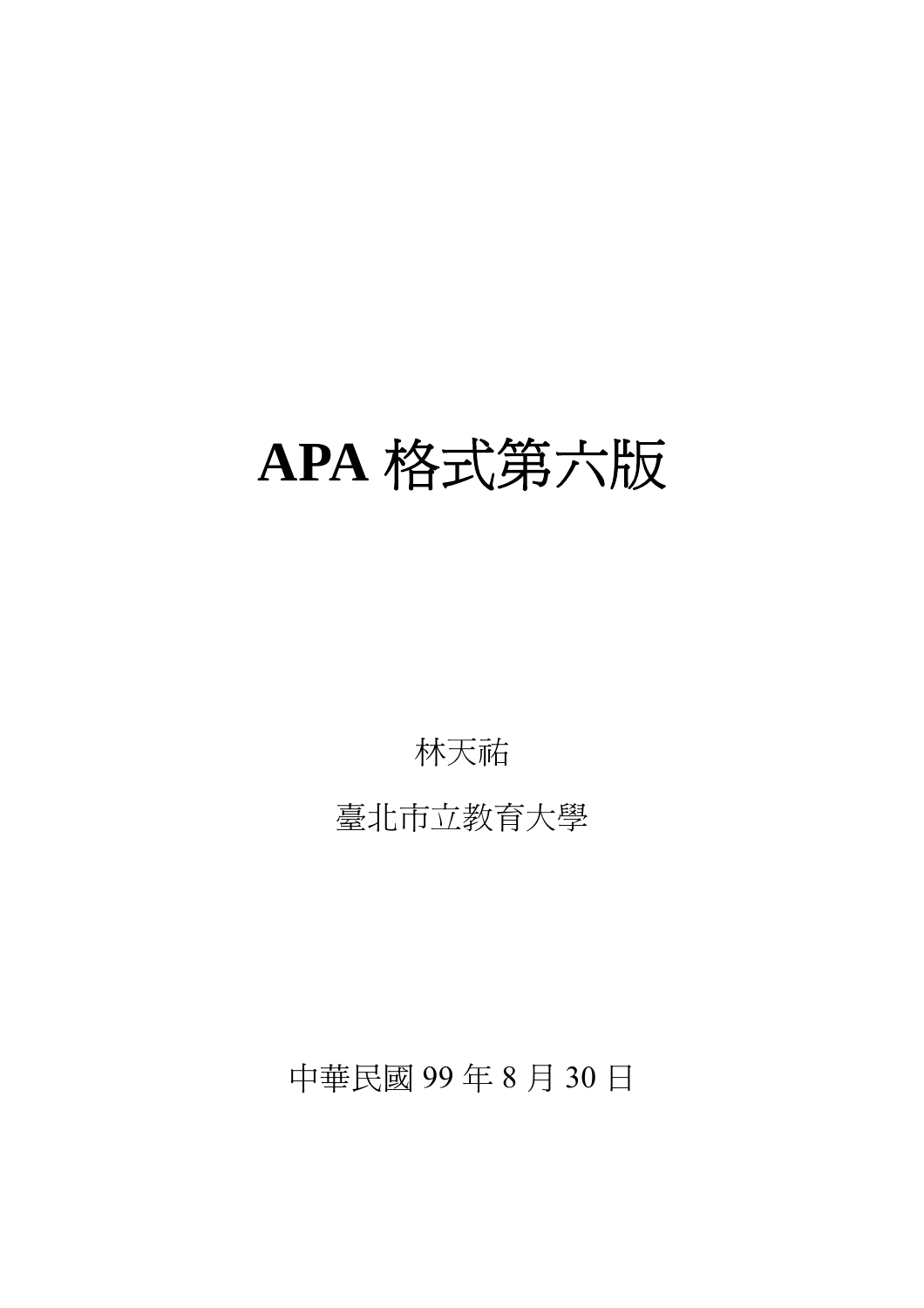# **APA** 格式第六版

所謂 APA 格式是指美國心理學會 (American Psychological Association) 所發行的出版手冊 (publication manual) 有關論文寫作的規定格式, APA 格 式第六版在 2009年7月發行,與第五版相比較,新版手冊文章結構、文獻 引用、參考文獻、圖表、統計數字等方面均有增修(請參閱本文中的對照 表)。想要進一步瞭解其他相關內容的讀者,可直接閱讀﹕*Publication manual of the American Psychological Association* 一書。

本文依據第六版的最新格式,介紹撰寫研究論文最常用的規定,包括: (1)文章結構(2)文獻引用(3)參考文獻(4)圖表製作(5)數字與統 計符號,以及(6)其他常用格式等六大項。其中有關圖表製作方面,特別 提供必較詳細的實例供參考,另外中文的寫作格式,是本文作者依據 APA 格式自行訂定的,僅供參考之用,各學術單位可自行修定(如統一改用西 元年代), 針對部分第六版未規定之格式, 本文作者也建議讀者可以參考第 五版寫作。

# 壹、文章結構

依據 APA 的格式,文章的結構包括封面、摘要、本文、參考文獻、註 記、以及附錄與補充資料等部分(請參閱該手冊,第23至40頁)。

封面部分依次包括報告題目、作者姓名、單位及頁首小標題(running head)四部份, 首先呈現的是報告主題, 題目要能確切反映研究的變項或主 要問題,避免不必要的贅詞;其次是作者的姓名(在作者姓名之後不加任 何職稱,如教授,以及學位名稱,如博士),及作者的服務單位及電子郵件 信箱,最後是頁首小標題,目的在方便讀者查閱,其長短英文以 50 個字母 為高限,中文長度則以足以辨識出文章題目為標準。

**摘要部分**依文章性質不同而異,(1)實證性文章之摘要內容包括:硏 究問題、研究對象、研究方法、研究發現(含效果值、信賴區間及∕或顯 著水準)、結論與建議;(2)文獻分析或後設分析文章之摘要內容包括:研 究問題、分析之規準、文獻選取之依據、研究結果(含主要效果值)與效 果值之主要調節變項、結論(含限制)、建議;(3)理論性文章之摘要內容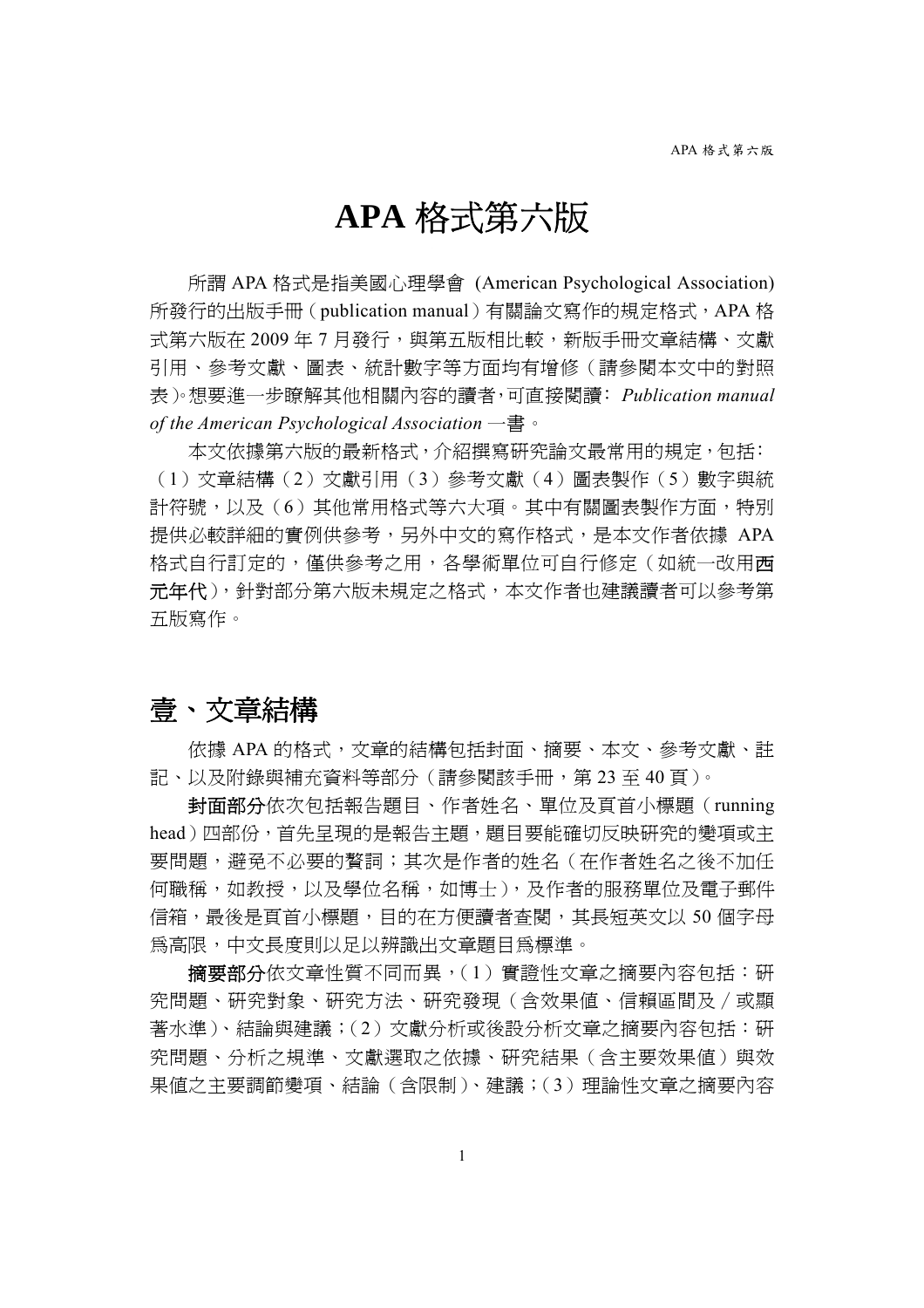包括:理論的內涵及∕或原則、理論對實證結果的解釋程度、結論;(4) 方法論文章之摘要內容包括:相關方法之討論、本方法之特性分析、本方 法之應用範圍、本方法之統計特性(如強度、考驗力);(5)個案研究之摘 內容包括:研究對象及背景特徵、個案之問題性質或解答。

英文摘要(abstract)的字數,視期刊而定以 150-250 字為上限,敘述 時依內容之重要性順序呈現,不分段落(起始行不縮排),有數字時,除字 首外全部採用阿拉伯數字。摘要的撰寫應力求忠實反映本文內容,用詞精 簡明確,且不添加作者本身的意見,採敘述方式而非條列方式撰寫。但學 位論文摘要,因內容較多可分段敘寫,本文作者建議以一頁為原則。

本文部分包括緒論、研究方法、研究結果、討論。緒論包括:研究問 題、研究的重要性、文獻分析、研究假設與設計;研究方法包括:研究對 象、抽樣程式、研究工具、實施程式、樣本大小、考驗力、精確值、研究變 項與與共變項、研究設計、實驗操作或介入。研究結果在忠實呈現資料分析 的結果,討論應先指出研究結果是否支持研究假設,其次依據研究結果的 一致性及差異性,論述其理論或實用意義。後設分析之本文結構可參考該 手冊第 251 至 252 頁。

**參考文獻**部分在於提供讀者瞭解先前學者之硏究資訊,原則上每一筆 文獻必須均在本文中引用過,而且每一筆文獻第一行置左對齊、第二行以 後均縮排。

註記部分,包括內容註解以及版權許可兩部分。

**附錄與補充資料部分**包括本文中呈現容易使讀者分心離題,但確又有 助於讀者進一步瞭解本研究的相關資料,例如 Excel 表、MP3、圖形、網頁。

# 貳、文獻引用

文獻引用包括全文引用(quotation)、文意引用(paraphrasing)兩種, 全文引用一定要註明出處之頁碼,文意引用就是用自己的話寫出原作者的 原意,可以不用註明出處頁碼,但必要時得註明出處之頁碼或段落,以利 讀者進一步查閱。

文獻引用的方式主要有二種,一種是於行文當中直接引用作者姓氏, 如: Razik (1995) 的研究...; 另一種是直接引用研究的結果或論點, 如: 教 學領導為校長的重要職責 (Conway, 1993) ...。此外,在極少數情況之下,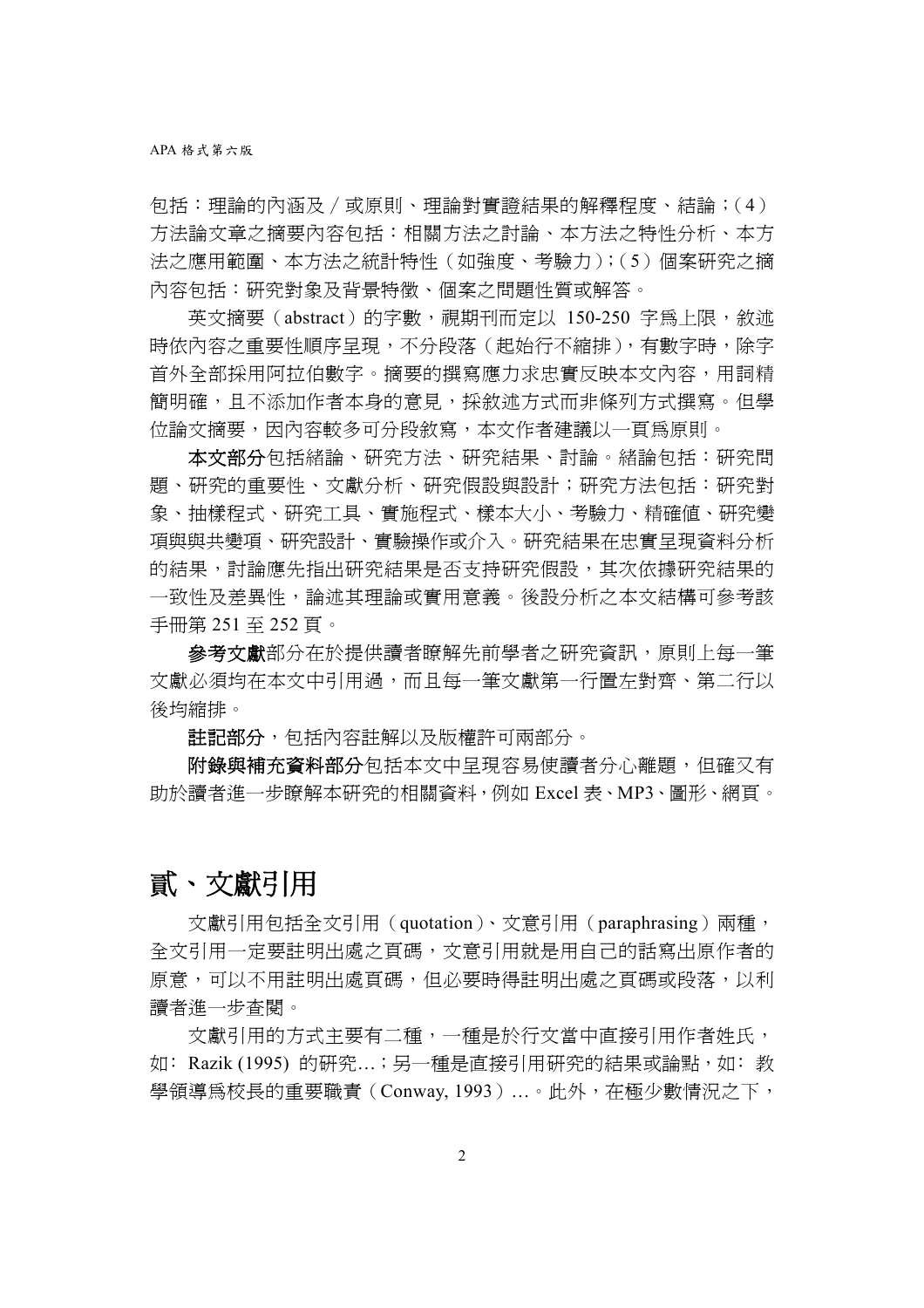可以同時在文中寫出作者與年代,如 Kessler 在 2003 年發表⋯。

APA 文獻引用的格式主要有十三種(請參閱該手冊,第 174 至 192 頁), 分述如下(第六版並未規定翻譯作品之引用格式)。

- 一、基本格式:同作者在同一段中重複被引用時,採用第二段所 述第一種引用方式,第一次須寫出日期,第二次以後則日期 可省略,但如採用第二種引用方式時,第二次以後則須註明 年代。
	- $(-)$  英文文獻: In a recent study of reaction times, Walker (2000) described the method…Walker also found… In a recent study of..., Walker (2000) ... The study also showed that...(Walker, 2000)...
	- (二)中文文獻:秦夢群(民 90)強調掌握教育券之重要性,⋯;秦 夢群同時建議⋯。文中也指出教育券使用不當之負 面效果(群夢群,民90)
- 二、作者為一個人時,格式為: (一)英文文獻﹕姓氏(出版或發表年代)或(姓氏,出版或發表年代)。 例 如: Porter (2001)…或 (Porter, 2001)。 (二)中文文獻﹕姓名(出版或發表年代)或(姓名,出版或發表年代)。 例 如:吳清山(民90)。…或(吳清山,民90)。
- 三、作者為二人以上時,必須依據以下原則撰寫(括弧中註解為 中文建議格式):

(一)原則一﹕

英文論文:作者為兩人時,兩人的姓氏全列,並用「and」連接。

- 例 如:Wassertein and Rosen (1994)…或…(Wassertein & Rosen 1994)
- 中文論文:作者為兩人時,兩人的姓名或姓氏全列,並用「與」連接。
- 例 如:吳清山與林天祐(民90)…或(吳清山、林天祐,民90)
- 例 如: Wassertein 與 Rosen (1994)…或(Wassertein & Rosen  $1994)...$
- (二)原則二﹕作者為三至五人時,第一次所有作者均列出,第二次以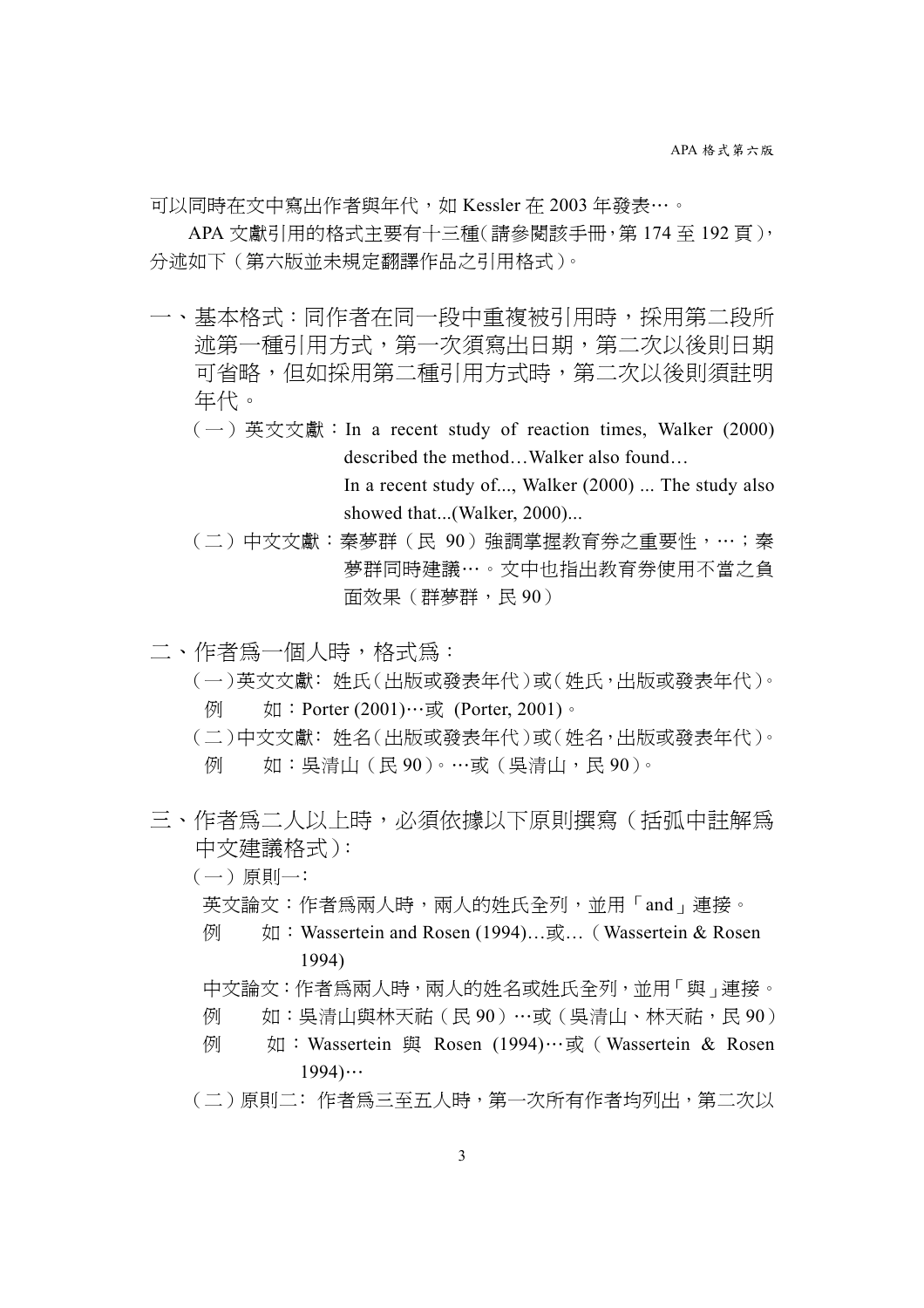後僅寫出第一位作者並加 et al.(等人)。 例 如: 【英文論文】 【第一次出現】

> Wasserstein, Zappula, Rosen, Gerstman and Rock (1994) found

或(Wasserstein, Zappula, Rosen, Gerstman, & Rock, 1994)…

【第二次以後】

Wasserstein et al. (1994)…或 (Wasserstein et al., 1994)…

- 【中文論文】
- 【第一次出現】

吳清山、劉春榮與陳明終(民 84)指出⋯或(吳清山、劉 春榮、陳明終,民 84)

【第二次以後】

吳清山等人(民 84)指出…或…(吳清山等人,民 84) Wasserstein、Zappula、Rosen、Gerstman 與 Rock (1994) 發 現⋯或 (Wasserstein, Zappula, Rosen, Gerstman, & Rock,  $1994)...$ 

- (三)原則三:作者為六人以上時,每次僅列第一位作者並加 et al*.*(中 文用「等人」)。
- (四)原則四:二位以上作者時,在文中引用時,中文書寫格式上作者 之間用「與」連接,英文書寫格式則用 and 連接,在括弧內以及 參考文獻中則分別用「、」或「&」號連接。
- 四、作者爲公司、協會、政府組織、學會等單位時,依下列原則 撰寫﹕
	- (一)基本上,每次均使用全名。
	- (二)簡單且廣為人知的單位,第一次用全名並加註其縮寫名稱,第二 次以後可用縮寫,但在參考文獻中一律要寫出全名。
		- 例 如:
	- [第一次出現] National Institute of Mental Health[NIMH] (1999) 或 (National Institute of Mental Health[NIMH], 1999)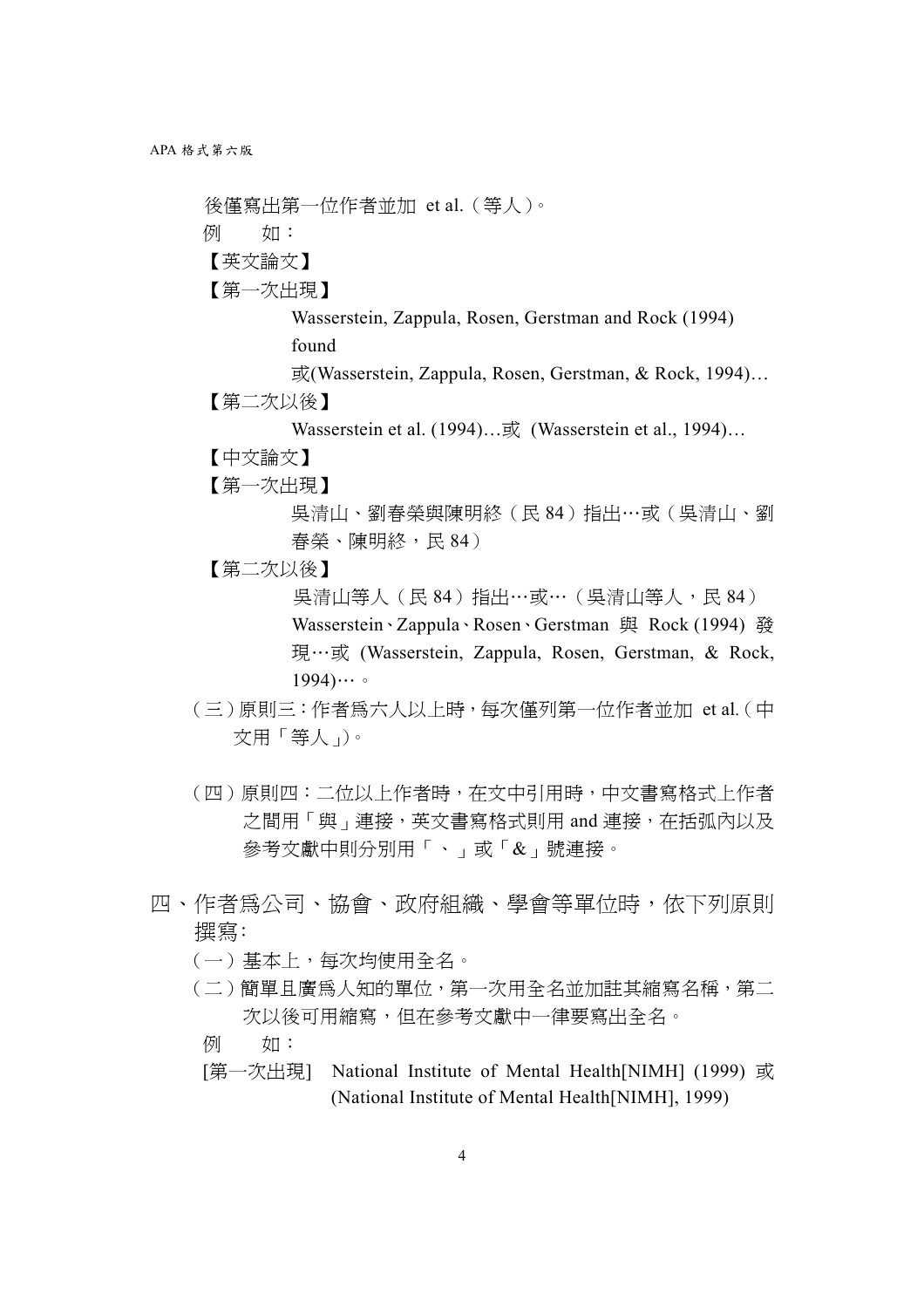[第二次以後] NIMH (1999)…或 (NIMH, 1999)…

例 如:

- [第一次出現] 行政院教育改革審議委員會【行政院教改會】(民 87) 或…(行政院教育改革審議委員會【行政院教改會】, 民 87)。
- [第二次以後] 行政院教改會(民 87)…或…(行政院教改會,民 87)。
- 五、外文作者姓氏相同時,相同姓氏之作者於文中引用時均引用 全名,以避免混淆。
	- 例 如: R. D. Luce (1995) and G. E. Luce (1988)…或 R. D. Luce (1995) 與 G. E. Luce (1988)
- 六、未標明作者(如法令、報紙社論)或作者為「無名氏」 (anonymous)時,依據下列原則撰寫﹕

(一)未標明作者的文章,把引用文章的篇名或章名當作作者,在文中 英文用斜體(中文用粗體)顯示、在括弧中用雙引號(中文用「」) 顯示。

- 例 如﹕*Educational Leadership* (1994)…或… ("Educational Leadership," 1994)。
- 例 如: 領導效能 (民 84) …或… (「領導效能」, 民 84)。 師資培育法(民 83)…或…(「師資培育法」,民 83)。 作者署名為無名氏(anonymous)時,以「無名氏」當作 作者。
- 例 如:...(Anonymous, 1998)。
- 例 如:... (無名氏,民 87)。
- 七、括弧內同時包括多筆文獻時,依姓氏字母(中文用筆畫)、 年代、印製中等優先順序排列,不同作者之間用分號 ";" 分 開,相同作者不同年代之文獻用逗號","分開。
	- 例 如: (Pautler, 1992; Razik & Swanson, 1993a, 1993b, in press-a, in press-b)。
	- 例 如: (吳清山、林天祐,民 83,民 84a,民 84b;劉春榮,民 84,印製中-a,印製中-b)。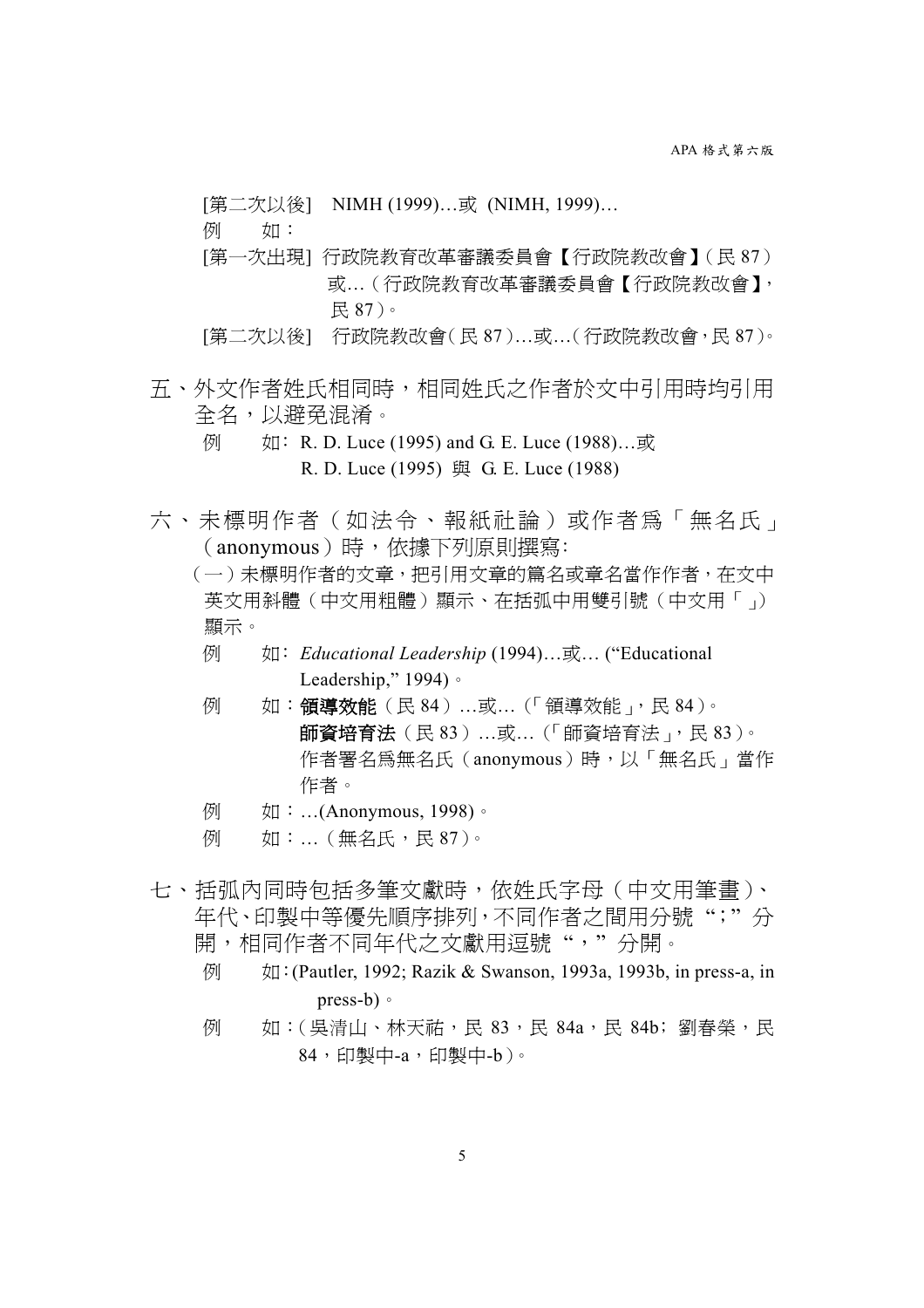APA 格式第六版

- 八、引用二手資料:除非絕版、無法透過一般管道尋獲或是沒有 英文版本(有閱讀困難),盡量不要引用二手資料。如引用 二手資料,僅在參考文獻中列出閱讀過的二手文獻來源。
	- $\boxed{\varphi}$   $\boxed{\psi}$  : Allport's diary (as cited in Nicholson, 2003) 林天祐的記事本(引自陳明終,民98)…
- 九、引用資料無年代記載或古典文件時:
	- (一)知道作者姓氏,不知原始年代,但知道翻譯版年代時,引用譯版 年代並於其前加 trans.。
	- **例 如:(Aristotle, trans. 1945)**
	- (二)知道作者姓氏,不知原始年代,但知道現用版本年代時,引用現 用版本年代並於其後註明版本別。
	- 例 如: (Aristotle, 1842/1945)
	- (三)古典文件不必列入參考文獻中,文中僅說明引用章節。
		- 例 如: 1 Cor. 13.1 (Revised Standard Version)
		- 例 如:論語子路篇
- 十、引用特定局部文獻時,如資料來自特定章、節、圖、表、公 式,要涿一標明特定出處,如引用整段原文獻資料,要加註 頁碼。
	- 例 如: (Shujaa, 1992, chap. 8) 或 (Lomotey, 1990, p. 125) 或 (Lomotey, 1990)…( p. 125)
	- 例 如: (陳明終,民 83,第八章)或 (陳明終,民 83,頁 8)
- 十一、引用個人通訊紀錄如書信、日記、筆記、電子郵件、會晤、 電話交談等,不必列入參考文獻中,但引用時要註明﹕作 者、個人紀錄類別、以及詳細日期。
	- 例 如: (T. A. Razik, Diary, May 1, 1993)
	- 例 如:(林天祐,上課講義,民 83 年 5 月 1 日)
- 十二、其他方面:
	- $\overline{\emptyset}$  (see Table 2 of Razik & Swanson, 1993, for complete data)
	- 例 如: (詳細資料請參閱: 林天祐,民 84,表 1)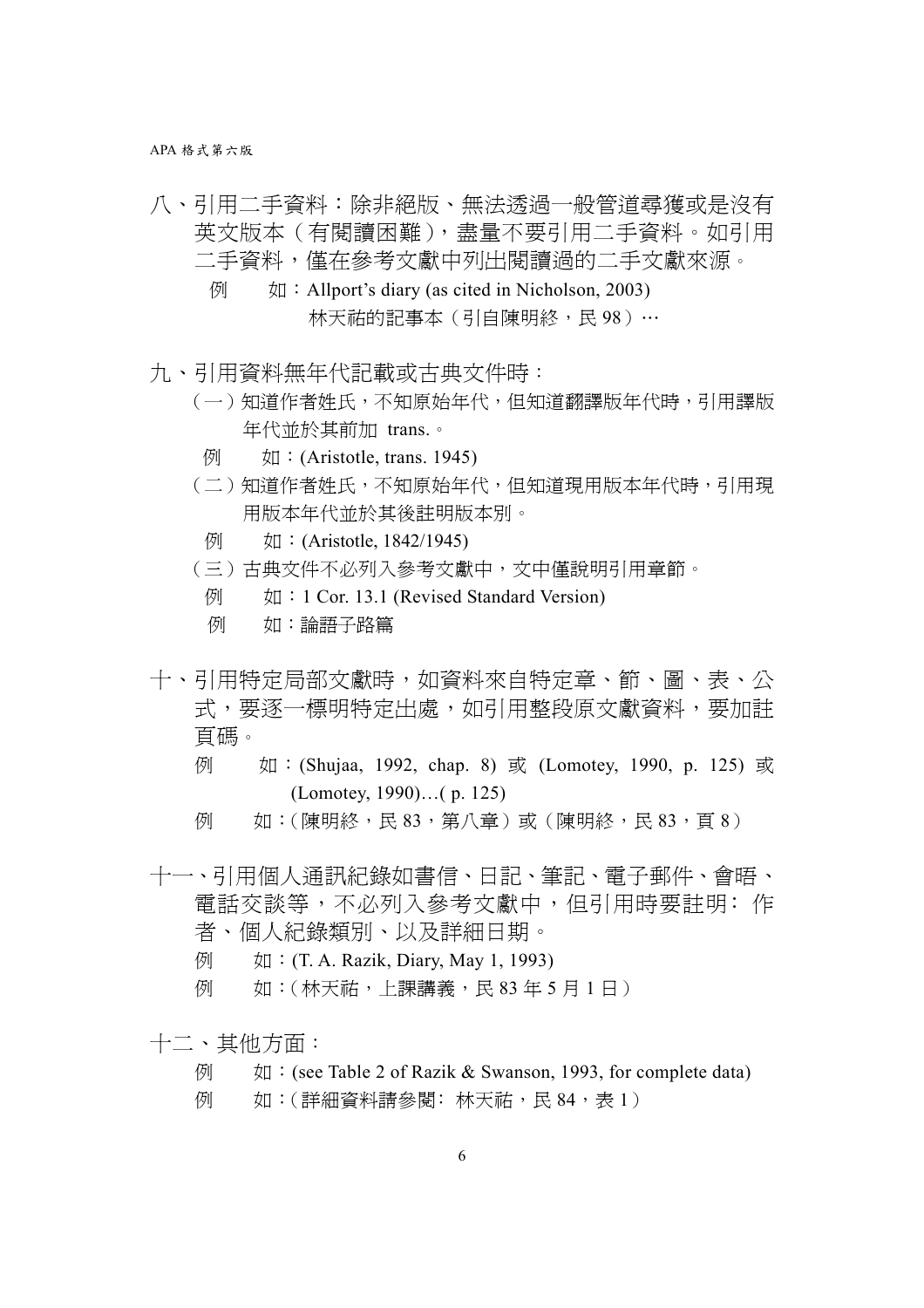# 參、參考文獻

APA 手冊第六版有關參考文獻的格式有局部修正,以下先介紹文獻的 排列順序,其次介紹幾種常用參考文獻的格式,其他詳細規定請參閱該手 冊,第 180 至 224 頁。

必須注意的是,參考文獻部份與文獻引用部份息息相關,除部分例外 如個人通訊資料、古典檔、法律條文等,其餘外引用過的文獻必須出現在 參考文獻中,而且參考文獻中的每一筆文獻都被引用過,兩者的作者姓氏 (名)以及年代也必須完全一致。另外,除少數例外如同姓之英文作者, 其餘在引用英文文獻時,僅寫出作者姓氏,但在參考文獻中則須同時寫出 姓氏以及名字(字首),中文文獻則都需要寫出全名。

一、文獻排列順序

參考文獻的排列順序,如爲中文文獻,以作者姓名筆書爲依據,大致 上不會有什麼問題,如為英文文獻,則較複雜。英文文獻的排列順序有十 個標準:

- (一)依作者姓氏字母順序排列,如以文章篇名或書名當作者,而該篇名 或書名是以數字開頭時,以國字之字母順序比較,如 21st century education 是以 Twenty-first century education 作為比較的基準。
- (二)第一位作者姓名相同時,如為同一作者,依年代先後順序排列:
	- 例 如: Hewlett, L. S. (1996)

Hewlett, L. S. (1999)

- (三)一位作者永遠排在多位作者之前:
	- 例 如: Razik, T. A. (1991)

Razik, T. A. , & Lin, T. -Y. (1995)

- (四)當有多位作者必須比較時,依序由第二或第三、第四、⋯作者姓氏 字母順序排列:
	- $\boxed{\varphi}$   $\boxed{\psi}$  : Gosling, J. R., Jerald, K., & Belfar, S. F. (2000)

Gosling, J. Y., & Tevlin, D. F. (1996)

- (五)相同作者且相同年代,則依(去除 A, The 等冠詞之後)篇名或書名 字母順序排列,並於年代之後附 a, b, c, 等註記:
	- 例 如: Razik, T. A., & Lin, T. -Y. (1990a). *Fundamental concepts*… Razik, T. A., & Lin, T. -Y. (1990b). *Human relations*…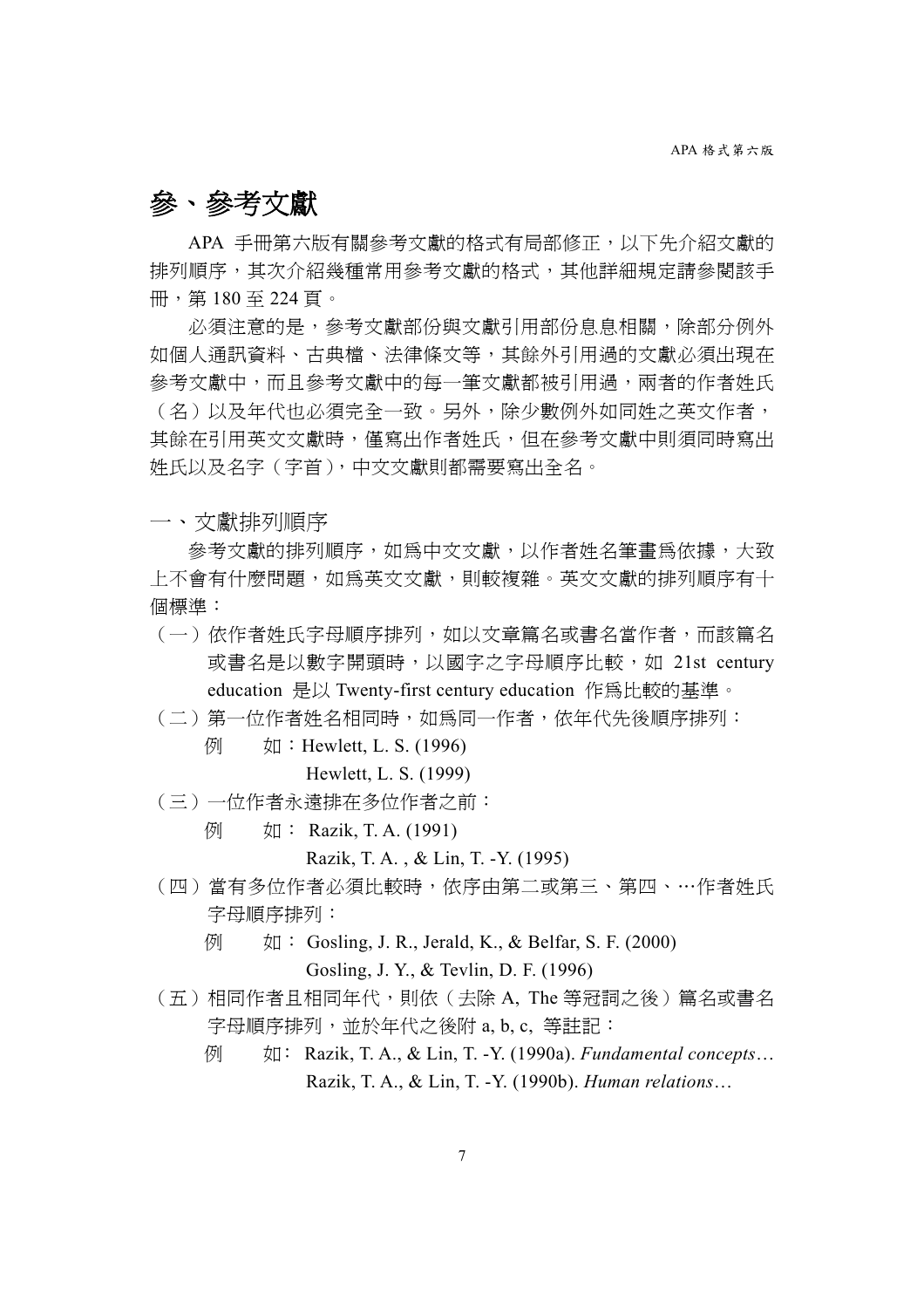- (六)作者姓氏相同,名字不同時,依名字字母順序排列:
	- 例 如: Liu, C. -R. (1993).
		- Liu, M. -C. (1990).
- (七)作者為機關團體時,以機關團體全名字母作為比較的基礎,當作者 為機關團體的附屬團體時,全名要以「主團體先,附屬團體後」來 呈現:例如:State University of New York at Buffalo, Department of Educational Organization, Administration, and Policy. (1994). 不可寫 為 Department of Educational Organization, Administration, and Policy, State University of New York at Buffalo. (1994).
- (八)作者署名為 Anonymous,以 Anonymous 來比較。
- (九)沒有作者時,把(去除冠詞之後的)篇名或書名視為作者來比較。
- (十)引用後設分析(meta-analysis)之文獻時,該文獻所使用之研究文獻 如少餘 50 筆時,必須在參考文獻中一一列舉,並在每一筆文獻前加 註 \* 號,且在參考文獻一開始時說明加註星號者為後設分析的相關 文獻:
	- $\overline{\emptyset}$   $\overline{\emptyset}$  : \*Bretschneider, J. G., & McCoy. N. L. (1968). Sexual interest and behavior in health 80-102-year-olds. *Archives of Sexual Behavior, 14,* 343-350.

二、常用參考文獻格式

APA 出版手冊把參考文獻分為(1)期刊、雜誌、新聞文章、摘要資料; (2)一般書籍、參考工具書、書的一章;(3)技術及研究報告;(4)會議 專刊或專題研討會論文;(5)學位論文;(6)書籍、媒材或文章之評論;(7) 視聽媒體資料;(8) 資料檔、特殊軟體、測量工具與儀器設備;(9) 未出 版或非正式出版之作品;(10)檔案與其他收藏品;(11)網路訊息;(12) 法規等十二類,每一類文獻的格式都不一樣,其重要者條列及舉例說明如 下。

2009 年第六版手冊中,有關參考文獻格式方面有以下重要增修規定:(1) 英文作者的姓氏以及第一個名字縮寫均相同時,第二個名字可以全部寫出來並 用中括弧(brackets)標示;(2)新增數位辨識碼(digital object identifier[DOI]) 的標註,若該筆文獻具有數位辨識碼,必須在最後將數位辨識碼標出,數位辨 識碼後面不加句點;(3)電子媒體文獻一律不必詳細寫出上網擷取該文獻的詳 細日期,除非該網站內容經常變動;(4)作者超過 8 人時,不必再一一列出每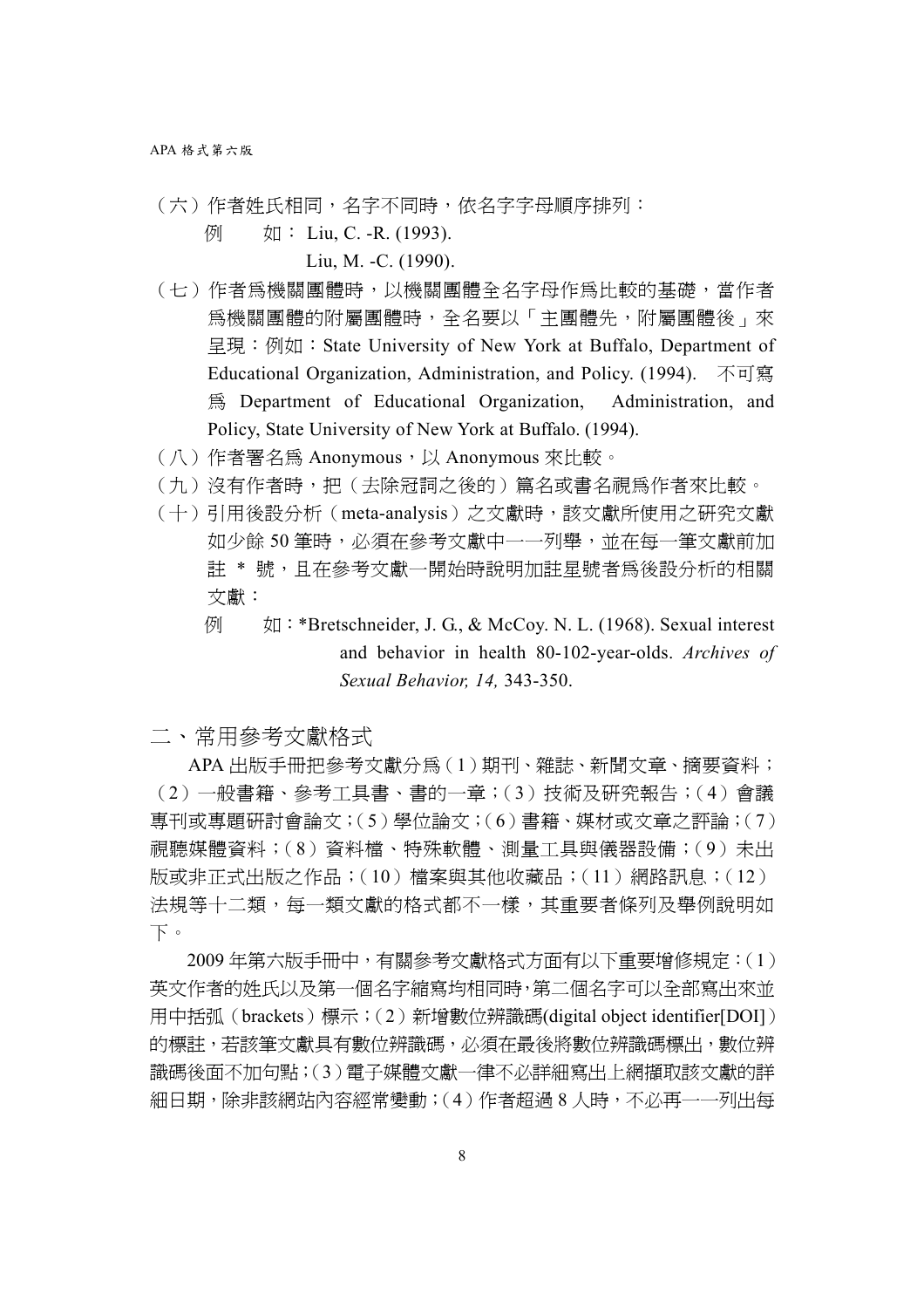一作者姓名,僅列出前 6 位與最後 1 位作者,中間加入 …(中文用 ⋯);(5) 學位論文格式略有修正,(6)出版商所在城市的(美國)州名均列出,不 可省略,美國以外之出版商則寫出城市名以及國名。

- (一)期刊、雜誌、新聞文章、摘要資料﹕
	- 1. 中文期刊格式 A﹕(作者在 7 人以內)
		- 作者 (年)。文章名稱。**期刊名稱,期別**,碼別。
		- 例 如: 丁一顧、林瑜一、張德銳 (民 96)。國民小學教學 有困難教師教學輔導策略之研究。教育行政

與評鑑學刊,3,19-44。

2. 中文期刊格式 B:(作者在 8 人以上)

- 前六位作者…最後一位作者(年代)。文章名稱。期刊名稱,期別, 頁碼。
- 例 如:林天祐、陳麗華、蔡昆瀛、歐玲如、宋佩芬、林麗華、… 黃於庭(民 98)。臺北市全球教育白皮書。教育行政 與評鑑學刊,**6**,1-40。
- 3. 中文期刊格式 C: (文章已獲同意刊登, 但尚未出版) 作者(印製中)。文章名稱。期刊名稱。
- 例 如:吳清山、林天祐(印製中)。庶民教育。**教育資料與研究**。
- 4. 英文期刊格式 A:( 文章有 DOI,作者在 7 人以內 ) Author, A. A., Author, B. B., & Author, C. C. (Year). Title of article*. Title*

*of Periodical, xx*(xx), xxx-xxx. doi: xx.xxxxxxxxxx

- $\overline{\emptyset}$  : Powers, J. M., & Cookson, P. W. Jr. (1999). The politics of school choice research. *Educational Policy, 13*(1), 104-122. doi:10.1177/0895904899131009
- 5. 英文期刊格式 B: (文章有 DOI, 作者在 8 人以上)
	- Author, A. A., Author, B. B., Author, C. C., Author, D. D., Author, E. E., Author, F. F., …Author, H. H. (Year). Title of article. *Title of Periodical, xx*(xx), xxx-xxx. doi: xx.xxxxxxxxxx
	- $\overline{\emptyset}$   $\overline{\emptyset}$  : Gilbert, D. G., J. F. Rabinovich, N. E., Sugai, C., Plath, L. C., Asgaard, G.,...Botros, N. (2004). Effects of quitting smoking on EEG activation and attention last for more than 31 days and are more severe with stress, dependence, DRD2 A1 allele, and depressive traits.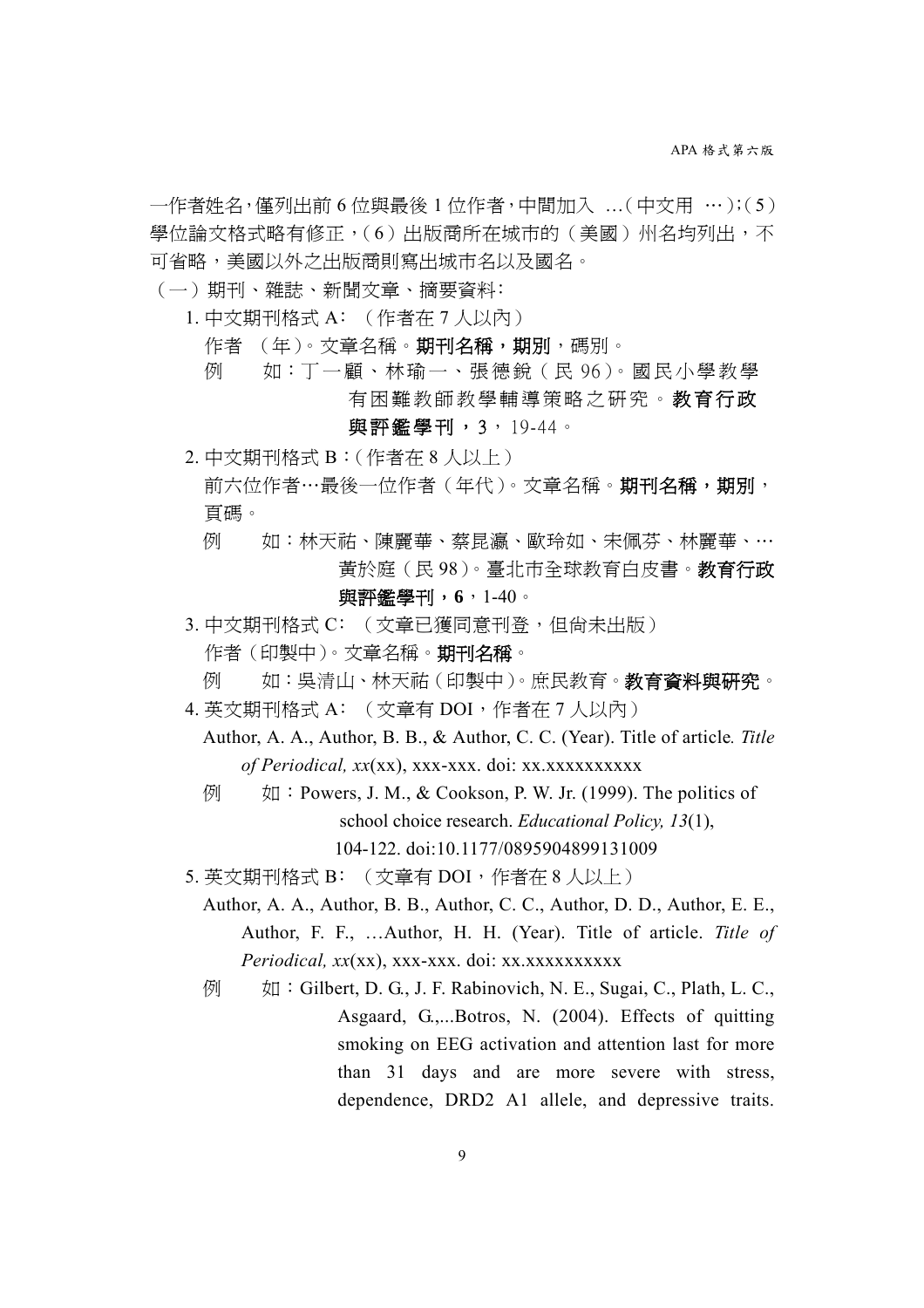*Nicotine and Tobacco Research, 6, 249-267*. doi: 10.1090/14622200410001676305

- 6 英文期刊格式 C:(文章沒有 DOI)
	- Author, A. A., Author, B. B., & Author, C. C. (Year). Title of article*. Title of Periodical, xx*(xx), xxx-xxx.
	- $\overline{\emptyset}$   $\overline{\emptyset}$  : Wolchik, S. A., West, S. G., Sandler, I. N. Tein, J., Coatsworth, D., Lengua, L., & Botros, N. (2000). An experimental evaluation of theory-based mother and mother-child programs for children of divorce. *Journal of Consulting and Clinical Psychology , 68,* 843-856.
- 7.英文期刊格式 D:(外文文章沒有 DOI、文章標題翻譯成英文) 主要寫法和英文期刊格式 C 相同,只是在文章標題之後要用英文中 括弧(brackets)加註英文標題名稱。
- 8.英文期刊格式 E:(文章有 DOI,有外審制度並同步發行書面、電子 版之期刊)
	- Author, A. A., Author, B. B., & Author, C. C. (Year). Title of article*. Title of Periodical.* Advance online publication. doi:xx.xxxxxxxxxx
	- $\overline{\emptyset}$   $\overline{\emptyset}$  : Van Ledebur, S. C. (2007). Optimizing knowledge transfer by new employees in companies. *Knowledge Management Research & Practice.* Advance online publication. doi: 10.1057/paigrave. kmrp.8500141
- 9.英文期刊格式 F: (文章已經放在預定刊出的庫存網頁,但尚未正式 發行)
	- Author, A. A., Author, B. B., & Author, C. C. (in press). Title of article. *Title of Periodical*. Retrieved from http://xxx.xxx.xxx
	- 例 如:Briscoe, R. (in press). Egocentric spatial representation in action and perception. *Philosophy and phenomenological Research*. Retrieved from http:

//cogptints.org/5780/1/ Ecsrap.F07.pdf

10.中文雜誌格式 A﹕(一般雜誌文章)

作者(年月)。文章名稱。雜誌名稱,期別,頁碼。

例 如:王力行 (民 90年2月)。落在世界隊伍的後面?遠見雜 誌,**6**,14-16。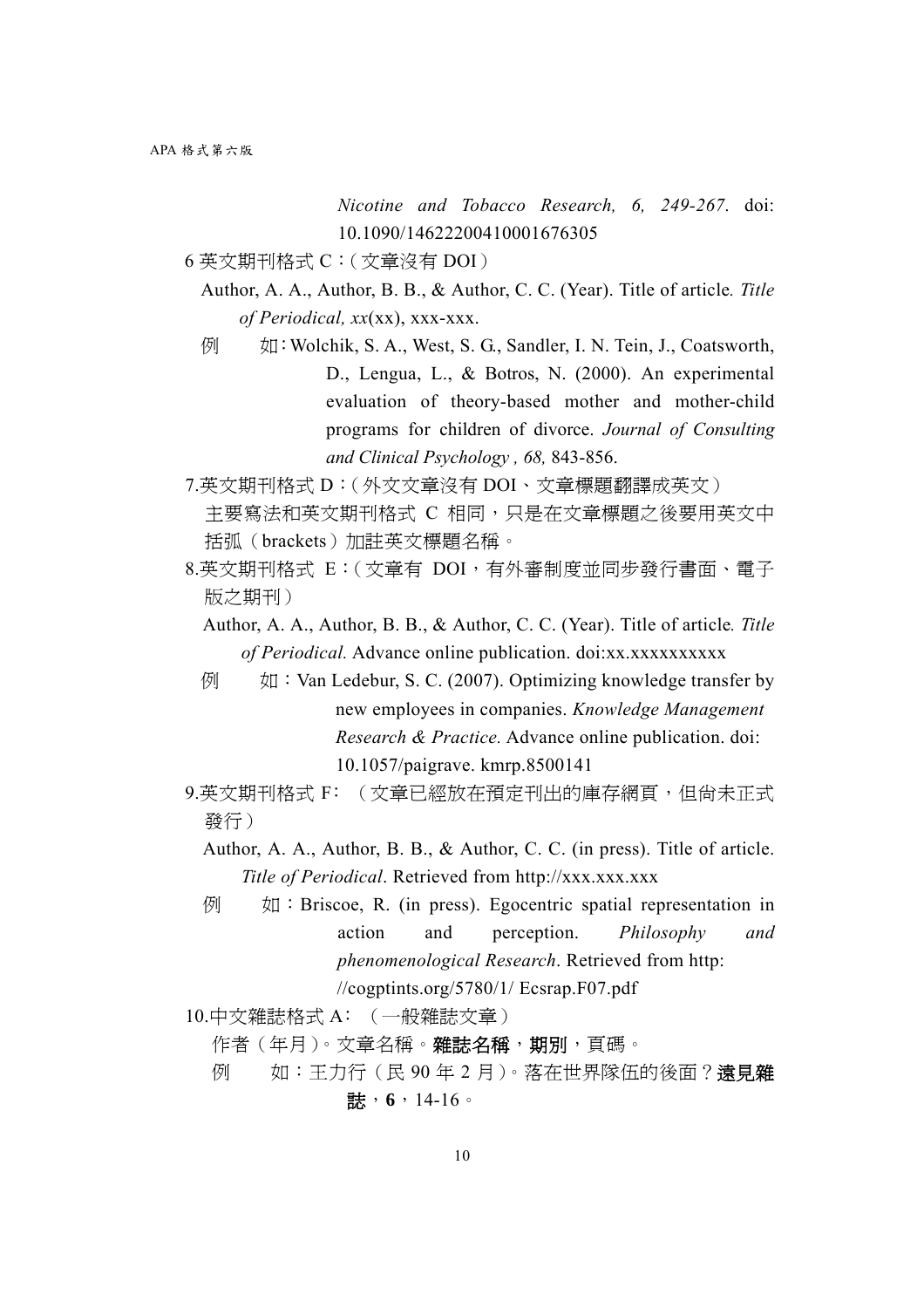- 11. 中文雜誌格式 B﹕(線上雜誌文章) 作者 (年月)。文章名稱。雜誌名稱, 期別, 頁碼。文章來源網址 例 如: 盧蘇偉 (民 99年2月)。寫在學測放榜後,什麼才是贏? 康健雜誌,**128**。取自 http://www.commonhealth. com.tw/
- 12.英文雜誌格式 A﹕(一般雜誌文章)
	- Author, A. A., & Author, B. B. (Year, Month). Article title. *Magazine Title, xxx*, xx-xx.
	- 例 如 : Kandel, E. R., & Squire, L. R. (2000, November). Neuroscience: Breaking down scientific barriers to the study of brain and mind. *Science, 290*, 1113-1120.
- 13.英文雜誌格式 B﹕(線上雜誌文章)
	- Author, A. A., & Author, B. B. (Year, Month). Article title. *Magazine Title, xxx*. Retrieved from http://xxx.xxx.xxx
	- $\overline{\emptyset}$  ( $\overline{\emptyset}$  : Clay, R. (2008, June). Science vs. ideology: Psychologists fight back about the misuse of research. *Monitor on Psychology, 39*(6). Retrieved from http://www.apa.org/ monitor
- 14.中文通訊格式:(無作者署名,有網址;在文章中引用時,僅使用前 幾個字,如:"教育部積極推動",民 98)
	- 文章名稱(年月)。通訊名稱。文章來源網址。
	- 例 如:教育部積極推動教師在職進修,並增進教師專業知能【最 新消息】(民98年7月)。師資培育專業通訊。取自 http://www.ntcu. edu.tw/secr/norm/new/通訊電子檔/ 師培通訊第 14 期.pdf
- 15.英文通訊格式:(無作者署名,有網址;在文章中引用時,僅使用前 幾個字,如: "Six Sites Meet," 2006)
	- Article title. (Year, Month). *Newsletter source*. Retrieved from http://xxx.xxx. xxx
	- $\overline{\emptyset}$   $\overline{\emptyset}$  : Six sites meet for comprehensive anti-gang initiative conference. (2006, November/December). *OJJDP News*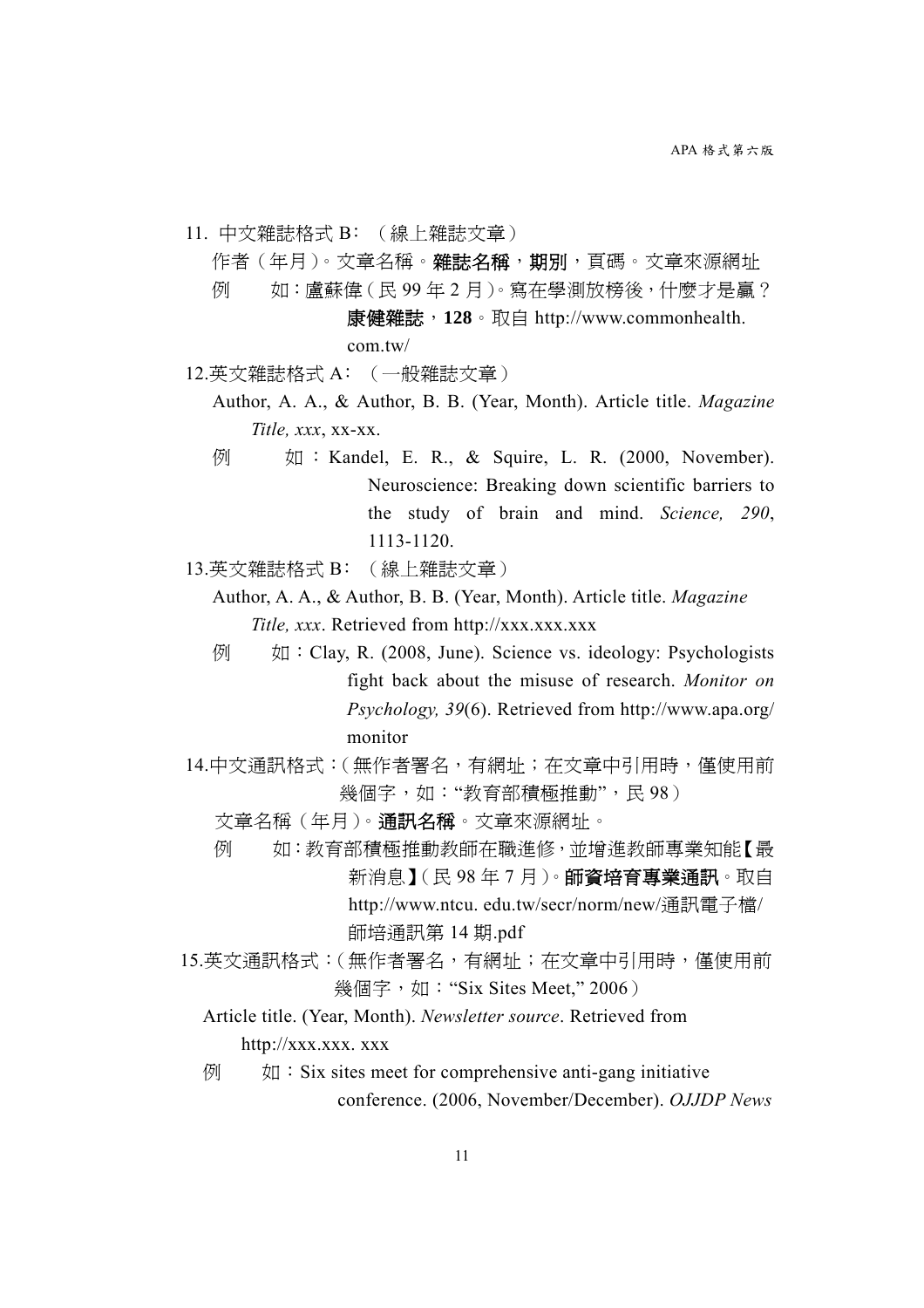*@ a Glance.* Retrieved from http://www.ncjrs.gov/

- html/ ojjdp/news\_at\_ glance/ 216684/topstory.html
- 16.中文報紙格式 A﹕(一般報紙)

作者(年月日)。文章名稱。報紙名稱,版別。

- 例 如:陳揚盛(民 90 年 2 月 20 日)。基本學力測驗考慮加考國 三下課程。臺灣立報,6 版。
- 17.中文報紙格式 B: ( 雷子報; 可以诱過官網中的搜尋引擎杳詢到本文 章,僅需寫出官網網址,不必寫出該文章之詳細網 址)

作者(年月日)。文章名稱。電子報名稱。電子報官網網址。

- 例 如:邱瓊玉(民 99 年 3 月 9 日)。市教大蘋果傳情 夾夾樂爆 笑。聯合新聞網。取自 http://udn.com/NEWS/ main.
- 18.報紙社論之參考格式:

文章名稱【社論】(年月日)。報紙名稱,版別。

html

- 例 如:推動知識經濟發展須腳踏實地【社論】(民 89年9月5日)。 中國時報,2 版。
- 19.英文報紙格式 A﹕(一般報紙)

Author, A. A. (Year, Month Day). Article title. *Newspaper Title,* pp. xx-xx.

- 例 如:Schwartz, J. (1993, September 30). Obesity affects economic, social status. *The Washington Post,* pp. A1, A4.
- 20.英文報紙格式 B﹕(電子報;可以透過官網中的搜尋引擎查詢到本文 章,僅需寫出官網網址,不必寫出該文章之詳細網 址)
	- Author, A. A. (Year, Month Day). Article title. *Newspaper Title.* Retrieved from http://xxx.xxx.xxx
	- $\overline{\emptyset}$  ( $\overline{\emptyset}$  : Brody, J. E. (2007, December 11). Mental reserves keep brain agile. *The New York Times*. Retrieved from http://www. nytimes.com
- 21.中文期刊專刊格式 A:(引用整期都是專刊的期刊;本例無期別)

編者 (主編)。(年代)。專刊名稱【專刊】。期刊名稱,期別。

例 如:溫明麗 (總編輯)。(民 96)。台灣文化與社會之回顧與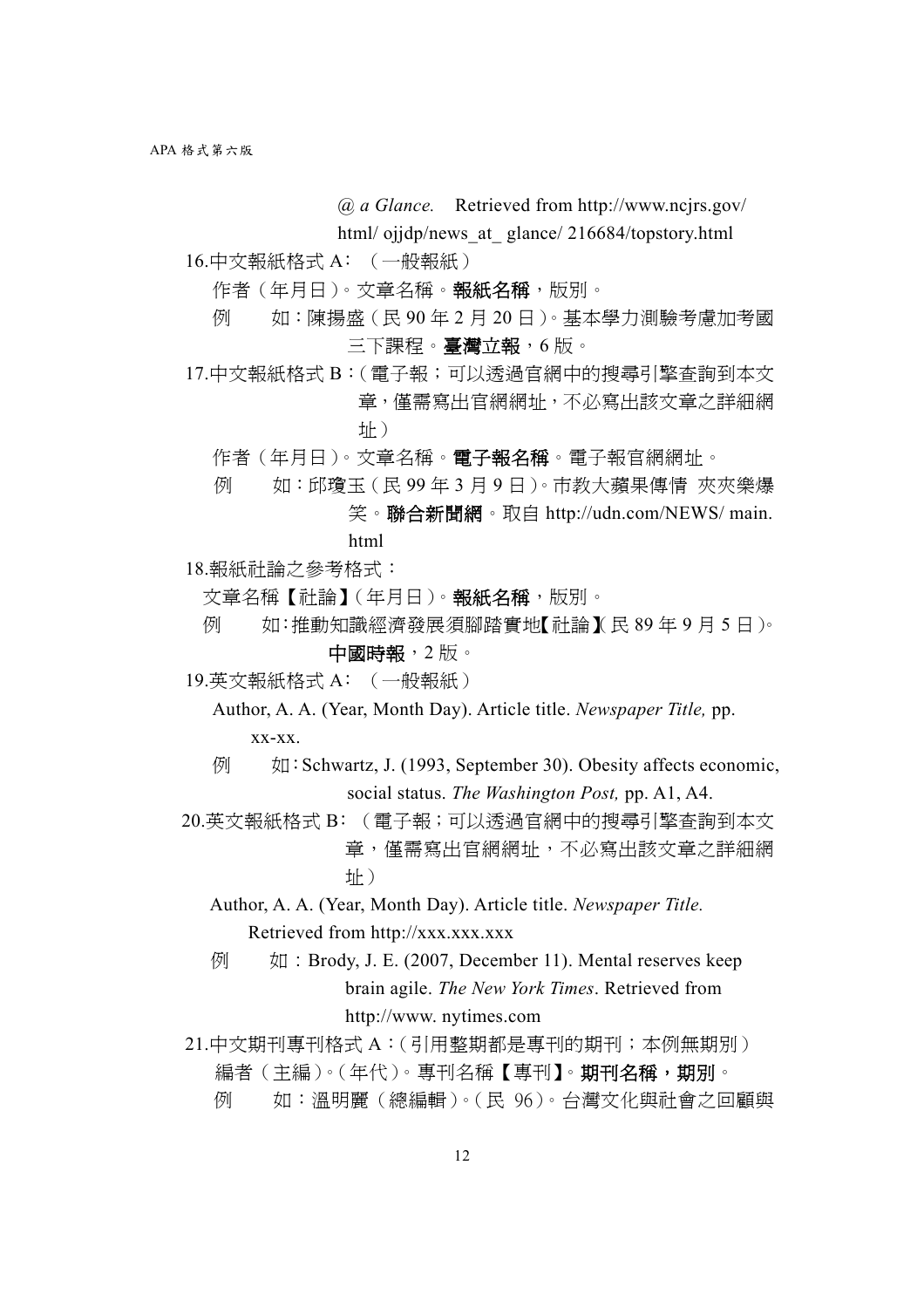展望【專刊】。教育資料與研究。

- 22 中文期刊專刊格式 B:(引用期刊中的整個專題)
	- 編者 (主編)。(年代)。專題名稱 【專題】。期刊名稱, 期別, 頁碼。 例 如:溫明麗(總編輯)。(民 98)。客家文化與客語教學【專

題】。教育資料與研究,**91**,1-162。

- 23.英文期刊專刊格式 A:(引用整期都是專刊的期刊)
	- Author, A. A., & Author, B. B. (Ed.s). (Year). Article title [Special issue]. *Journal Title. x*x(xx).
	- 例 如 : Haney, C., & Wiener, R. L. (Eds.). (2004). Capital punishment in the United States [Special issue]. *Psychology, Public Policy, and Law, 10*(4).
- 24.英文期刊專刊格式 B:(引用期刊中的整個專題)
	- Author, A. A., & Author, B. B. (Eds.). (Year). Section title [Special section]. *Journal Title, xx*(xx), xx-xx.
	- 例 如 : Greenfield, P., & Yan, Z. (Eds.). (2006). Children, adolescents, and the internet [Special section]. *Developmental Psychology, 42*, 318-458.

25.中文期刊專論格式:(期刊中的專論文章)

- 作者(年代)。文章名稱【專論】。期刊名稱,期別, 百碼。
- 例 如:許民陽 (民 98)。生態教育-環保、有機、綠色校園運 動【專論】。教師天地,162,4-13。
- 26.英文期刊專論格式: (期刊中的專論,如有 DOI 可以加註)
	- Author, A. A., & Author, B. B. (Year). Article title [Monograph]. *Journal Title, xx*(xx), xx-xx. doi: xx.xxxxxxxxxx
		- 例 如:Ganster, D. C., Schaubroeck, J., Sime, W. E., & Mayas, B. T. (1991). The nomological validity of the Type-A personality among employed adults [Monograph]. *Journal of Applied Psychology, 76*, 143-168. doi: 10.1037/0021-9010.76.1.143
- 27.中文期刊社論格式:(有作者姓名)

作者(年代)。文章名稱【社論】。期刊名稱,期別,頁碼。

例 如:王文基(民 96)。樂生院拆遷爭議與 STS【社論】。科技、

## 醫療與社會,5,5-8。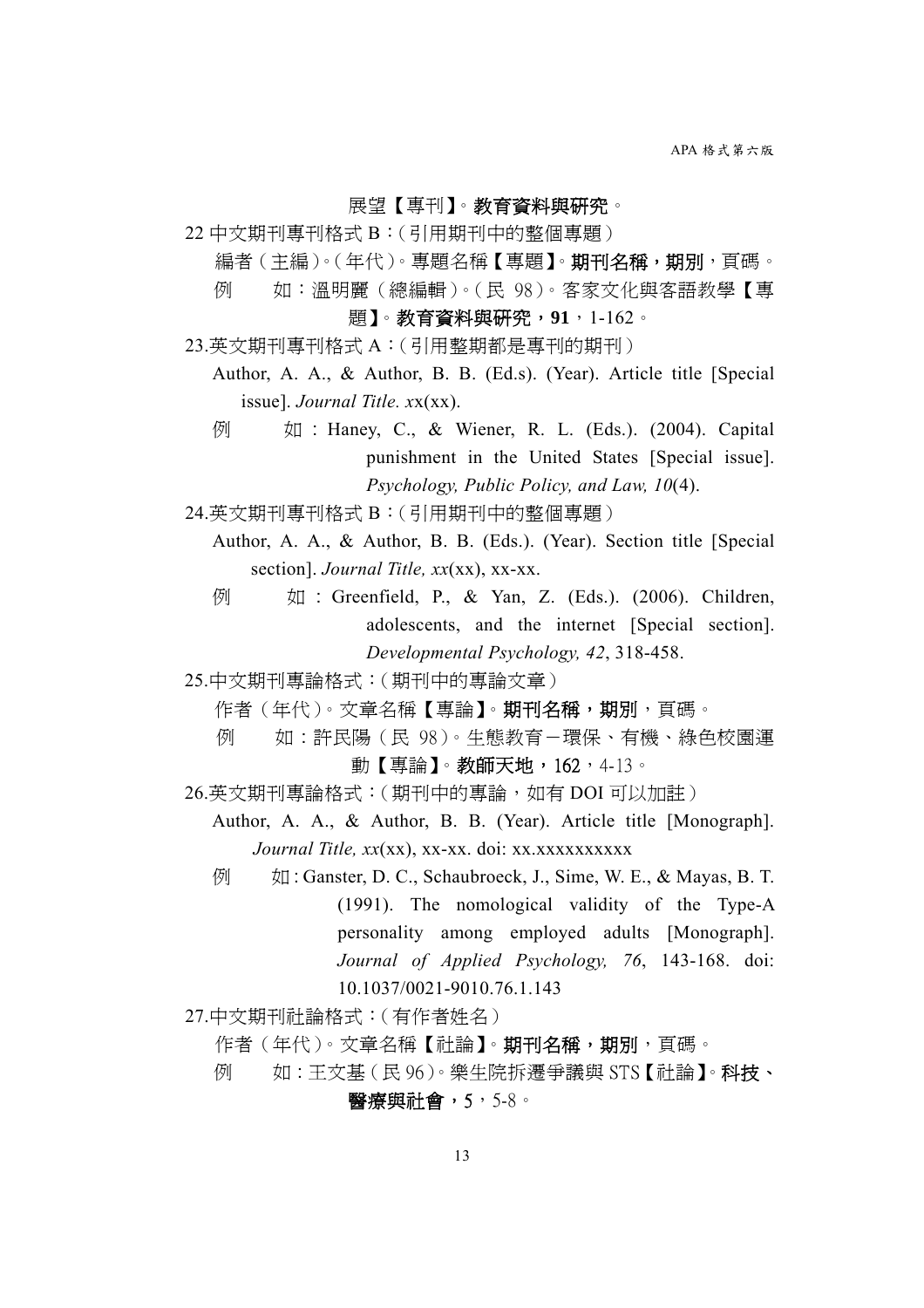- 28.英文期刊社論格式:(沒有刊出作者姓名)
	- Editorial: Article title [Editorial]. (Year). *Journal Title, xx*(xx), xx-xx.
	- $\overline{\emptyset}$   $\overline{\emptyset}$  : Editorial: "What is a disaster" and why does this question matter? [Editorial]. (2006). *Journal of Contingencies and Crisis Management, 14*, 1-2.
- 29 英文期刊電子補充資料格式: (補充資料沒有在紙本期刊刊登, 如有 DOI 可以加註)
	- Author, A. A., & Author, B. B. (Year). Article title [Supplemental material]. Journal Title, xx(xx), xx-xx. doi: xx.xxxxxxxxxx
	- $\overline{\emptyset}$   $\overline{\emptyset}$  : Marshall-Pescini, S. & Whiten, A. (2008). Social learning of nut-cracking behavior in East African sanctuary-living chimpanzees (Pan troglodytes schweinfurthii) [Supplemental material]. *Journal of Comparative Psychology, 122*, 186-194. doi: 10.1037/0735-7036. 122.2.186
- 30.英文摘要資料格式 A:( 一手資料,如屬於電子資料需加註網址 )
	- Author, A. A., Author, B. B., & Author, C. C. (Year). Article title [Abstract]. *Title of Periodical, xx*(xx), xxx-xxx.
	- $\overline{\emptyset}$  = 如: Woolf, N. J. Young, S. L., Fanselow, M. S., & Butcher, L. L. (1991). Map-2 expression in cholinoceptive pyramid cells of rodent cortex and hippocampus is altered by Pavlovian conditioning [Abstract]. *Society for Neuroscience Abstracts, 17*, 480.
- 31.英文摘要資料格式 B:(二手資料)
	- Author, A. A., Author, B. B., & Author, C. C. (Year). Article title *Title of Periodical, xx*(xx), xxx-xxx. Abstract retrieved from *Secondary Source*. (Accession No. xxxxxxxxxx)
	- $\overline{\emptyset}$   $\overline{\emptyset}$  : Hare, L. R., O'Neill, K. (2000). Effectiveness and efficiency in small academic peer group. *Small Group Research, 31*, 24-53. Abstracted retrieved from Sociological Abstract databases. (Accession No. 200010185)
- (二)一般書籍、參考工具書、書的一章﹕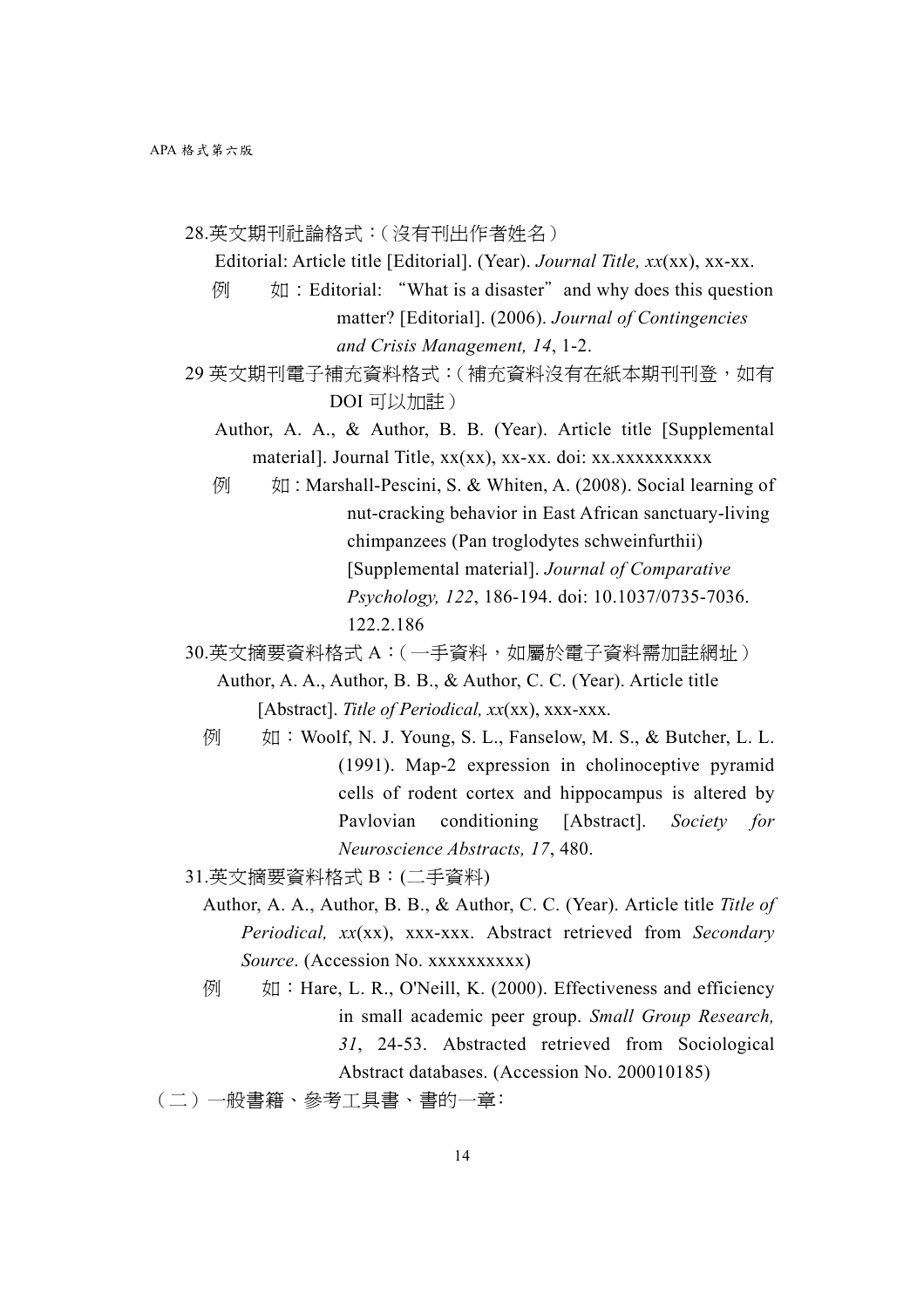- 1. 中文書籍格式 A:(紙本,可視實際情形加註版別) 作者(年代)。書名。出版地點:出版商。 例 如:林文達 ( 民 81 )。**教育行政學**。臺北市:三民。
- 2.中文書籍格式 B:(有出版紙本之電子書,註明閱讀軟體版本) 作者(年代)。 書名【閱讀軟體版別】。取自 http://xxx.xxx.xxx 例 如:關信平(2004)。社會政策概論【Apabi Reader 版】。取自
	- http://tmue.lib.apabi.com/List.asp?lang=big5
- 3.中文書籍格式 C:(純電子書)
	- 作者 (年代)。 書名。 取自 http://xxx.xxx.xxx
	- 例 如:(略)
- 4. 中文書籍格式 D:(百科全書、套書中的部分冊籍,分別列出引用冊 別及年代;文中引用時也要將年代全部寫出)
	- 作者(年代-年代)。書名(冊別-冊別)。出版地點:出版商。
	- 例 如:臺灣書店 (主編) (民 70-75)。中華兒童百科全書 (1 -6 冊)。臺中縣:臺灣省政府教育廳。
- 5. 中文書籍格式 E:(電子套書書籍中某冊的一章)
- 作者 (年代)。章名。載於編者姓名 (套書主編),**套書名稱:冊別及** 冊名(頁碼)。出版地點:出版商。取自 http://xxx.xxx.xxx
- 例 如:林天祐 (民 93)。 總論。載於吳清山、林天祐 (主編),
	- 中華民國教育年報(八十九年)(頁1-30)。臺北市: 國立教育資料館。取自 http://search.nioerar.edu.tw/ edu\_paper/data\_image/g0000306/92n0/20041100/p000 0001.pdf
- 6. 中文書籍格式 F:(紙本書籍某一章,註明該章頁碼)
	- 作者(年代)。章名。載於編者(主編), 書名(頁碼)。出版地點: 出版商。
	- 例 如:鍾才元(民 90)。生涯規劃:新手老師的就業準備與甄試 須知。載於黃政傑、張芬芬(主編),學為良師**—**在
		- 教育實習中成長(425-457 頁)。臺北市:師大書苑。
- 7. 中文書籍格式 G:(參考工具書)
	- 作者(主編)(年代)。書名。出版地點:出版商。
	- 例 如:張春興(主編)(民96)。張氏心理學辭典。臺北市:東 華。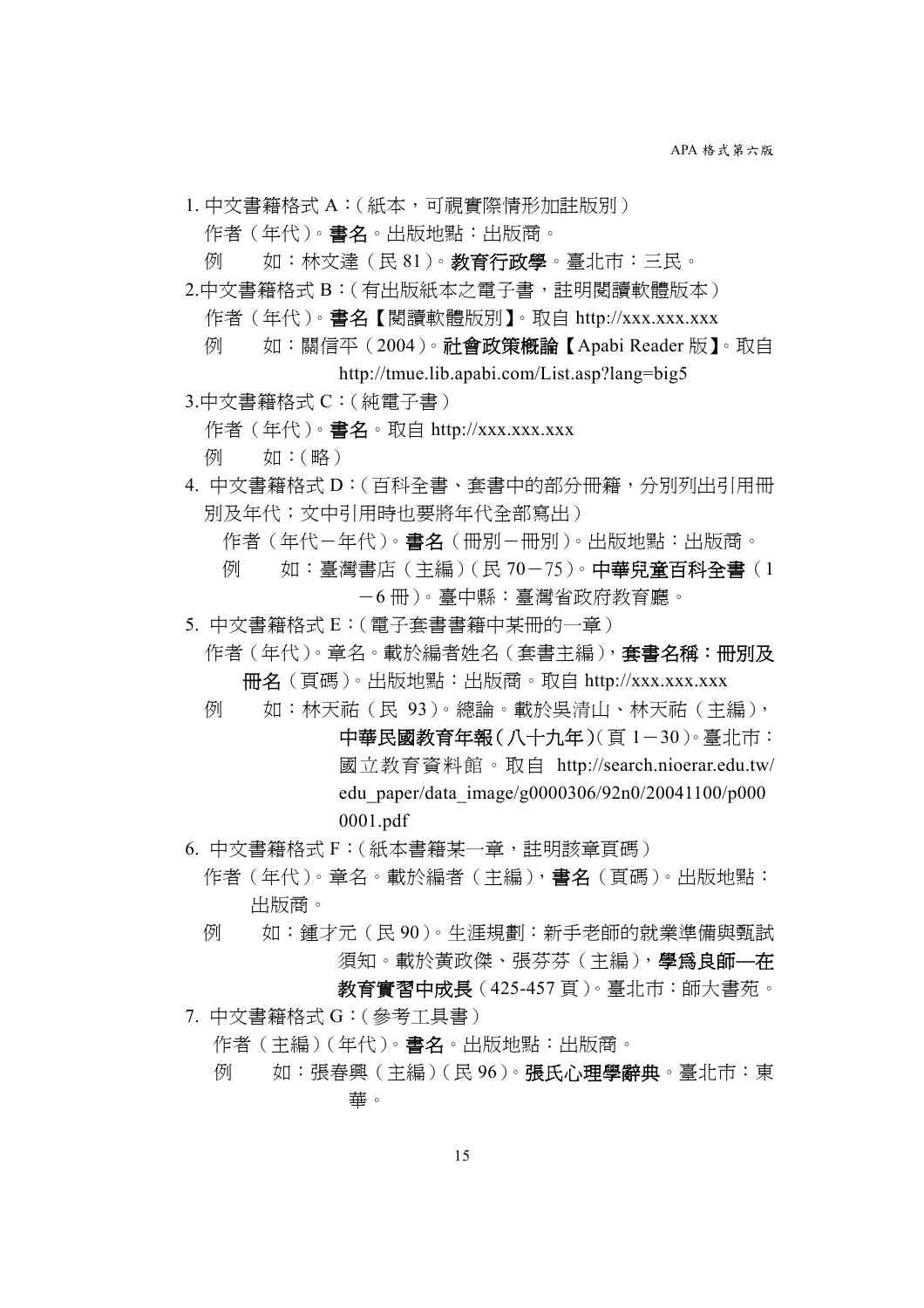APA 格式第六版

8. 中文書籍格式 H:(線上參考工具書的一筆資料,且無作者、編者姓 名)

資料名稱(無日期)。 書名。取自 http://xxx.xxx.xxx

- 例 如:休閒教育(無日期)。中文大辭典。取自 http://ap6.pccu. edu.tw/Dictionary/words.asp?no=5500
- 9.中文翻譯書格式 A:(有原作者出版年代)
	- 譯者(譯)(譯本出版年代)。書名(原作者:姓名)。譯本出版地點: 譯本出版商。(原著出版年:1996)
	- 例 如:吳美麗(譯)(民 87)。管理其實很 **Easy**(原作者:M. H. McCormack)。臺北市:天下文化。(原著出版年: 1996)
- 10.中文翻譯書格式 B:(無原著出版年代)
	- 譯者(譯)(譯本出版年代)。書名(原作者:姓名)。譯本出版地點: 譯本出版商。
	- 例 如:林明地、楊振昇、江芳盛 (譯) (民 89)。 **教育組織行為** (原作者:R. G. Owens)。臺北市:揚智文化。
- 11.英文書籍格式 A﹕(紙本,美國以外之國家須註名出版地國別,美 國之出版地均註明州別,如 New York, NY 或 Boston, MA) Author, A. A. (Year). *Book title*. Location: Publisher.
	- 例 如:Shotton, M. A.(1989). *Computer addition? A study of computer dependency*. London, England: Taylor & Francis.
- 12. 英文書籍格式 B:(有出版紙本之電子書,須註明閱讀軟體版本) Author, A. A. (Year). *Book title* [Version]. Retrieved from http://xxx.xxx. xxx
	- Author, A. A. (Year). *Book title* [Version]. doi:xx.xxxxxxxxxx
	- 例 如:Shotton, M. A. (1989). *Computer addiction? A study of computer dependency* [DS Reader version]. Retrieved from http://www.ebookstore.tandf.co.uk/html/index. asp
	- 例 如:Schiraldi, G. R. (2001). *The post-traumatic stress disorder sourcebook: A guide to healing recovery, and growth* [Adobe Digital Editions version]. doi:10.1036/00713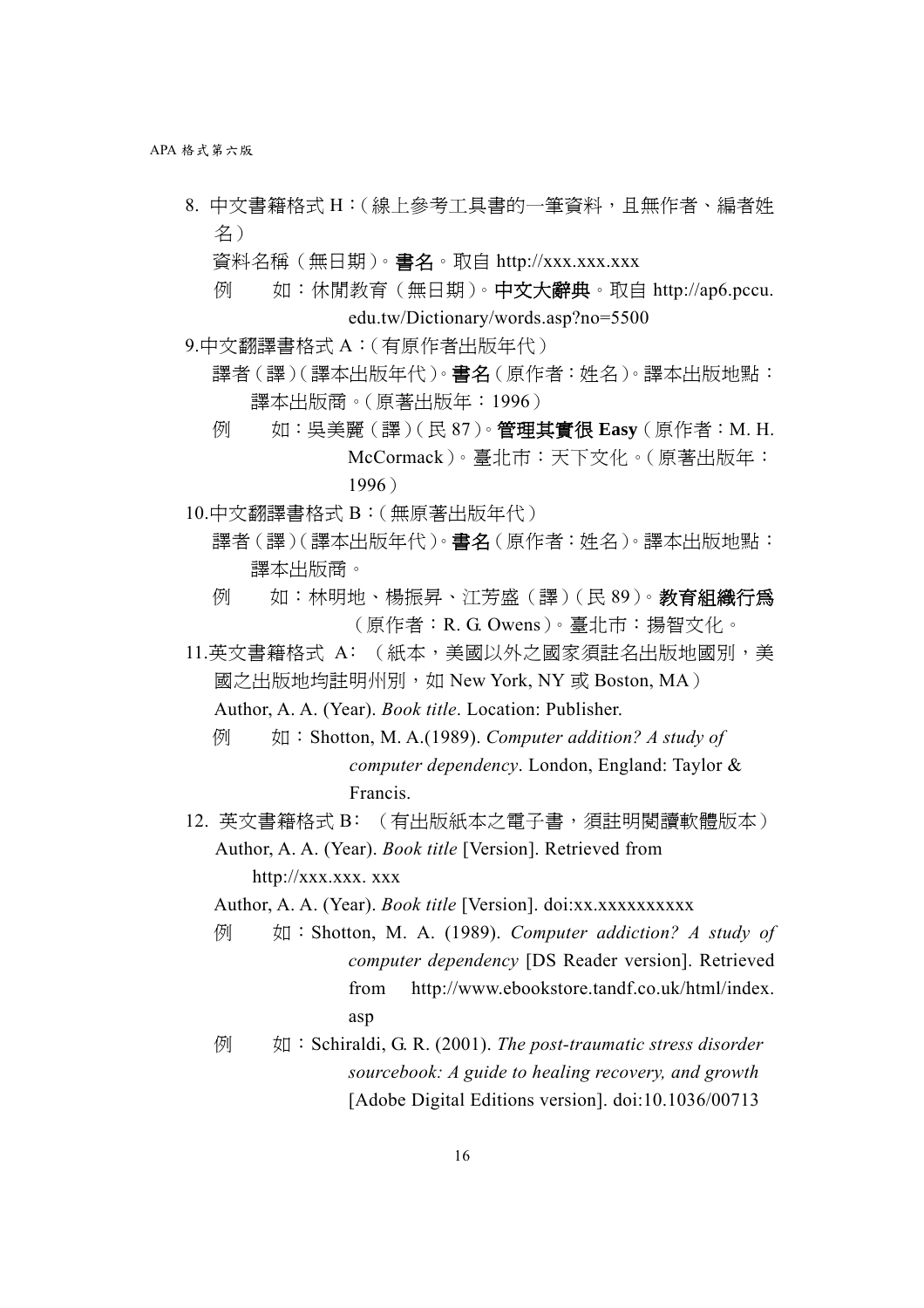#### 93722

- 13.英文書籍格式 C:(純電子書;如有 doi 要加註)
	- Author, A. A. (Year). *Book title*. Retrieved from http://xxx.xxx. xxx
	- 例 如:Knust, M., & Hanft, A. (Eds.). (2009). *Continuing higher education and lifelong learning*. Retrieved from http://www.springerlink.com/content/u9r4h7/frontmatter.pdf
- 14.英文書籍格式D:(舊書用電子書方式再版,在文末註明原書出版年)
	- Author, A. A. (Year). *Book title*. Retrieved from http://xxx.xxx. xxx (Original work published year)
	- $\overline{\emptyset}$  ( $\overline{\emptyset}$  : Freud, S. (1953). The method of interpreting dreams: An analysis of a specimen dream. In J. Strachey (Ed. & Trans.). *The standard edition of the complete psychological works of Sigmund Freud* (Vol.4, pp. 96-121). Retrieved from http://books.google. com/books (Original work published 1900)
- 15.英文書籍格式 E:(由電子資料庫發行但限量發行的專書或專論;如 屬專論在書名之後加註 monograph, 如本例)
	- Author, A. A. (Year). *Book title*. Retrieved from http://xxx.xxx. xxx
	- Author, A. A. (Year). *Book title* [Monograph]. Retrieved from http://xxx. xxx. xxx
	- 例 如:Thomas, N. (Ed.). (2002). *Perspectives on the community college: A journey of discovery* [Monograph]. Retrieved from http://eric.ed.gov/
- 16.英文書籍格式 F﹕(百科全書、套書中的部分冊籍,分別列出引用冊 別及年代,文中引用時也要將年代全部寫出;單冊要註明頁碼)

- 例 如:Koch, S. (Ed.). (1959-1963). *Psychology: A study of science* (Vols. 1-6). New York, NY: McGraw-Hill.
- 例 如:Sadie, S. (Ed.). (1980). *The new Grove dictionary of music and musicians* (6th ed., Vol. 20, pp.2-50). London, England: Macmillian.

Author, A. A. (year). *Book title* (Vols. xx-xx). Location: Publisher.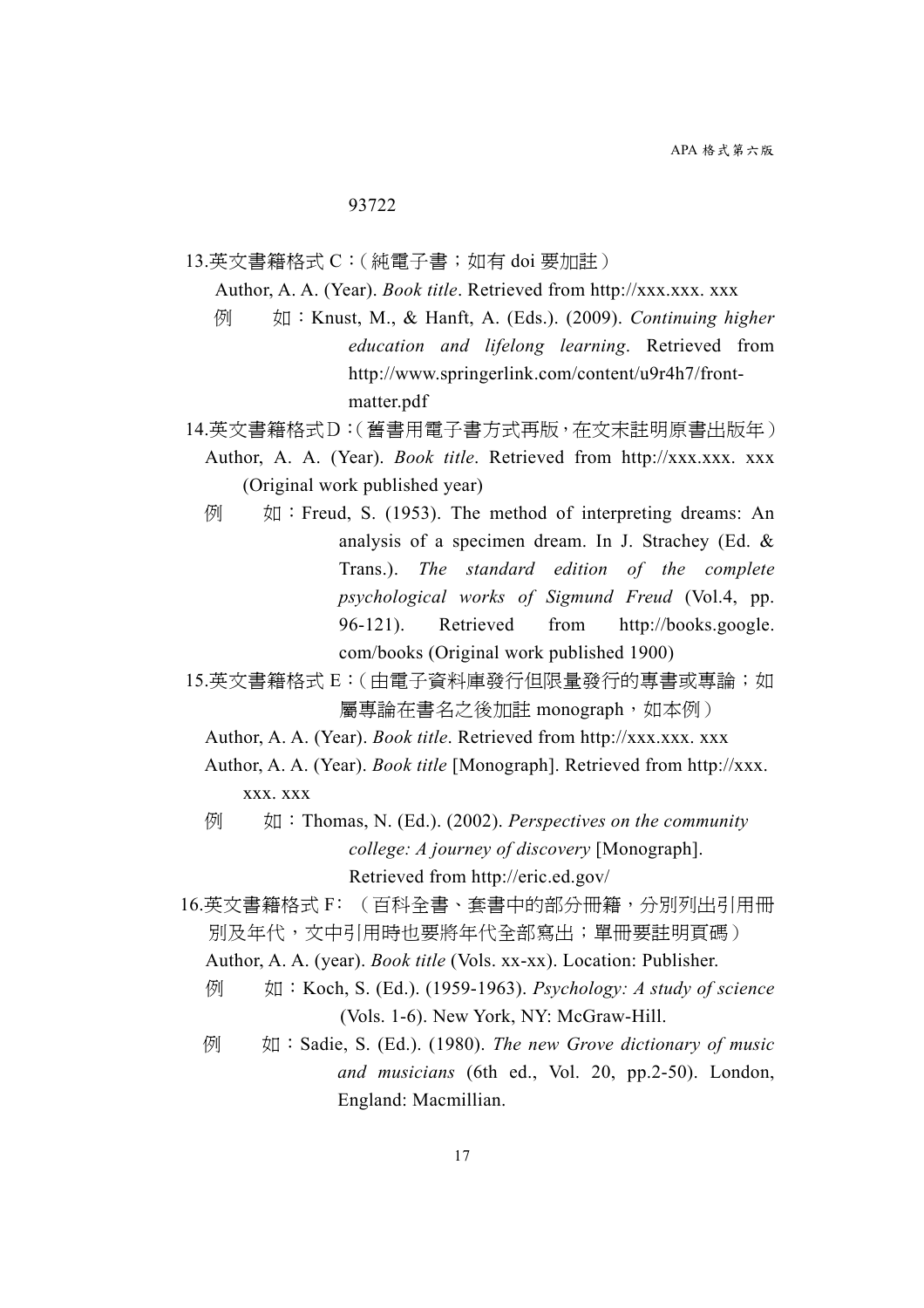17.英文書籍格式 G:(電子套書書籍中某冊的一章)

- Author, A. A. (Year). Chapter title. In B. B. Author (Series Ed.). *Series Title: Volume title* (pp. xx-xx). doi:xx.xxxxxxxxxx
- $\overline{\emptyset}$   $\overline{\emptyset}$  : Strong, E. K., Jr., & Uhrbrock, R. S. (1923). Bibliography on job analysis. In L. Outhwaite (Series Ed.), *Personnel Research Series: Vol. 1. Job analysis and the curriculum* (pp. 140-146). doi:10.1037/10762-000
- 18.英文書籍格式 H:(紙本書籍某一章,註明該章頁碼)
	- Author, A. A. (Year). Chapter title. In B. B. Author & C. C. Author (Eds.), *Books title* (pp. xx-xx). Location: Publisher.
	- $\overline{\emptyset}$   $\overline{\emptyset}$  : Haybron, D. M. (2008). Philosophy and the science of subjective well-being. In M. Eid & R. J. Larsen (Eds.), *The science of subjective well-being* (pp. 17-43). New York, NY: Guilford Press.

19.英文書籍格式 I:(英文翻譯書之專章,且翻印自其他來源)

- Author, A. A. (Year). Chapter title ( Author, B. Trans.). In C. C. Author & D. D. Author (Eds.), *Book title* (pp.xx-xx). Location: Publisher. (Reprinted from source)
- $\overline{\emptyset}$   $\downarrow$   $\uparrow$   $\downarrow$   $\uparrow$  Piaget, J. (1988). Extracts from Piaget's theory (G. Gellerier & J. Langer, Trans.). In K. Richardson & S. Sheldon (Eds.), *Cognitive development to adolescence: A reader* (pp. 3-18). Hillsdale, NJ: Erlbaum. (Reprinted from *Manual of child psychology*, pp. 703-732, by P. H. Mussen, Ed., 1970, New York, NY: Wiley)

20.英文書籍格式 J:(參考工具書)

Author, A. A. (Ed.). (Year). *Book title.* Location: Publisher.

- 例 如:VandenBos, G. R. (Ed.). (2007). *APA dictionary of psychology*. Washington, DC: American Psychological Association.
- 21.英文書籍格式 K:(外語參考書籍,且書名譯成英文) Author, A. A. (Year). *Book title* [English book title]. Location: Publisher.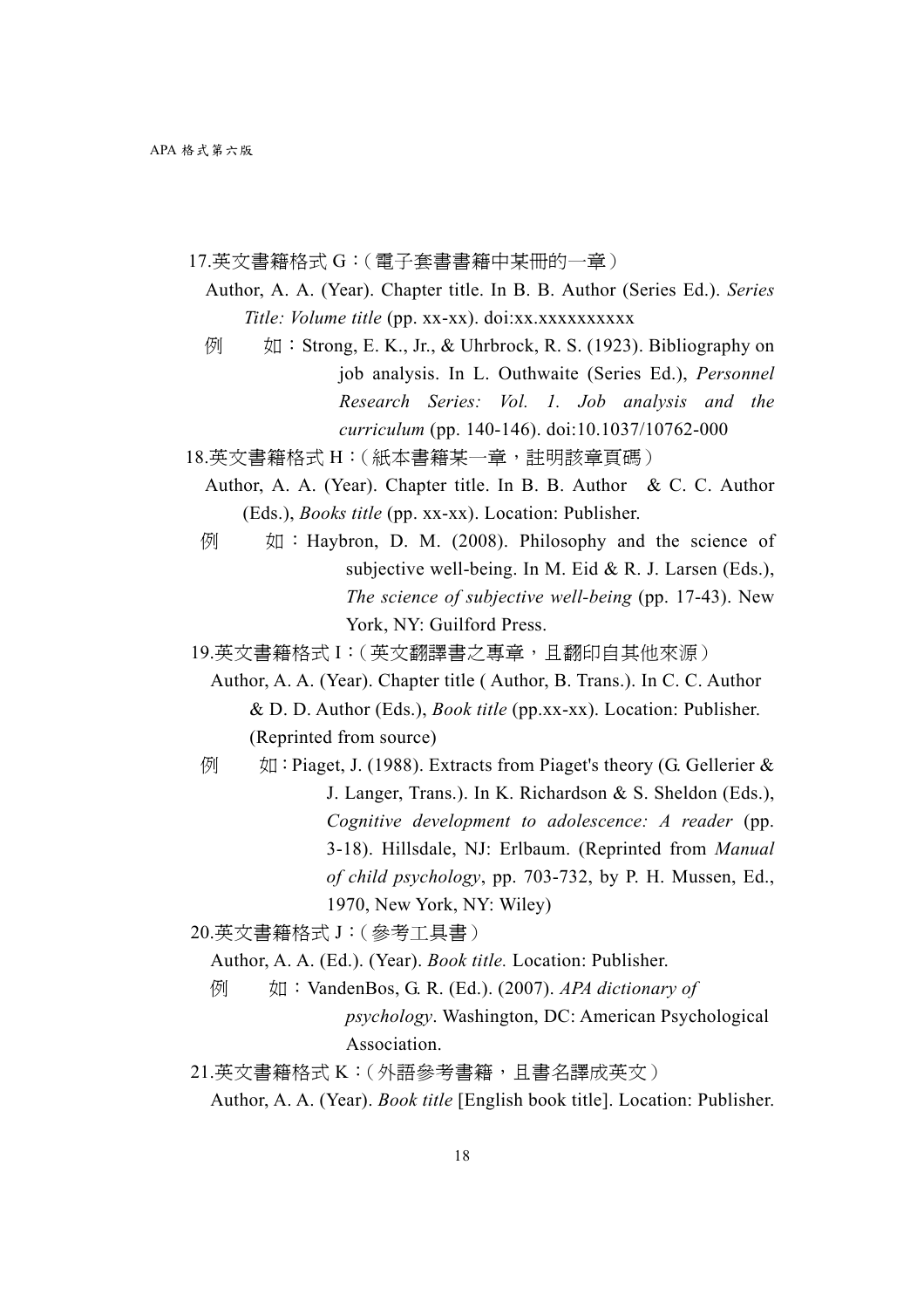例 如:Real Academia Espanola (2001). *Diccionario de la lengua expanola* [Dictionary of the Spanish language] (22nd ed.). Madrid, Spain: Author.

22.英文書籍格式 L:(線上參考工具書之一筆資料)

Author, A. (Year). Article title. In B. Author (Editor), *Reference title*. Retrieved from http://xxx.xxx.xxx

- 例 如:Graham, G. (2005). Behaviorism. In E. N. Zalta (Ed.), *The Stanford encyclopedia of philosophy* (Fall 2007 ed.). Retrieved from http://plato.stanford.edu.edu/entries/ behaviorism/
- 23.英文書籍格式 M:(線上參考工具書之一筆資料,且無作者、編者姓 名)
	- Article title (Year). In *Reference title*. Retrieved from http://xxx.xxx.xxx.
	- 例 如:Heuristic (n.d.). In *Merriam-Webster's online dictionary* (11th ed.). Retrieved from http://www.m-w.com/dictionary/ heuristic
- (三)技術及研究報告﹕(格式比照一般書籍,但要註明報告編號)
	- 1.中文報告格式 A: (國科會研究報告,未出版)
		- 作者 (年代)。**報告名稱**。行政院國家科學委員會專題研究成果報告 (編號﹕xxx),未出版。
		- 例 如:吳清山、林天祐、黃三吉(民 89)。國民中小學教師專業 能力的評鑑與教師遴選之研究。行政院國家科學委員 會專題研究成果報告(編號:NSC88-2418 -H-133- 001-F19),未出版。
	- 2.中文報告格式 B: (政府部門委託之研究報告,已出版)
		- 作者(年代)。報告名稱。政府部門委託之專題研究成果報告(編號: xxx)。出版地點:出版者(商)。
		- 例 如:黃政傑、李春芳、周愚文、潘慧玲 (民 81)。大陸小學教 育政策與教育內容之研究總結報告。教育部委託之專 題研究成果報告(編號:F0033518)。臺北市:教育 部。
	- 3.英文報告格式 A: (以單位為作者之政府報告)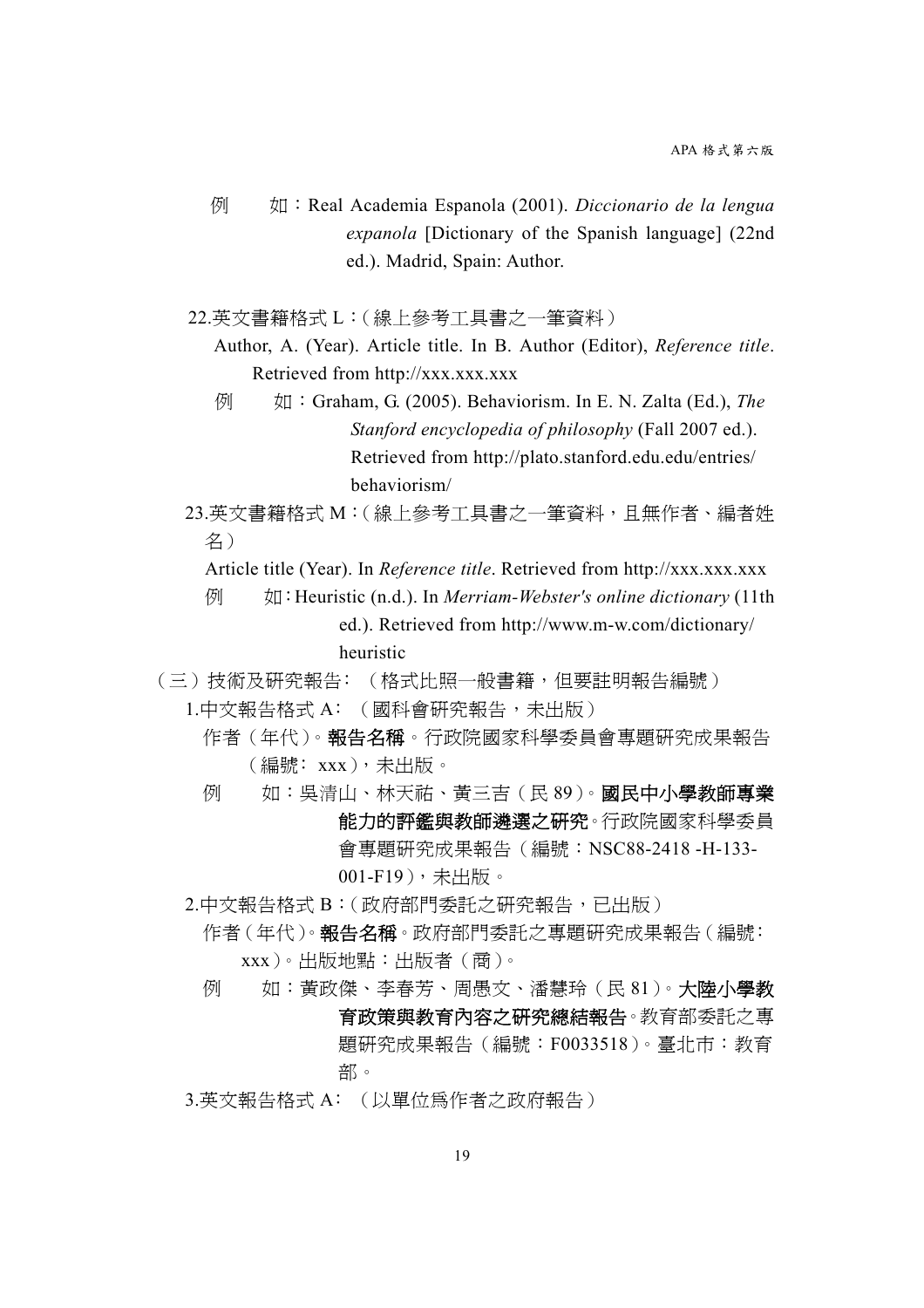Institute. (year). *Report title* (Rep. No.). Location: Publisher.

- $\overline{\emptyset}$   $\overline{\emptyset}$   $\overline{\emptyset}$   $\overline{\emptyset}$  U. S. Deaprtment of Health and Human Services, National Institutes of Health, National Heart, Lung, and Blood Institute. (2003).*Managing asthma: A guide for schools* (NHT Publication No. 02-2650). Retrieved from http://www.nhlbi.nih.gov/health/pro/lung/asthma /asth\_xgh.pdf
- 4.英文報告格式 B:(以專案小組為作者的線上報告, 且沒有編號) Institute, Task Force. (Year). *Report title*. Retrieved from http:// xxx.xxx.xxx
	- **例 如:American Psychological Associations, Task Force on the** Sexualization of Girls.(2007). *Report of the APA Task Force on the Sexualization of Girls*. Retrieved from http://www.apa.org/pi/wpo/sexulization.html

5.英文報告格式C:(作者為個人之非政府組織報告)

Author, A. A. (Year). *Report title* (Rep. No.). Retrieved from http:// xxx. xxx.xxx

例 如:McDaniel, J. E., & Miskel, C. G. (2002). *The effect of groups and individuals on national decisionmaking: Influence and domination in the reading policymaking environment* (CIERA Report 3-025). Retrieved from University of Michigan, Center for Improvement fo Early Reading Achievement website: http://www. ciera.org/library/reports/inquiry-3/3-025/3-025.pdf

6.英文報告格式 D:(作者為個人之非政府部門報告)

Author, A. A. (Year). *Report title* (Rep. No.). Retrieved from http:// xxx. xxx.xxx

例 如:McDaniel, J. E., & Miskel, C. G. (2002). *The effect of groups and individuals on national decisionmaking: Influence and domination in the reading policymaking environment* (CIERA Report 3-025). Retrieved from University of Michigan, Center for Improvement fo Early Reading Achievement website: http://www.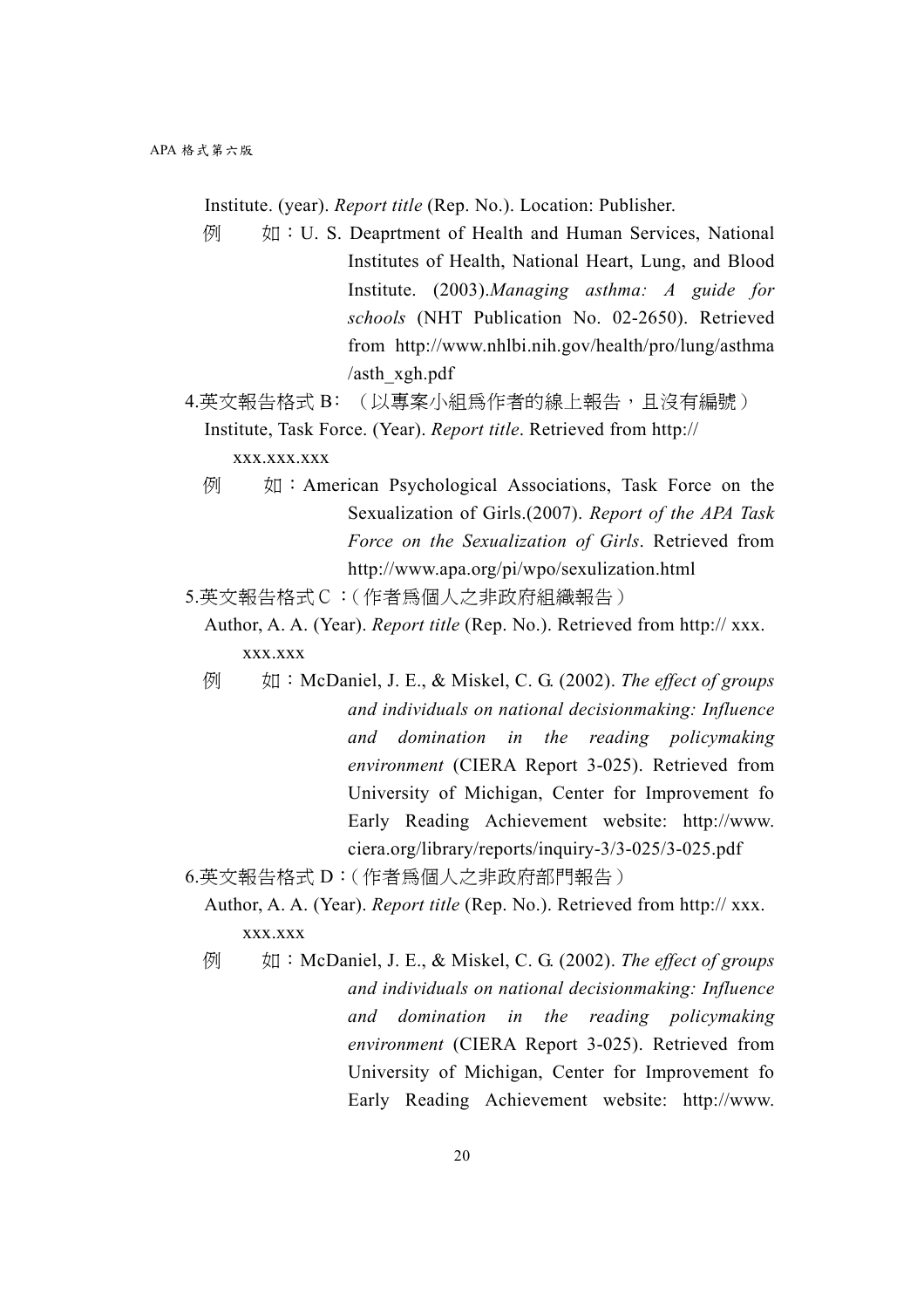ciera.org/library/reports/inquiry-3/3-025/3-025.pdf

7.英文報告格式 E:(機關學校收藏之報告)

Author, A. A. (Year). *Report title* (Rep. No.). Retrieved from http:// xxx. xxx.xxx

- 例 如:McDaniel, J. E., & Miskel, C. G. (2002). *The effect of groups and individuals on national decisionmaking: Influence and domination in the reading policymaking environment* (CIERA Report 3-025). Retrieved from University of Michigan, Center for Improvement of Early Reading Achievement website: http://www. ciera.org/library/reports/inquiry-3/3-025/3-025.pdf
- 8.英文報告格式 F:(議題摘要,註明發行月份)

Author, A. A. (Year, Month). *Report title* (Issue Brief No.). Location: Publisher.

- 例 如: Employee Benefit Research Institute. (1992, February). *Sources of health insurance and characteristics of the uninsured* (Issue Brief No. 123).Washington, DC: Author. (2002).
- (四)會議專刊或專題研討會論文﹕已出版之會議專刊文章依性質分別用 一般書籍或期刊格式;未出版之論文、論文張貼等,依據以下格式處 理。
	- 1.中文專題硏討會文章格式 A: (有專題主持人)
		- 作者(年月)。論文名稱。研討會主持人(主持人),研討會主題。研 討會名稱,舉行地點。
		- 例 如:張芬芬(民 84 年 4 月)。教育實習專業理論模式的探討。 毛連塭(主持人),教師社會化的過程。師資培育專 業化研討會,臺北市立師範學院。
	- 2.中文專題研討會文章格式 B﹕(無專題主持人)
		- 作者(年月)。論文名稱。研討會名稱發表(張貼)之論文,舉行地 點。
	- 例 如:林天祐(2008 年 10 月)。透過親師合作提升學生學習效能: 轉變中學校親師關係的思維。「2008 臺北親師高峰會」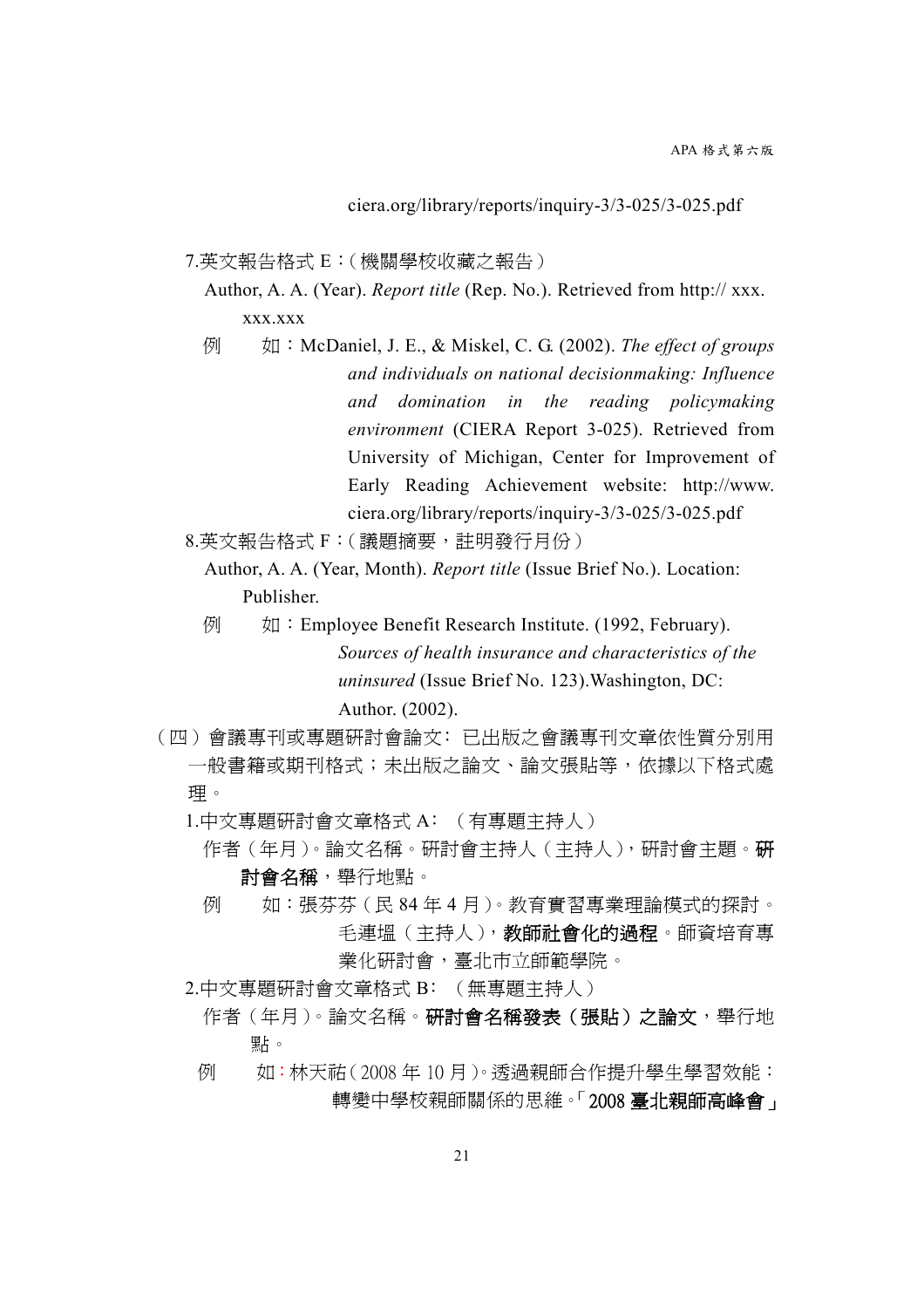## 發表之論文,臺北市教師研習中心。

- 3.英文專題研討會文章格式 A﹕(有專題主持人)
	- Author, A. A. (Year, Month). Title of contribution. In B. B. Chairperson (Chair), *Title of Symposium*. Symposium conducted at the meeting of Organization Name, Location.
	- $\boxed{0}$   $\boxed{1}$  : Muellbauer, J. (2007, September). Housing credit and consumer expenditure. In S. S. Ludvigson (Chair), *Housing and consumer behavior*. Symposium conducted at the meeting of the Federal Reserve Bank of Kansas City, Jackson Hole, WY.
- 4.英文線上會議論文摘要格式:
	- Author, A. A. (Year, Month). *Title of paper.* Paper presented at the Conference Title, Location. Abstract retrieved from http://xxx.xxx. xxx
	- 例 如:Liu, S. (2005, May). *Defending against business crises with the help of intelligent agent based early warning solutions*. Paper presented at the Seventh International Conference on Enterprise Information Systems, Miami, FL. Abstract retrieved from http://www.iceis.org/ iceis2005/abstracts\_2005.htm
- 5.英文會議專刊格式 A:(定期在線上發行之會議專刊)
	- Author, A. A. (Year). *Title of paper.* Proceedings Title, pp. xx-xx. doi:xx. xxxxxxxxxx
	- 例 如:Herculano-Houzel, S., S. Collins., C. E. Wong, Kaas, J. H., Lent, R. (2008). *The basic nonuniformity of the cerebral cortex*. Proceedings of the National Academy of Sciences 105, 12593-12598. doi:10.1073/pnas. 0805417105
- 6.英文會議專刊格式 B:(以書籍形式印製之專刊)
	- Author, A. A. (Year). Title of paper*.* In Editors (Eds.), *Title of Book*  (pp.xx-xx).. Location: Publisher. doi:xx. xxxxxxxxxx
	- 例 如:Katz, I., Gabayan, K., Aghajan, H. (2007). A multi-touch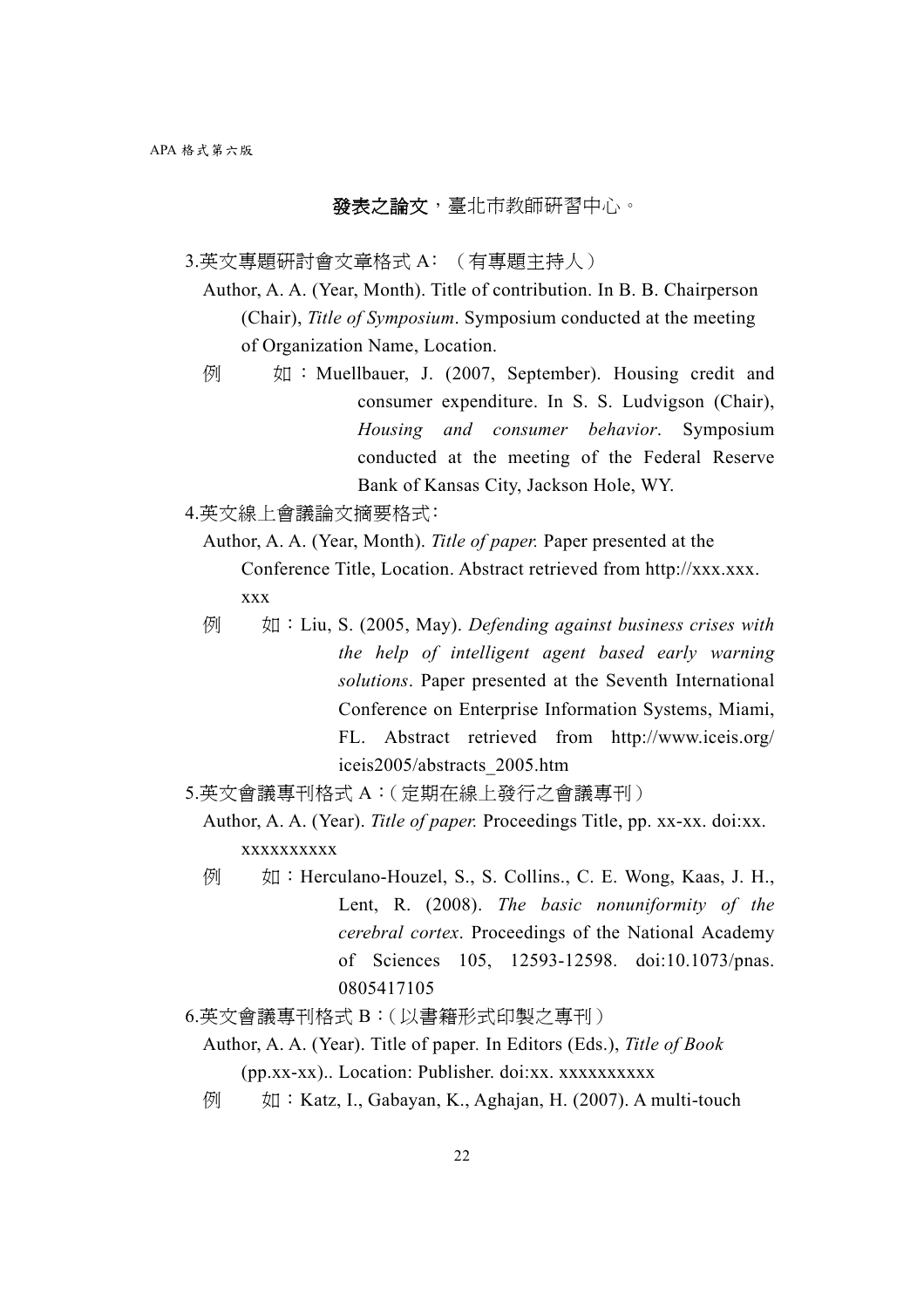surface using multiple cameras. In Blanc-Talon, W., Philips, D., Popescu., & P. Scheunders (Eds.), *Lecture Notes in Computer Science: Vol. 4678. Advanced Concepts for Intelligent Vision Systems* (pp. 97-108). Berlin, Germany: Springer-Verlag. doi:10.1007/ 978-3-540-74607-2\_9

- (五)學位論文﹕主要來源包括各類資料庫與未出版的個別學位論文
	- 1.中文學位論文格式 A:(來自收取費用之資料庫) 作者(年)。論文名稱(博/碩士論文)。取自資料庫名稱。(檢索碼) 例 如:王玉麟(民97)。邁向全球化頂尖大學政策規劃指標建構 之研究(博士論文)。取自臺灣博碩士論文系統。(系
	- 統編號 097TMTC5212002) 2.中文學位論文格式 B:(來自學校資料庫)
	- - 作者(年)。論文名稱(博/碩士論文)。取自 http://xxx.xxx.xxx
		- 例 如:王玉麟(民 97)。邁向全球化頂尖大學政策規劃指標建構 之研究(博士論文)。取自 http://163.21.239.2.autorpa. tmue.edu.tw:81/cgi-bin/cdrfb3/tmtcgsweb.cgi?o=dtmtcc dr
	- 3.中文學位論文格式 C:(未出版之個別學位論文)
		- 作者(年)。論文名稱(未出版之博/碩士論文)。校名,學校所在地。
		- 例 如:柯正峰 (民 88)。我國邁向學習社會政策制訂之研究-政 策問題形成、政策規劃及政策合法化探討(未出版之
			- 博士論文)。國立臺灣師範大學,臺北市。
	- 4.英文學位論文格式 A: (來自收取費用之資料庫)
		- Author, A. A. (Year). *Title of doctoral dissertation or mater's thesis*  (Doctoral dissertation or master's thesis). Available from Name of database. (Accession or order No.)
		- 例 如:McNiel, D. S. (2006). *Meaning through narrative: A personal narrative discussing growing up with an alcoholic mother* (Master's thesis). Available from ProQuest Dissertation and theses database. (UMI No. 1434728)
	- 5.英文學位論文格式 B: (來自學校資料庫)
		- Author, A. A. (Year). *Title of doctoral dissertation or mater's thesis*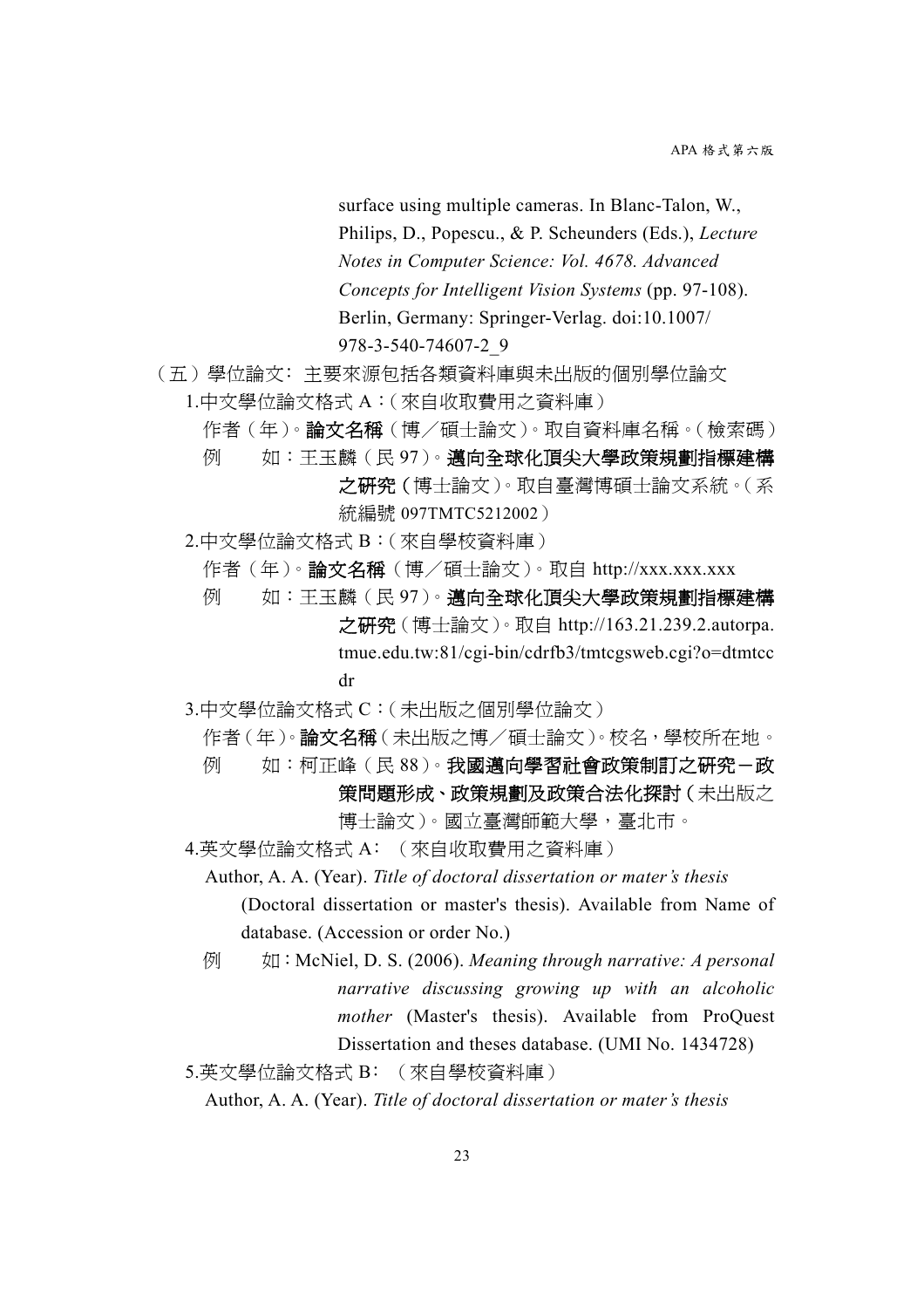(Doctoral dissertation or master's thesis). Retrieved from http://xxx.xxx.xxx

- 例 如:Adams, R. J. (1973). *Building a foundation for evaluation of instruction in higher education and continuing education* (Doctoral dissertation). Retrieved from http://www.ohiolink.edu/etd
- 6.英文學位論文格式 C: (來自網路,須註明校名、學校所在地,如果 校名已經顯示學校所在城市,學校所在地省略,如本例)

 Author, A. A. (Year). *Title of doctoral dissertation or mater's thesis*  (Doctoral dissertation or master's thesis, Name of Institution, Location). Retrieved from http://xxx.xxx.xxx.

例 如 : Bruckman, A. (1997). *Moose Crossing: Construction, community, and learning in a networked virtual world for kids* (Doctoral dissertation, Massachusetts Institute of Technology). Retrieved from http://www. static.cc.gatech.edu/~asb/thesis/

7.英文學位論文格式 D﹕(DAI 論文摘要)

Author, A. A. (Year). Title of dissertation. *Dissertation Abstracts International: Section X, Title of Section, xx*(xx)*,* xx.

 $\overline{\emptyset}$   $\overline{\emptyset}$  : Applebaum, L. G. (2005). Three studies of human information processing: Texture amplification, motion representation, and figure-ground segregation. *Dissertation Abstracts International: Section B. Sciences and Engineering, 65*(10)*,* 5428.

8.英文學位論文格式 E﹕(未出版之個別學位論文)

- Author, A. A. (Year). *Dissertation title* (Unpublished doctoral dissertation or master's thesis). Name of University, Location.
- 例 如:Hungerford, N. L. (1986). *Factors perceived by teachers and administrators as stimulative and supportive of professional growth* (Unpublished doctoral dissertation). State University of Michigan, East Lansing, Michigan.
- 9.英文未出版學位論文 F: (美國以外之歐美語系國家博士學位論文,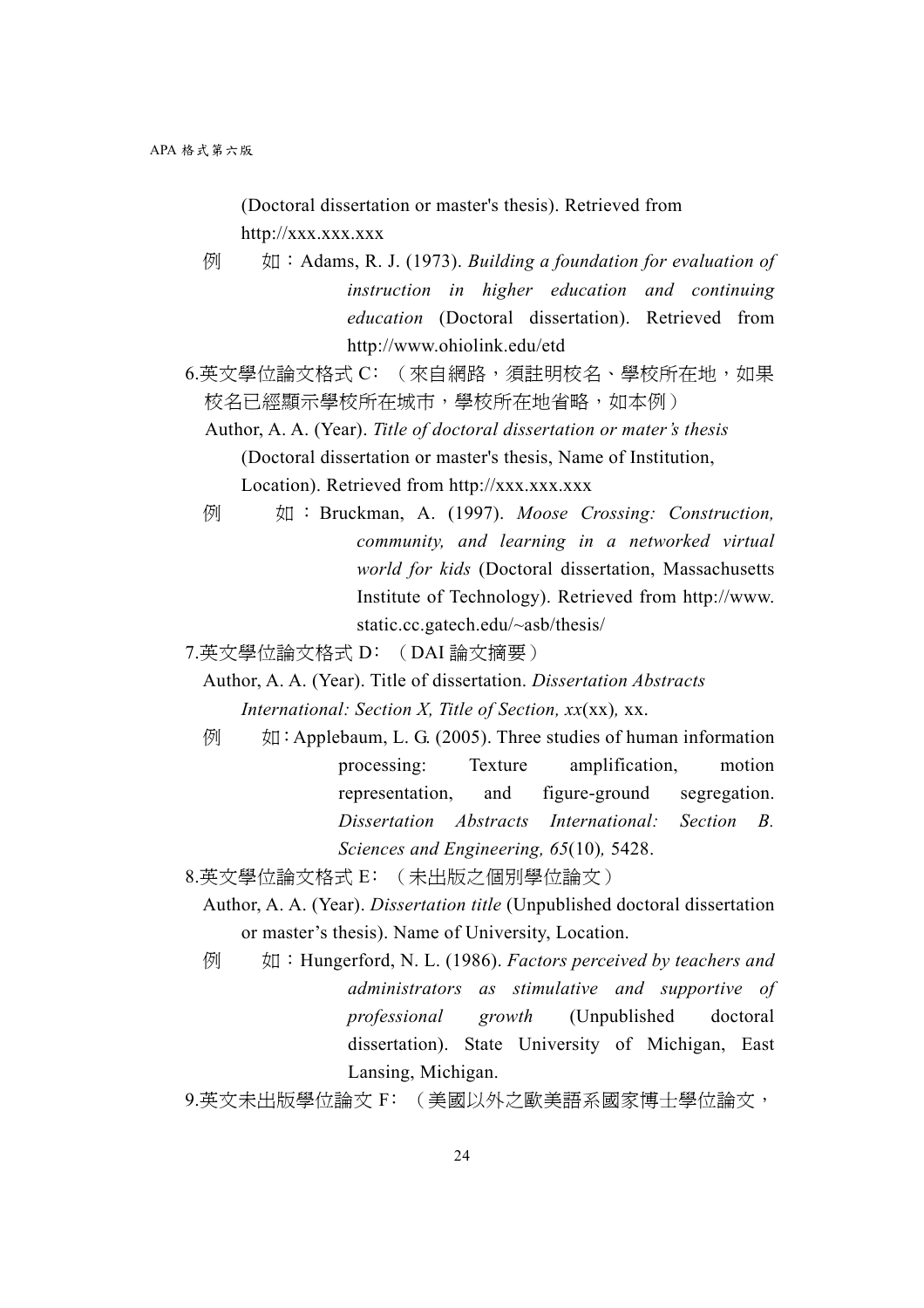註明國別)

Author, A. A. (Year). *Title of doctoral thesis* (Doctoral thesis, Name of Institution, Location). Retrieved from http://xxx.xxx.xxx

例 如:Carlborn, P. (2000). *Carbody and passengers in rail vehicle dynamics* (Doctoral thesis, Royal Institute of Technology, Stockholm, Sweden). Retrieved from http://urn.kb.se/ resolve?urn=urn:nbn:se:kth:diva-3029

(六)書籍、媒材或文章之評論

1.中文評論格式 A:(書評)

- 評論者(年)。評論標題【評論書名,本書作者著】。期刊名稱,期別, 頁碼。
- 評論者 (年月日)。 評論標題【評論書名,本書作者著】。 取自 http://xxx.xxx.xxx
- 例 如:賴沅暉(民 96)。專書評論【評論政策弔詭:政治決策的 藝術,D. Stone 著、朱道凱譯】。公共行政學報,**25**, 119-129。
- 例 如:賴沅暉(民 97 年 5 月 9 日)。專書評論【評論**政策弔詭:** 政治決策的藝術, D. Stone 著、朱道凱譯】。取自

2.中文評論格式 B:(論文評論)

評論者(年)。評論標題。取自 http://www.www.www

例 如:施政鋒(民 96)。評〈台灣 vs.中國「國家認同」的辨證分 析──二十世紀台灣民族主義變動掠影 〉。取自

http://mail.tku.edu.tw/ cfshih/seminar/20070819.htm

- 3.英文評論格式 A:(書評,註明評論出處)
	- Reviewer, A. A. (Year, Month Day). Title of review [Review of the book *Title of book*, by A. A. Author]. *Title of complete work, xx*, xxx-xxx.
	- 例 如:Schatz, B. R. (2000, November 17). Learning by text or context? [Review of the book *The social life of information*, by J. S. Brown & P. Duguid]. *Science, 290*, 1304. doi:10.0026/science.2905495.1304
- 4.英文評論格式 B:(影評,註明評論出處)

Reviewer, A. A., Author, B. B. (Year). Title of review [Review of the

http://socio.com.tw/forum/viewtopic.php?t=1616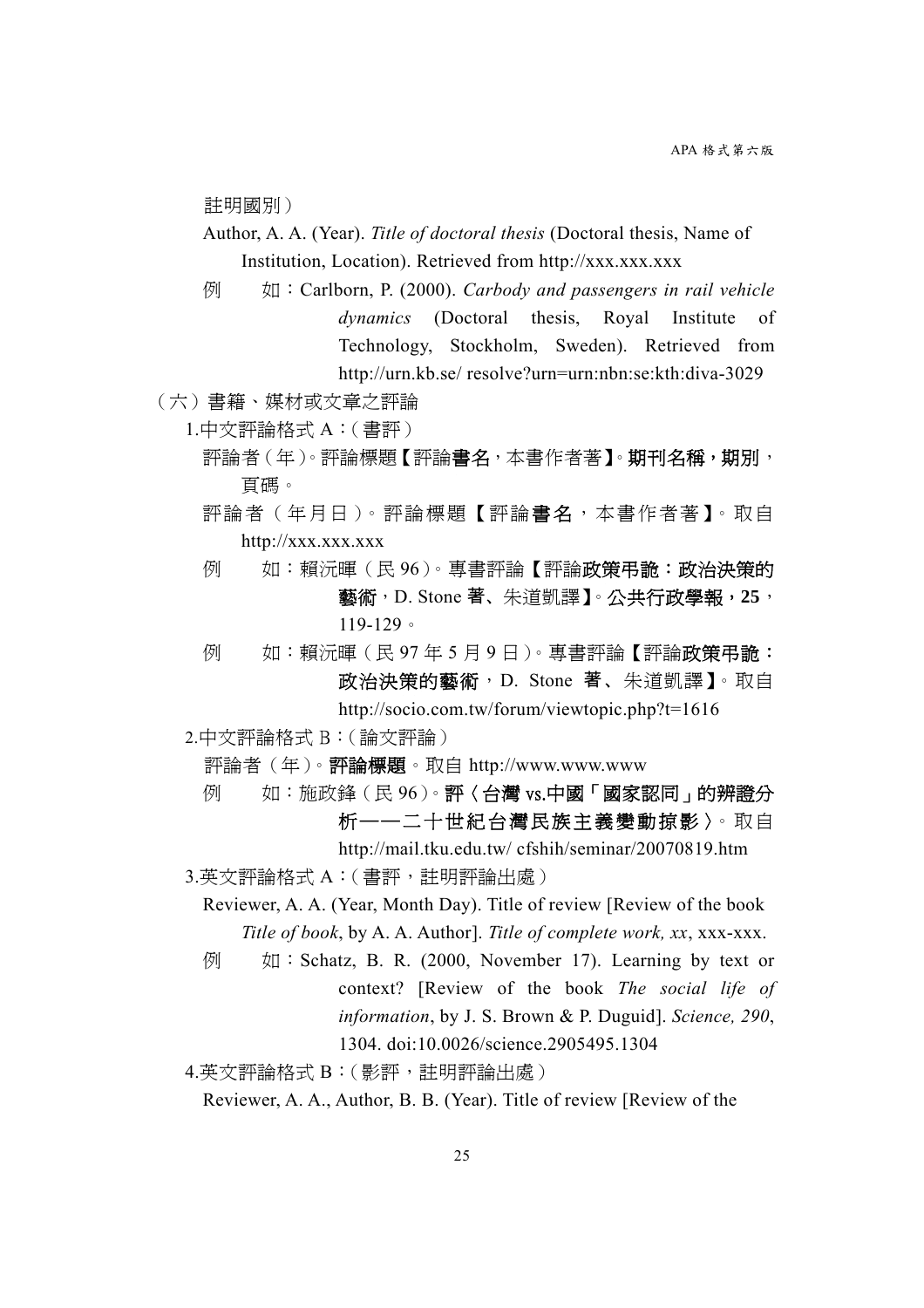video *Title of video*, produced by C. C. Author, year]. *Title of complete work, xx*, xxx-xxx.

- $\boxed{0}$   $\boxed{1}$  : Axelman, A., & Shapiro, J. L. (2007). Does the solution warrant the problem? [Review of the DVD *Brief therapy with adolescents,* produced by the American Psychological Association, 2007]. *PsychCRITIQUES, 52*(51). doi:10.1037/a0009036
- 5.英文評論格式 C: (電玩評論, 沒有評論人姓名)
	- [Review of the video game *Title of video game*, produced by A. A. Author, Year]. Retrieved from http://xxx.xxx.xxx.
	- 例 如:[Review of the video game *BioShock*, produced by 2K Games, 2007]. (n.d.). Retrieved from http://www.whatheyplay. com/products/bioshock-for-xbox-360/?frn=3&ob=1&t=0 #166
- 6.英文評論格式 D:(論文評論)
	- Reviewer, A. A. (Year). *Title of commentary* [Peer commentary on the paper "Title of paper" by B. B. Author. Retrieved from http:// xxx. xxx.xxx
	- 例 如:Wolf, K. S. (2005). *The future for Deaf individuals is not that bleak* [Peer commentary on the paper "Decrease of Deaf potential in a mainstreamed environment" by K. S. Wolf]. Retrieved from http://www.personality research.org/papers/hall.htm  $\#$  wolf

(七)視聽媒體資料﹕

除以下基本格式之外,其餘依據所列各類格式撰寫:

- A.英文影片格式: Producer, A. A. (Producer), & Director, B. B. (Director). (Year). *Title of motion picture* [Motion picture]. Country of origin: Studio.
- B.中文影片格式:製作人姓名(製作人)、導演姓名(導演)(發行年 代)。影片名稱【影片類型】。原發行地:製片 廠名稱。
- C.英文音樂格式:Writer, A. (Copyright year). Title of song [Recorded by B. B. Artist if different from writer]. On *title of*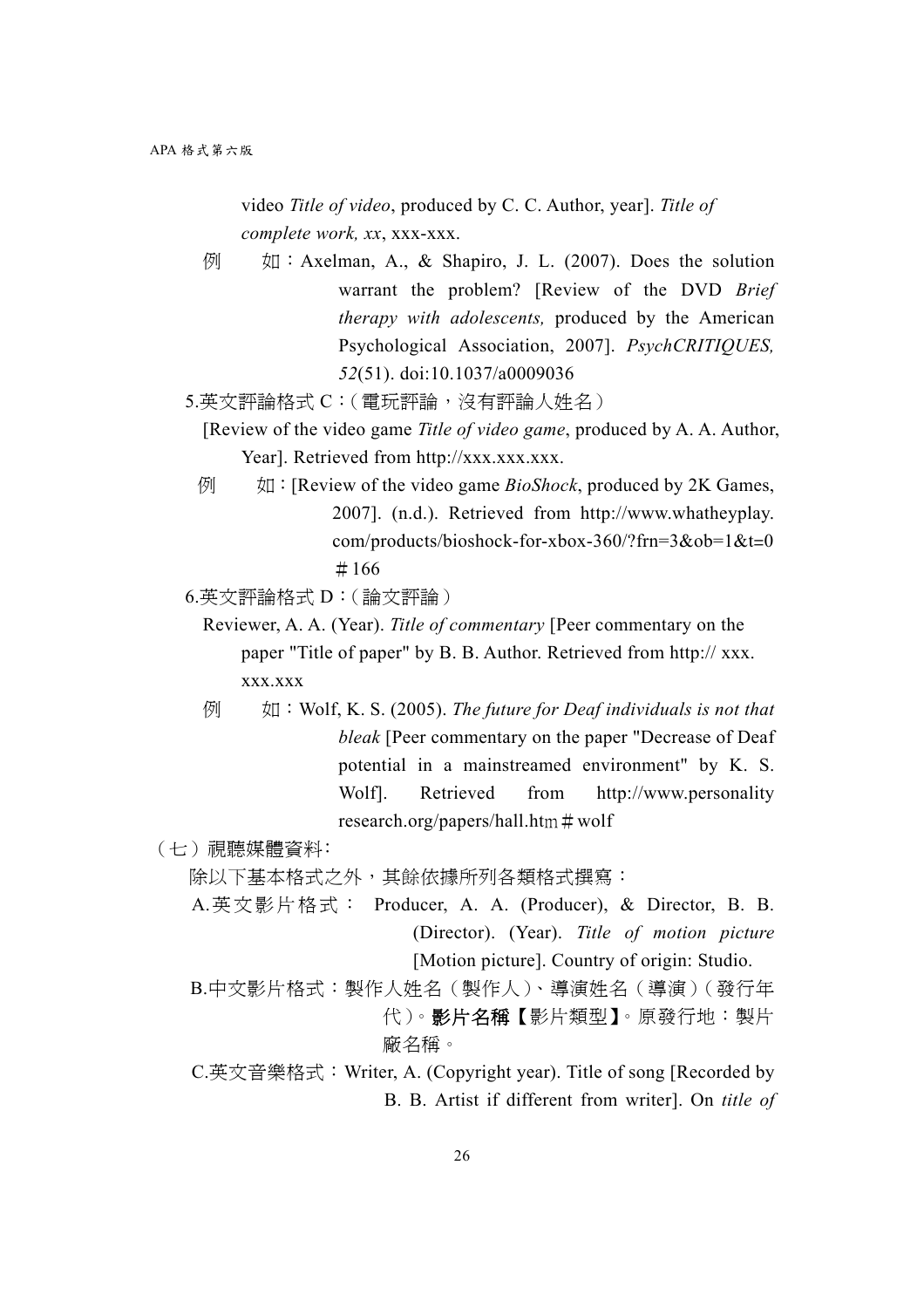*album* [Medium of recording CD, record, cassette, etc.] Location: Label. (Date of recording if different from song copyright date)

D.中文音樂格式:作詞作曲人(年)。曲目名稱【錄製者,如與作詞作 曲人相同則省略】。蒐錄於專輯名稱【CD】。發 行地點:發行商。(錄製日期,如與發行年代相 同則省略)

- 1.中文影片格式﹕(註明影片類型)
	- 監製人姓名(監製)、導演姓名(導演)(發行年代)。影片名稱【DVD 影片】。原發行地:製片廠名稱。
	- 例 如:趙玉鵬、梅長錕(監制)、金熬動(導演)(民 76)。 報告 班長【DVD 影片】。臺北市:蒙太奇影業公司
- 2. 中文電視節目格式﹕(電視單元劇)

製作人姓名(製作人)、導演姓名(導演)(年)。單元名稱【電視單 元劇】。電視劇名稱。製造商地點:製造商。

例 如:林樹橘、吳聖文(製作人)、吳震亞(導演)(民 94)。新 傷‧心傷【電視單元劇】。我的這一班。臺北市:公 共電視。

3.中文音樂格式﹕

- 作詞作曲人(年)。曲目名稱。蒐錄於**專輯名稱【CD】**。發行地點: 發行商。
- 例 如:(略)
- 4.中文線上地圖格式: (不必使用粗體標示)

製圖者名稱(製圖者)(年)。地圖名稱【地圖】。取自 http://xxx.xxx.xxx

例 如:Google 地圖(製圖者)(民 99)。臺北市士林區【地圖】。 取自 http://maps.google.com.tw/

5.英文影片格式 A﹕(DVD 影片)

- Producer, A. A. (Producer). (Year). *Title of DVD* [DVD]. Available from http://xxx.xxx.xxx
- $\boxed{0}$   $\boxed{1}$  : American Psychological Association. (Producer). (2000). *Responding to patient expressions of sexual attraction* [DVD]. Available from http://www.apa.org/videos/

6.英文影片格式 B:(可訂閱、下載及自行發布的網路廣播)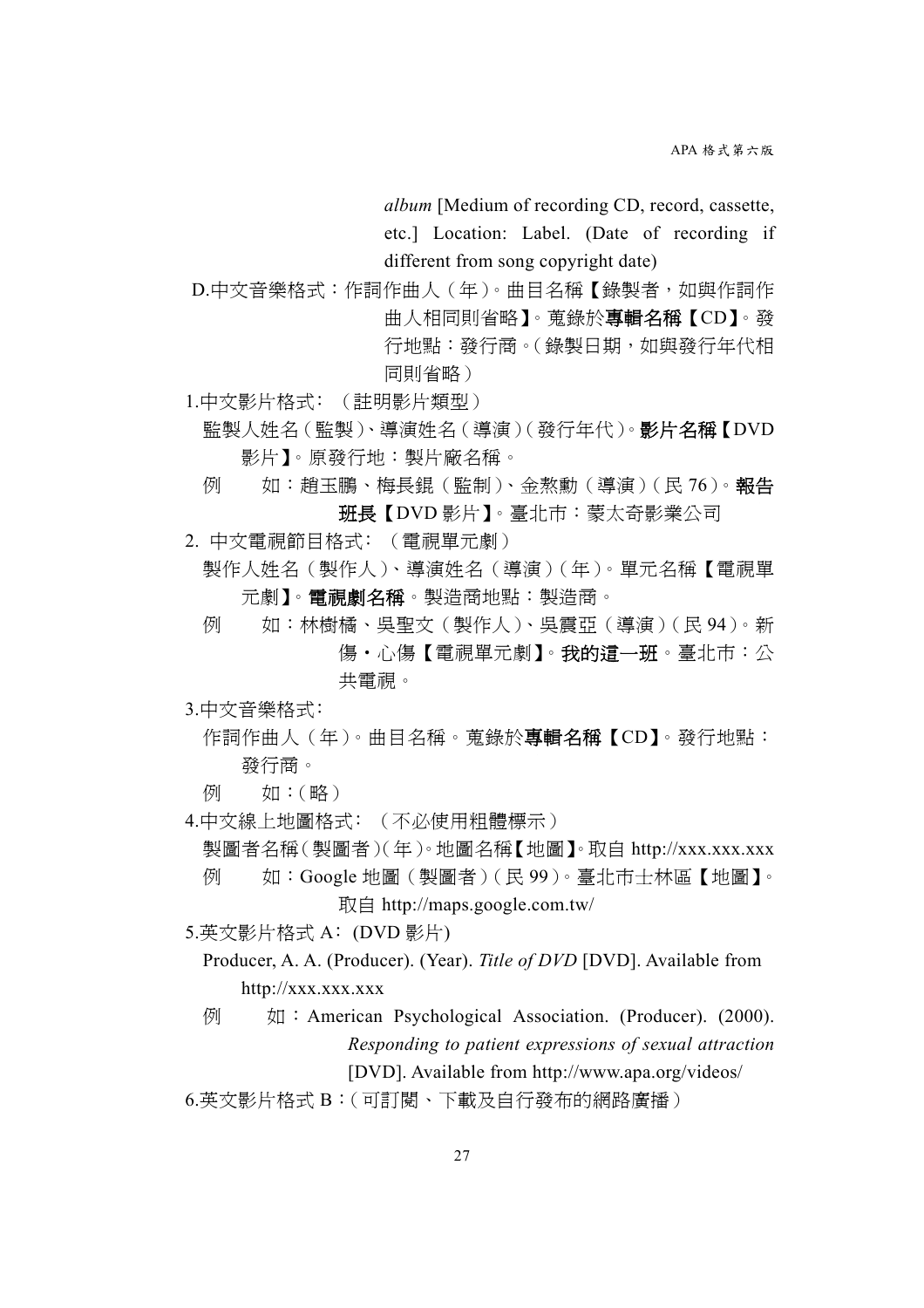- Producer, A. A. (Producer). (Year, Month Day). *Title of audio podcast* [Audio podcast]. Retrieved from http://xxx.xxx.xxx
- 例 如:Van Nays, D. (Producer). (2007, December 19). *Shrink rap radio* [Radio podcast]. Retrieved from http://www. shrinkrapradio.com/
- 7.英文影片格式 C:(電視單元劇)
	- Writer, A. A. (Writer), & Director, B, B. (Director). (Year). Title of episode (Television series episode). In Executive producer, C. C. (Executive producer), *Title of television series*. Location: Studio.
	- 例 如: Egan, D. (Writer), & Alexander, J. (Director). (20056).
		- Failure to communicate {Television series episode}. In D. Shore (Executive producer), *House*. New York, NY: Fox Broadcasting.
- 8.英文音樂格式﹕(CD 音樂)
	- 在文中引註須註明第幾面或第幾首,如本例 "Shadow and Frame" (lang, 2008, track 10)
	- Artist, A. A. (Year). Title of music. On *Title of album* [CD]*.* Location: Label.
	- 例 如:lang, k. d. (2008). Shadow and the frame. On *Watershed* [CD]. New York, NY: Nonesuch Records.
- 9.英文線上地圖格式:(不必使用斜體標示)

Cartographer, A.A. (Cartographer). (Year). Title of information [Demographic map]. Retrieved from http://xxx.xxx.xxx

- **例 如:Lewis Country Geographic Information Services.** (Cartographer). (2002). Population density, 2000 U. S. Census [Demographic map]. Retrieved from http://www.co.lewis.wa.us/publicworks/maps/Demogra phics/census-pop-dens\_2000.pdf
- (八)資料檔、特殊軟體、測量工具與儀器設備:
	- 1.中文資料檔格式:(用中括弧註明資料檔)
		- 作者(年)。 數據名稱【原始數據】。取自 http://xxx.xxx.xxx
		- 例 如:教育部(民99)。國中小一年級新生預測人數【原始數據】。 未出版之統計數據。取自 http://www.edu.tw/statistics/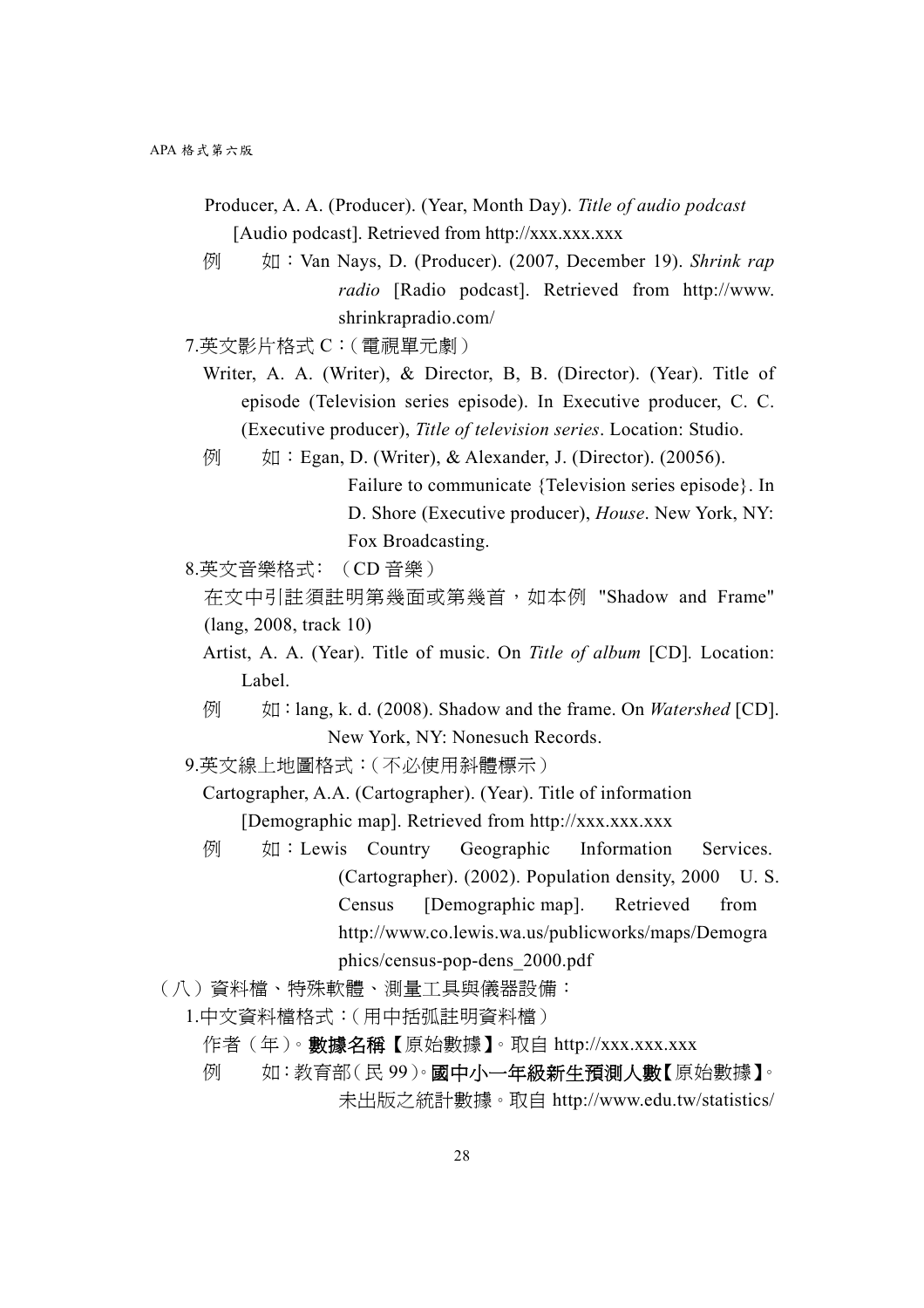content.aspx?site\_content\_sn=8956

2.中文特殊軟體格式:(不需用粗體標示;一般軟體如 Word、 Excel、 SAS、SPSS 等不必列入參考文獻中)

軟體名稱(版別)【點腦軟體】。發行地點:發行公司。

- 例 如:(略)
- 3.中文測量工具格式:(不需用粗體標示)
	- 作者(年)。 測量工具名稱【工具性質】。未出版之工具。取自 http://xxx.xxx.xxx
	- 例 如:(略)
- 4.中文儀器設備格式:(不需用粗體標示) 儀器設備名稱【儀器設備性質】(年)。地點:製造商。 例 如:(略)
- 5.英文資料檔格式:(用中括弧註明資料檔)
- Author, A. A. (Year). *Title of data file* [Description of content]. Retrieved from http://xxx.xxx.xxx
- 例 如 : Pew Hispanic Center (2004). *Changing channels and crisscrossing cultures: A survey of Latinos on the news media* [Data file and code book]. Retrieved from http://pewhidpanic.org/datasets/
- 6.英文特殊軟體格式:(註明版別、不須用斜體標示軟體名稱;一般軟 體如 Word、 Excel、SAS、SPSS 等不必列入參考文獻中)

Title of program. (Version No.) [Computer software]. Location: Publisher.

例 如 : Comprehensive Meta-Analysis (Version 2) [Computer software]. Englewood, NJ: Biostat.

7.英文測量工具格式:(不需用斜體標示)

- Author, A. A., Author, B. B., & Author, C. C. (Year). Title of measurement. [Description of content]. Retrieved from http:///xxx.xxx.xxx.
	- 例 如: Friedlander, M. L., Escudero, V., &Heatherington, L. (2002). E-SOFTA System for observing family therapy alliances [Software and training videos]. Unpublished instrument. Retrieved from http://www.softa-soatif. com/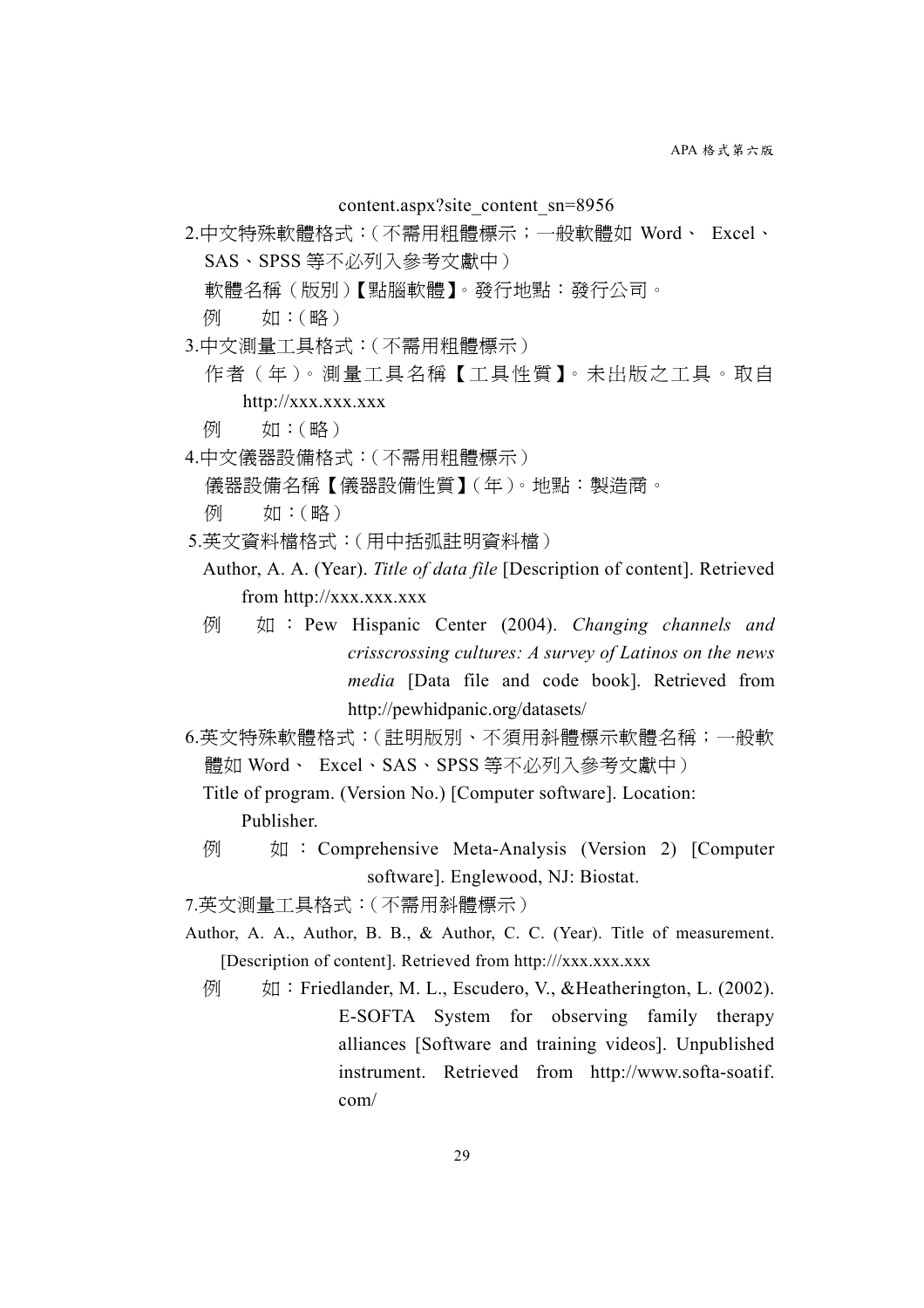- 8.英文儀器設備格式:(不需用斜體標示)
	- Title of apparatus [Description of content]. (Year). Location: Name of producer.
	- $\overline{\emptyset}$  ( $\overline{\emptyset}$  : Eyelink, II [Apparatus and software]. (2004). Mississauga, Canada: SR Research.
- (九)未岀版或非正式出版之作品:(包括已接受但尚未排版、未初版、非 正式出版但可以檢索到的文獻,如 ERIC)
	- 1.中文未出版之原始資料格式:(出自相關研究,且該資料無標題)
		- 作者(年)。【原始資料描述】。未出版之原始資料。
		- 例 如:張憲庭、鄭可偉、林天祐(民 98)。【國民小學選舉行為 研究資料】。未出版之原始資料。
	- 2.中文非正式出版或自行收藏作品格式:
		- 作者(年)。作品名稱。取自 http://xxx.xxx.xxx
		- 例 如:林天祐(民93)。政治與教育:教育政治學研究的起點。
			- 取自:http://www.edu.ndhu.edu.tw/note/notebook/93-1 /sch1-1\_(08)931225.pdf
	- 3.英文未出版之專論格式 A:( 未出版之專論,且引自大學 )
		- Author, A., & Author, B. B. (Year). *Title of unpublished manuscript*. Unpublished manuscript, Name of University, Location.
		- 例 如:Blackwell, E., & Conrod, P. J. (2003). *A five-dimensional measure of drinking motives*. Unpublished manuscript, Department of Psychology, University of British Columbia, Vancouver, Canada.
	- 4.英文未出版之專論格式 B:(出版中之專論原稿)
		- Author, A. A., & Author, B. B. (Year). *Title of manuscript*. Manuscript submitted for publication.
		- 例 如:Ting, J. Y., Florsheim, P., & Huang, W. (2008). *Mental health help-seeking in ethnic minority populations: A theoretical perspective.* Manuscript submitted for publication.

5.英文未出版之原始資料格式:(出自相關研究,且該資料無標題) Author, A. A., & Author, B. B. (Year). [Description of data]. Unpublished raw data.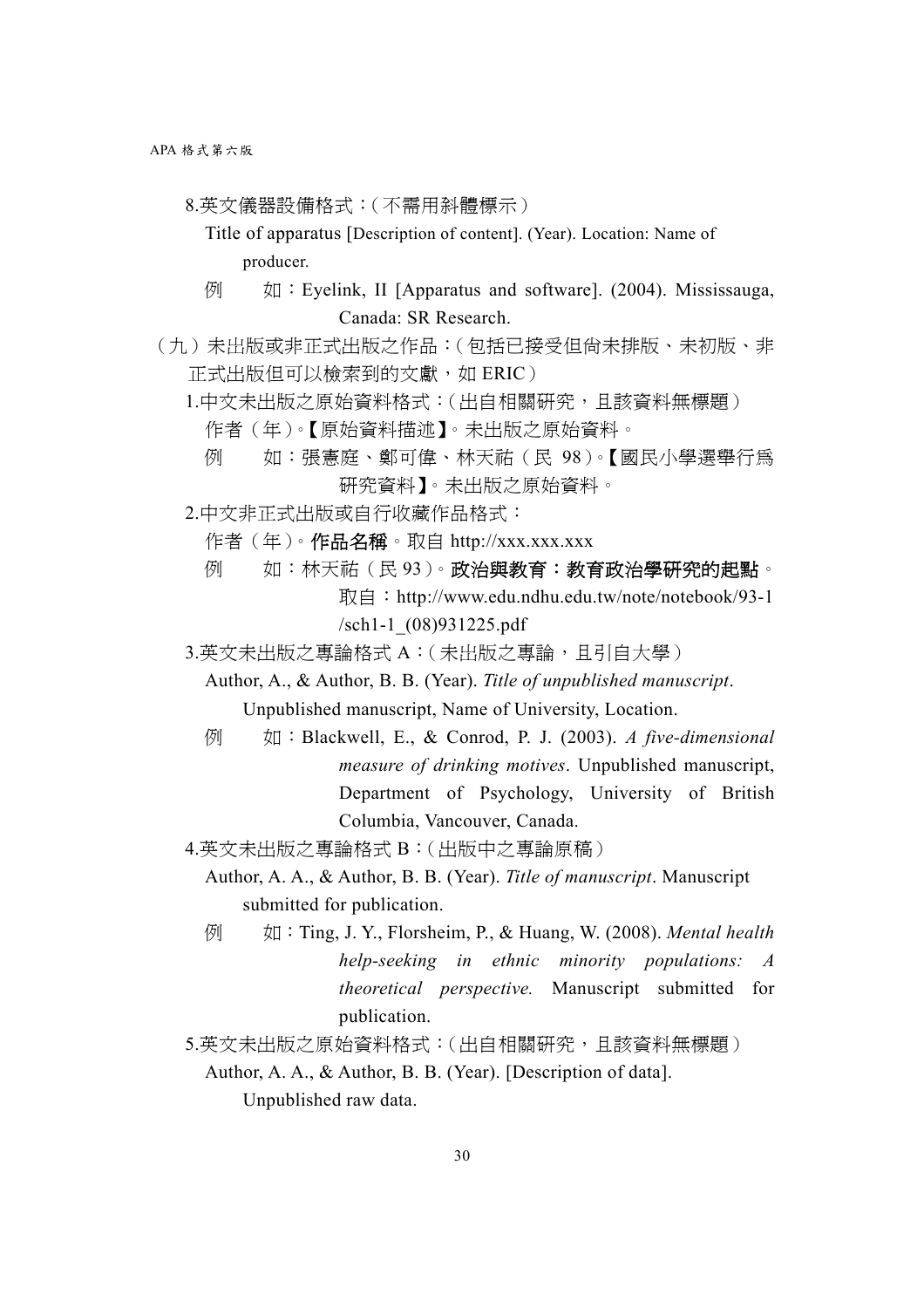- 例 如:Bordi, F., & LeDoux, J. E. (1993). [Auditory response latencies in rat auditory cortex]. Unpublished raw data.
- 6.英文非正式出版或自行收藏作品格式:
	- Author, A. A. (Year). Title of work. Retrieved from http://xxx.xxx.xxx.
	- 例 如:Mitchell, S. D. (2000). *The import of uncertainty.* Retrieved from http://philsci-archive.pitt.edu/archive/00000162/
- 7.英文 ERIC 收藏之作品格式:
	- Author, A. A. (Year). *Title of work*. Retrieved from ERIC database. (Call No.)
	- 例 如:Kubota, K. (2007). *"Soaking" model for learning: Analyzing Japanese learning/teaching process from a sociohistorical perspective*. Retrieved from ERIC database. (ED498566)
- (十)檔案與其他收藏品(包括信件、手稿、手冊、內部檔、剪報、照片、 儀器設備等)
	- 1.中文信件格式 A:(來自檔案室,須註明詳細編號)
		- 作者(年月日)。【致某人信函】。收藏單位(物件編號),地點。.
		- 例 如:蔣中正(民 28 年 5 月 26 日)。【致蔣經國信函】。國史館 (典藏號 002040200001010),臺北市。
	- 2.中文信件格式 B:(個人收藏之信件,經同意之後註明收藏人)
		- 作者(年月日)。【致某人信函】。收藏人姓名收藏。.
		- 例 如:(略)
	- 3.中文信件格式 C:(檔案室收藏同一作者的信件集;文中引註要詳細 註明該信件收信人及確切日期)
		- 作者(年-年)。信件。檔案名稱(檔案編號)。收藏單位,地點。
		- 例 如:陳誠(民 36 年 5 月 6 日-5 月 14 日)。信件。陳誠副總 統文物 (編號 008 01 02)。國史館,臺北市。
	- 4.中文典藏作品格式 A(來自檔案室或個人收藏之未出版文章、講稿)
		- 作者 (年)。文章或講稿名稱。檔案名稱 (檔案編號)。收藏單位,地 點。檔案
		- 例 如:蔣經國(民 39)。民國三十九年國防部總政治作戰部主任 蔣經國演講有關國際情勢之變化及政工人員權力問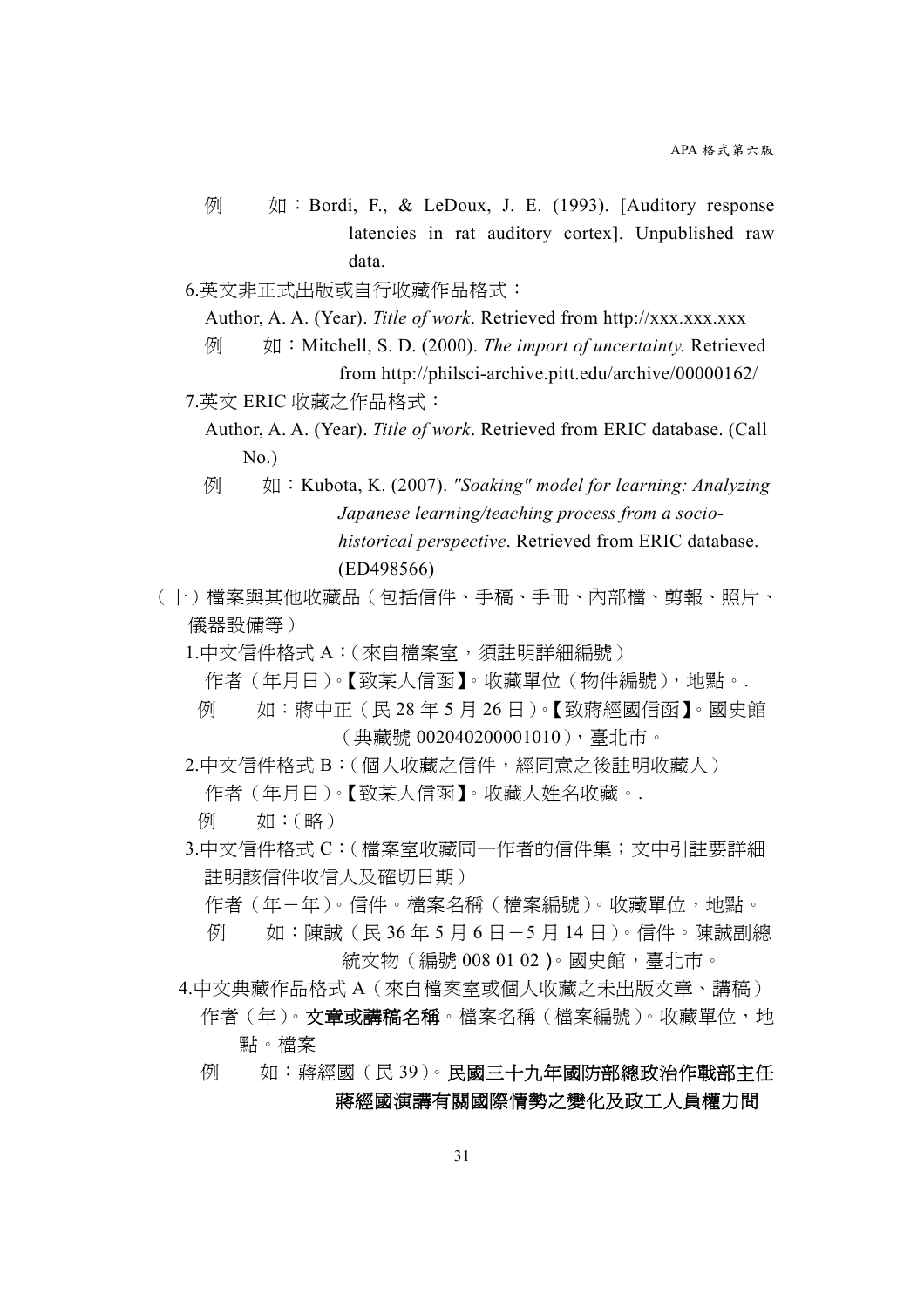題等之分析研究與探討。蔣經國總統文物(編號 005

05)。國史館,臺北市。

- 5.中文典藏作品格式 D: (訪談錄音,註明訪談日期、錄音或錄影者) 作者 (年月日)。訪談者【錄音或錄影】。錄音或錄影檔說明, 收藏單 位,地點。
	- 例 如:黃榮村(民 93 年 8 月 4 日)。蔡依琦、林天祐【錄音】。 國立教育資料館教育改革與教育政策專案計畫錄音 記錄,臺北市立教育大學。
- 6.中文典藏作品格式 E:(訪談逐字稿、無影音資料佐證,須在逐字稿註 明訪談人姓名)
	- 作者(年)。逐字稿名稱/訪談人姓名。收藏單位,地點。
	- 例 如:黃榮村(民93)。教育改革與教育政策訪談逐字槁/蔡依 琦、林天祐。國立教育資料館專案計畫。臺北市立
		- 教育大學。
- 7.中文典藏作品格式 F:(剪報資料)
	- 剪報名稱(年月日)。【剪報】。收藏單位(人)名稱(姓名)收藏。
	- 例 如:國民教育 M 型化及時遏阻(民 99 年 7 月 28 日)【剪報】。 林天祐收藏。
- 8.中文典藏作品格式 H:(照片,註明照片年代範圍)
	- 【照片名稱】(年)。檔案名稱(檔案編號),收藏單位,地點。
	- 例 如:【國民革命軍總司令蔣中正巡視上海區部隊】(民 16)。蔣 中正總統文物(編號 002 05)。國史館,臺北市。
- 9.英文信件格式 A:( 來自檔案室,須註明詳細編號 )
	- Author, A. A. (Year, Month Day). [Letter to Addressee]. Name of Repository (Call, Box or File No.), Location.
	- $\overline{\emptyset}$   $\overline{\emptyset}$ : Frank, L. K. (1935, February 4). [Letter to Robert M. Ogden]. Rockefeller Archive Center (GEB series 1.3, Box 371, Folder 3877), Tarry town, NY.

10.英文信件格式 B:(個人收藏之信件,經同意之後註明收藏人)

 Author, A. A. (Year, Month Day). [Letter to Addressee]. Copy in possession of Name of Collector.

例 如:Zecharius, G. P. (1953, April 15). [Letter to William Rickel (W. Rickel, Trans.)]. Copy in possession of Hendrika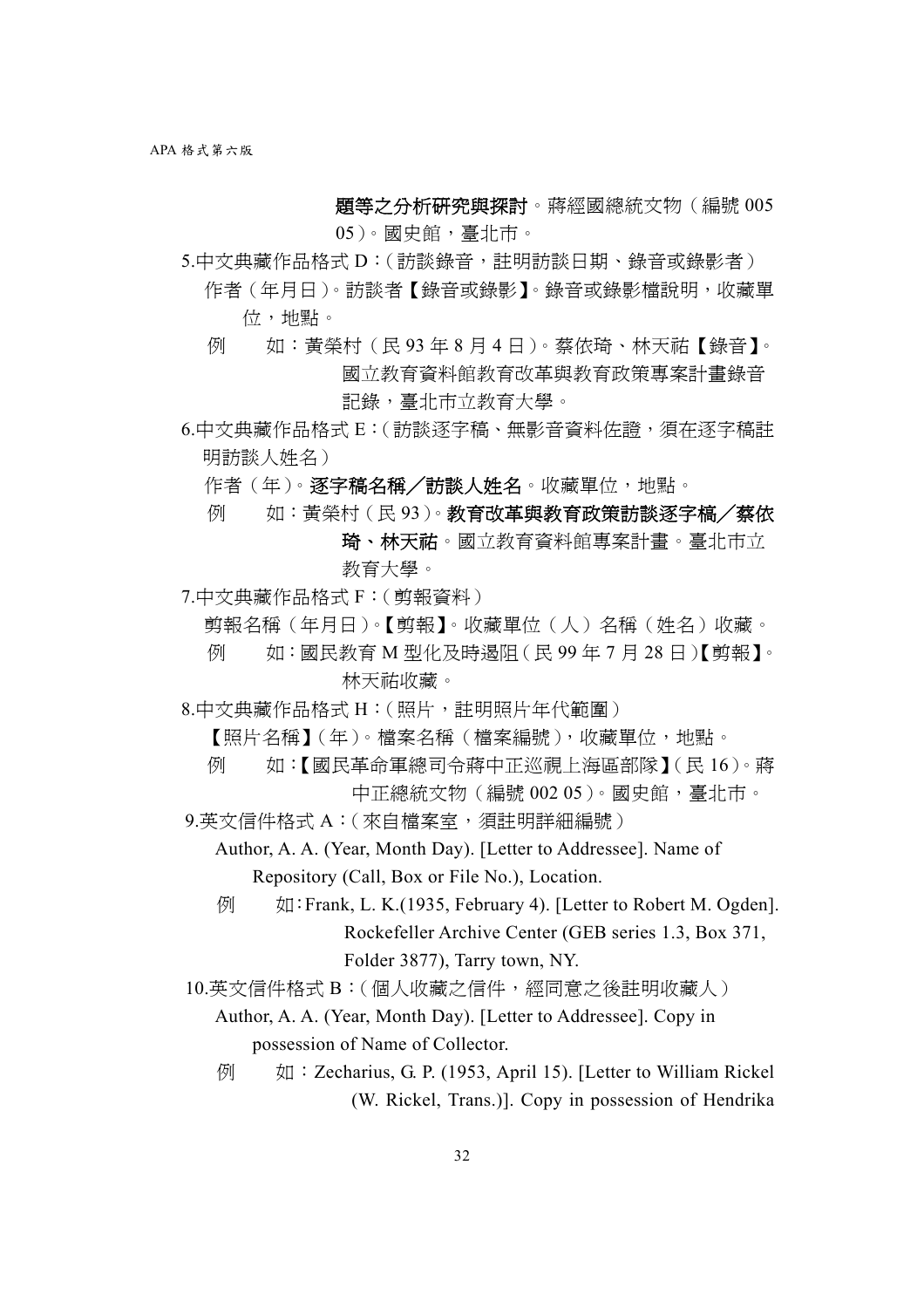Vande Kemp.

11.英文信件格式 C:(檔案室收藏同一作者的信件集;文中引註要詳細 註明該信件收信人及確切日期, 如本例應引註為 Allport, G. W. 19030-1967, Allport to E. G. Boring, March1, 1939) Author, A. A. (Year-Year). Correspondence. Title of File (File No.). Name of Archive, Location.

- 例 如:Allport, G. W. (1930-1967). Correspondence. Gordon W. Allport Papers (HUG 4118.10), Harvard University Archives, Cambridge, MA.
- 12.英文典藏作品格式 A(來自檔案室或個人收藏之未出版文章、講稿) Author, A. A. (Year). *Title of paper or lecture*. Name of Box (Box No.). Name of Archive, Location.
	- 例 如:Berliner, A. (1959). *Notes for a lecture on reminiscences of Wundt and Leipzig*. Anne Berliner Memoir (Box M50). Archives of the History of American Psychology, University of Akron, Akron, OH.
- 13.英文典藏作品格式 B:(已知作者、日期但檔案檔並未寫出作者姓名 與日期,用中括弧補充說明;ca.是拉丁文 circa 的縮寫,表示大約)
	- [Author, A. ?.]. [ca. Year]. *Title of work*. Description of work. Name of Archive, Location.
	- 例 如:[Allport, A. ?]. [ca.1937]. *Marion Taylor toda*y-*by the biographer*. Unpublished manuscript, Marion Taylor Papers. Schlesinger Library, Radcliff College, Cambridge, MA.
- 14.英文典藏作品格式 C:(作者為團體)
	- Name of Corporate. (Year, Month Day). *Title of work*. Title of File (File No.). Name of Archive, Location.
	- **例 如:Subcommittee on Mental Hygiene Personnel in School** Programs. (1949, November 5-6). *Meeting of Subcommittee on Mental Hygiene Personnel in School programs.* David Shakow Papers (M1360). Archives of the History of American Psychology, University of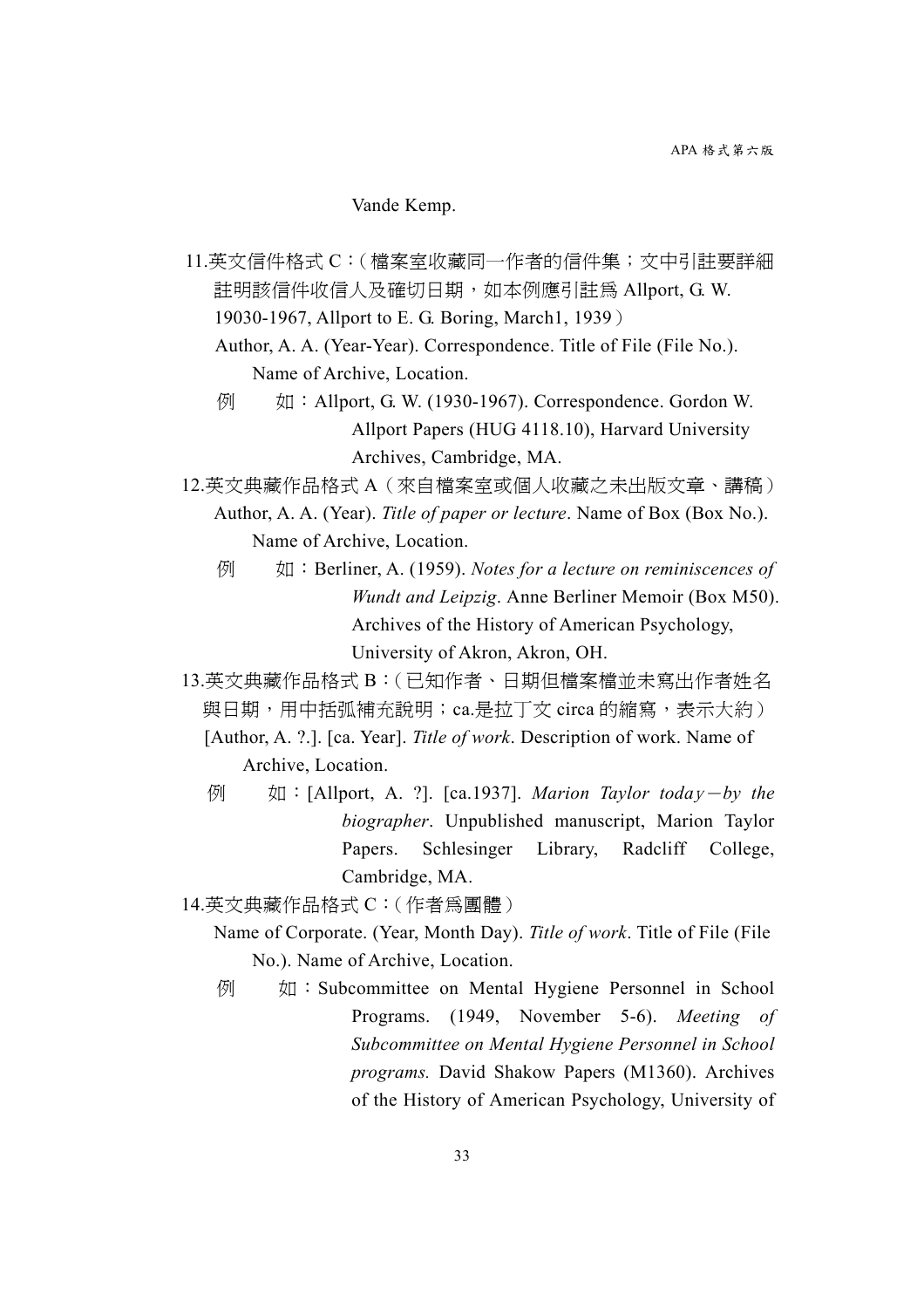## Akron, Akron, OH.

- 15.英文典藏作品格式 D: (訪談錄音,註明訪談日期、錄音或錄影者) Author, A. A. (Year, Month Day). Interview by B. B. Interviewer [Tape recording]. Description of Work. Name of Archive, Location.
	- $\overline{\emptyset}$   $\overline{\emptyset}$  : Smith, M. B. (1989, August 12). Interview by C. A. Kesler [Tape recording]. President's Oral History Project, American Psychological Association, APA Archives, Washington, DC.
- 16.英文典藏作品格式 E:(訪談逐字稿、無影音資料佐證,須在標題註 明訪談者)
	- Author, A. A. (Year). *Title of transcript/Interviewer: B. B. Interviewer.* Name of Archive, Location.
	- 例 如:Sparkman, C. F. (1973). *An oral history with Dr. Colley F. Sparkman/interviewer: Orley B. Caudill*. Mississippi Oral History Program (Vol. 289), University of Southern Mississippi, Hattiesburg.
- 17.英文典藏作品格式 F:(剪報資料)
	- Title of article. (Year, Month Day). [Clipping from Newspaper]. Copy in possession of Name of Collector..
	- $\overline{\emptyset}$   $\overline{\emptyset}$  : Psychoanalysis institute to open. (1948, September 18). [Clipping from an unidentified Dayton, Ohio Newspaper]. Copy in possession of author.
- 18.英文典藏作品格式 G:(限量發行或流通之出版品)
	- Name of Publisher. (Year). *Name of Publication* [Description of publication]. Location: Author, A. A. Description of Content (File No.), Name of Archive, Location..
	- 例 如:Sci-Art Publishers (1935). *Sci-Art Publications* [Brochure]. Cambridge, MA: Author, A. A. Roback Papers (HUGFP 104.50, Box 2, Folder "Miscellaneous Psychological Materials"), Harvard University Archives, Cambridge, MA.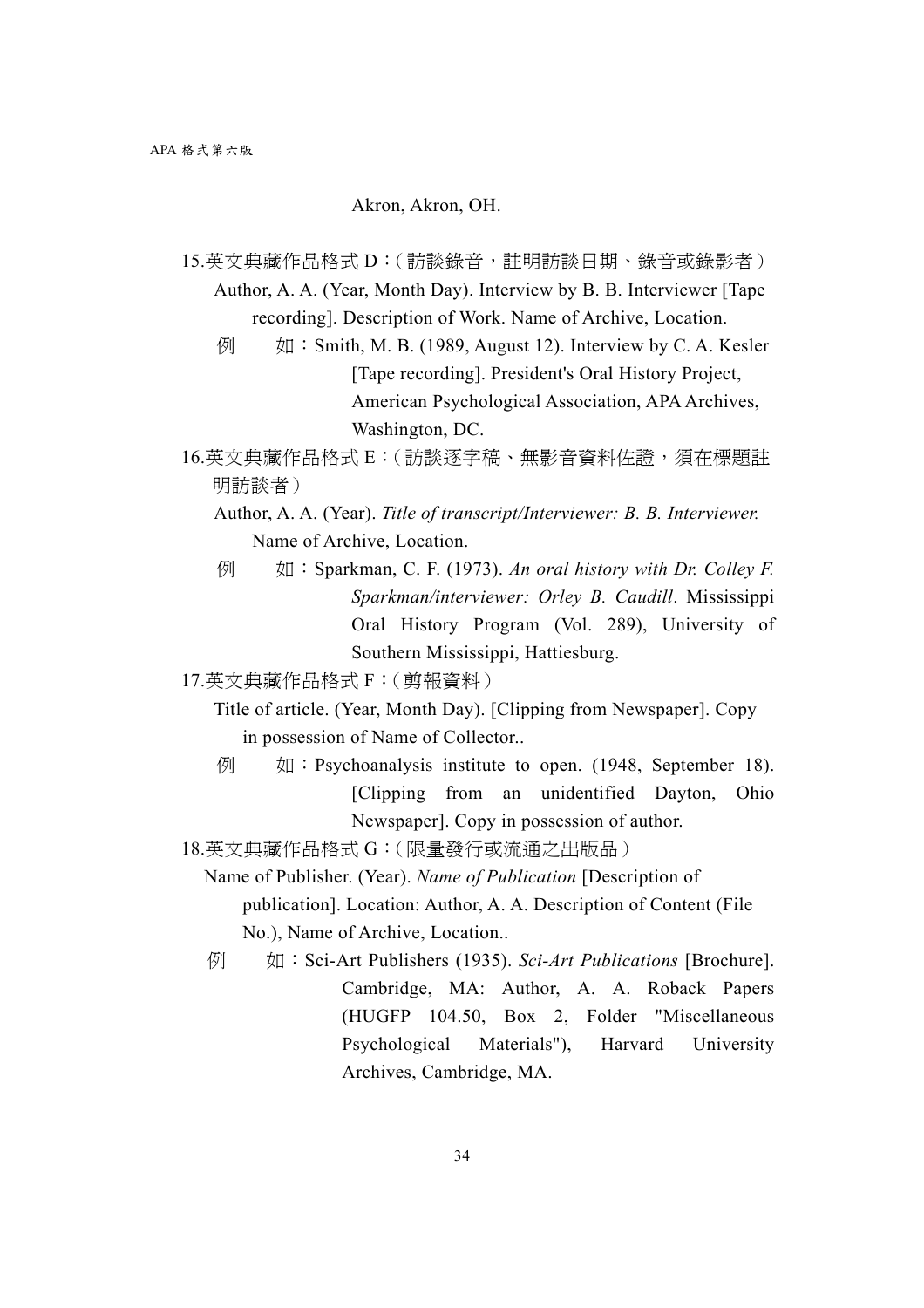19.英文典藏作品格式 H:(照片,註明照片年代範圍)

[Photograph of Name]. (Year). File Name (File No.), Name of Archive, Location..

- $\overline{\emptyset}$  (If : [Photographs of Robert M. Yerkes]. (ca. 1917-1954). Robert Mearns Yerkes Papers (Box 137, Folder 2292), Manuscript and Archives, Yale University Library, New Haven, CT.
- (十一)網路訊息:
	- 1.中文網路訊息格式 A:(新聞群組、線上論壇、討論群組)
		- 作者(年月日)。訊息名稱【新聞群組、線上論壇或討論群組】。取 自 http://xxx.xxx.xxx
	- 例 如:平安(民 99 年 8 月 26 日)。李家同看國豪:被放棄的孩 子【線上論壇】。取自 http://discuss.tvbs.com.tw/ discuss\_manager/DISCUSS\_detail.asp?w=&opt=1&rd =1&P=1&K=0&discuss=A81510120021105235346&ti tle=20100826214811-219.84.180.33&win=
	- 2.中文網路訊息格式 B:(電子郵件清單)
		- 作者(民 99 年 8 月 21 日)。訊息名稱【電子郵件清單訊息】。取自 http://xxx.xxx.xxx
		- 例 如:法務部。全國法規資料庫電子報(第 489 期) 【電子 郵件清單訊息】。取自 http://mail.tmue.edu.tw/cgi-bin/ openwebmail/openwebmail-read.pl?sessionid=tyl\*mail .tmue.edu.tw-session-0.296938691378699&folder=IN BOX&page=1&longpage=0&sort=date\_rev&msgdatet ype=sentdate&keyword=&searchtype=subject&messag e\_id=%3C20100827013645.869B0FF41%40tmue.edu.t w%3E&action=readmessage&headers=simple&attmod e=simple&db\_chkstatus=1
	- 3.中文網路訊息格式 C:(部落格文字資料)
		- 作者(年月日)。訊息名稱【部落格文字資料】。取自 http://xxx.xxx.xxx 例 如:007 玩具圖書館(民 97 年 8 月 1 日)。傳愛背包從四川傳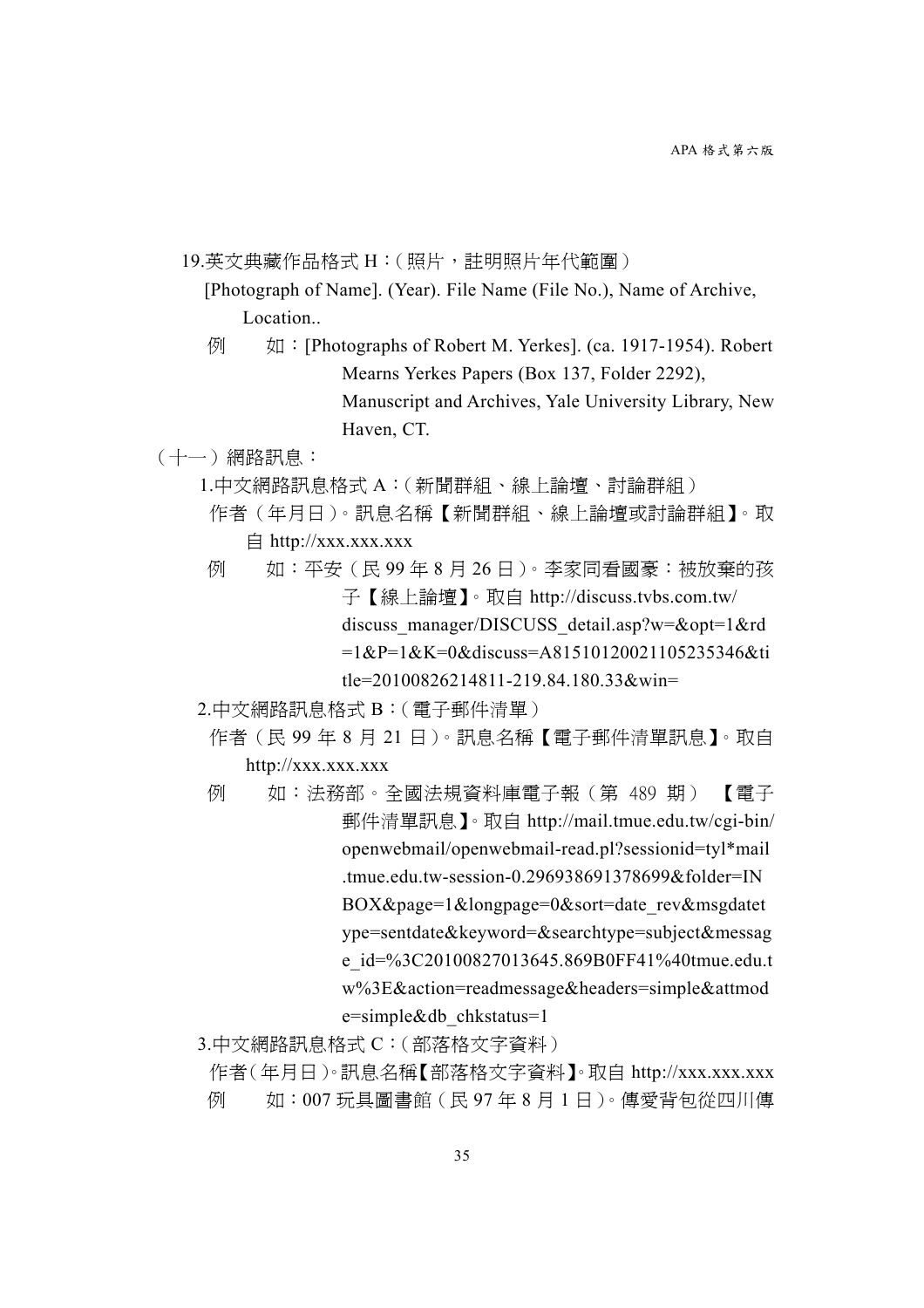回來【部落格文字資料】。取自 http://tw.myblog.yahoo. com/jw!rjB8c9aGHw5rwlbrSXN5aMPJSX9gdA--/artic le?mid=2354&next=2327&l=f&fid=49

- 4.中文網路訊息格式 D:(部落格影音資料)
	- 作者(年月日)。訊息名稱【部落格影音資料】。取自 http://xxx.xxx.xxx
	- 例 如:any296(民 97 年 4 月 6 日)。創造思考教育影片【部落
		- 格影音資料】。取自 http://www.youtube.com/watch? v=-XaB3SHSyPg&feature=related
- 5.英文網路訊息格式 A:(新聞群組、線上論壇、討論群組)
- Author, A. A. (Year, Month Day). Title of post [Description of form]. Retrieved from http://xxx.xxx.xxx
- $\boxed{6}$   $\boxed{4}$ : Rampersad, T. (2005, June 8). Re: Traditional knowledge and traditional culture expressions [Online forum comment]. Retrieved from http://www.wipo.int/roller/comments/ pisforum/Webblog\_theme\_eight\_how\_can\_cultural# comments
- 6.英文網路訊息格式 B:(電子郵件清單)
	- Author, A. A. (Year, Month Day). Title of post [Description of form]. Retrieved from http://xxx.xxx.xxx
- $\overline{M}$  i Smith, S. (2006, January 5). Re: Disputed estimates of IQ [Electronic mailing list message]. Retrieved from http://tech.groups.yahoo.com/group/ForensicNetwork/ message/670
- 7.英文網路訊息格式 C:(部落格文字資料)
	- Author, A. A. (Year, Month Day). Title of post [Description of form]. Retrieved from http://xxx.xxx.xxx
- 例 如 : MiddleKid. (2007, January 22). Re: The unfortunate prerequisites and consequences of partitioning your mind [Web blog message]. Retrieved from http://asienceblogs.com/pharyngula/2007/01/the \_unfortunate\_prerequisites.php
- 8.英文網路訊息格式 D:(部落格影音資料)
	- Author, A. A. (Year, Month Day). Title of post [Description of form].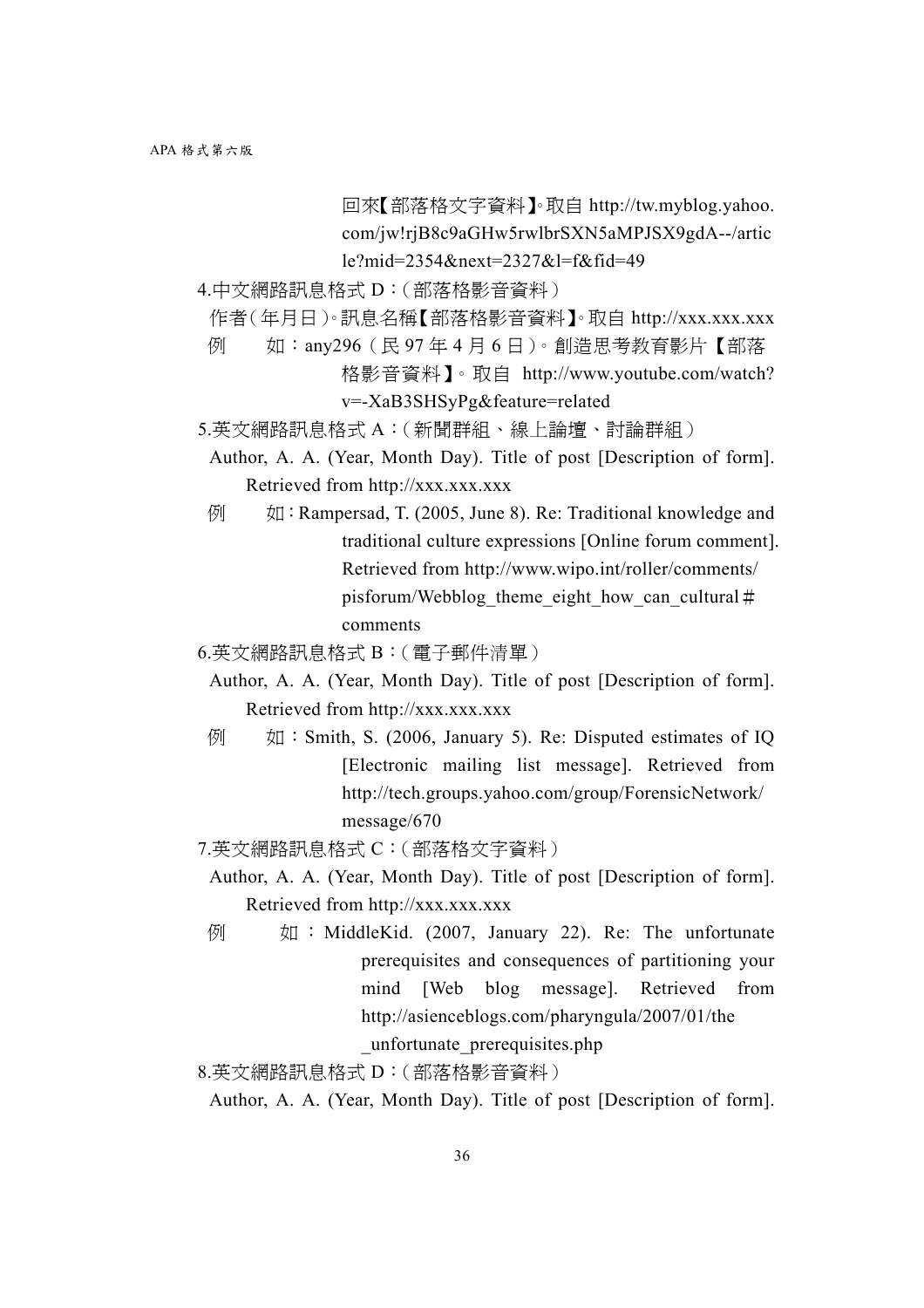## Retrieved from http://xxx.xxx.xxx

 $\overline{\emptyset}$   $\overline{\emptyset}$  : Norton, R. (2006, November 4). How to train a cat to operate a light switch [Video file]. Retrieved from http:// www.youtube.com/watch?v=Vja83KLQXZs

(十二)法規﹕(詳細內容請參閱該手冊第 219-224 頁)

- 1. 中文法院判例格式﹕
	- 裁判案由,裁判字號(年月日)。
	- 例 如:家庭暴力罪之傷害,88,易,3001(民 89 年 3 月 16 日)。
- 2. 中文法律格式﹕
	- 法律名稱(公布日期)。
	- 例 如:師資培育法(民 94 年 12 月 18 日)。
- 3.中文立法資料格式:(法案、聽證會、提案等)
	- 名稱【內容性質】,會期(年月日)。
	- 例 如:全民健康保險法修正草案【會議紀錄】,立法院第7屆第 5 會期第 2 次臨時會(民 99 年 8 月 23 日)。
- 4.中文行政規章格式
	- 規章名稱(發布日期)。
	- 例 如:高級中等以下學校及幼稚園教師資格檢定考試收費標準 (民 94 年 1 月 31 日)。
- 5.中文專利格式
	- 申請人(年)。專利編號。專利授予單位。
	- 例 如:葉特股份有限公司(民 98)。專利編號 **D13608**7。臺北市: 經濟部智慧財產局。
- 6.英文法院判例格式﹕
	- Name vs. Name, Volume Source Page (Court Date).
	- $(1)$  一般判例
	- 例 如: Lessard v. Schmidt, 349 F. Supp. 1078 (E.D. Wis. 1972)
	- 引註格式:Lessard v. Schmidt (1972)
	- (2)上訴案
	- 例 如: Durflinger v. Artiles, 563 F. Supp. 322 (D Kan, 1981), aff'd, 727 F.2d 888 (10th Ctr. 1984)
	- 引註格式:Durflinger v. Artiles (1981/1984)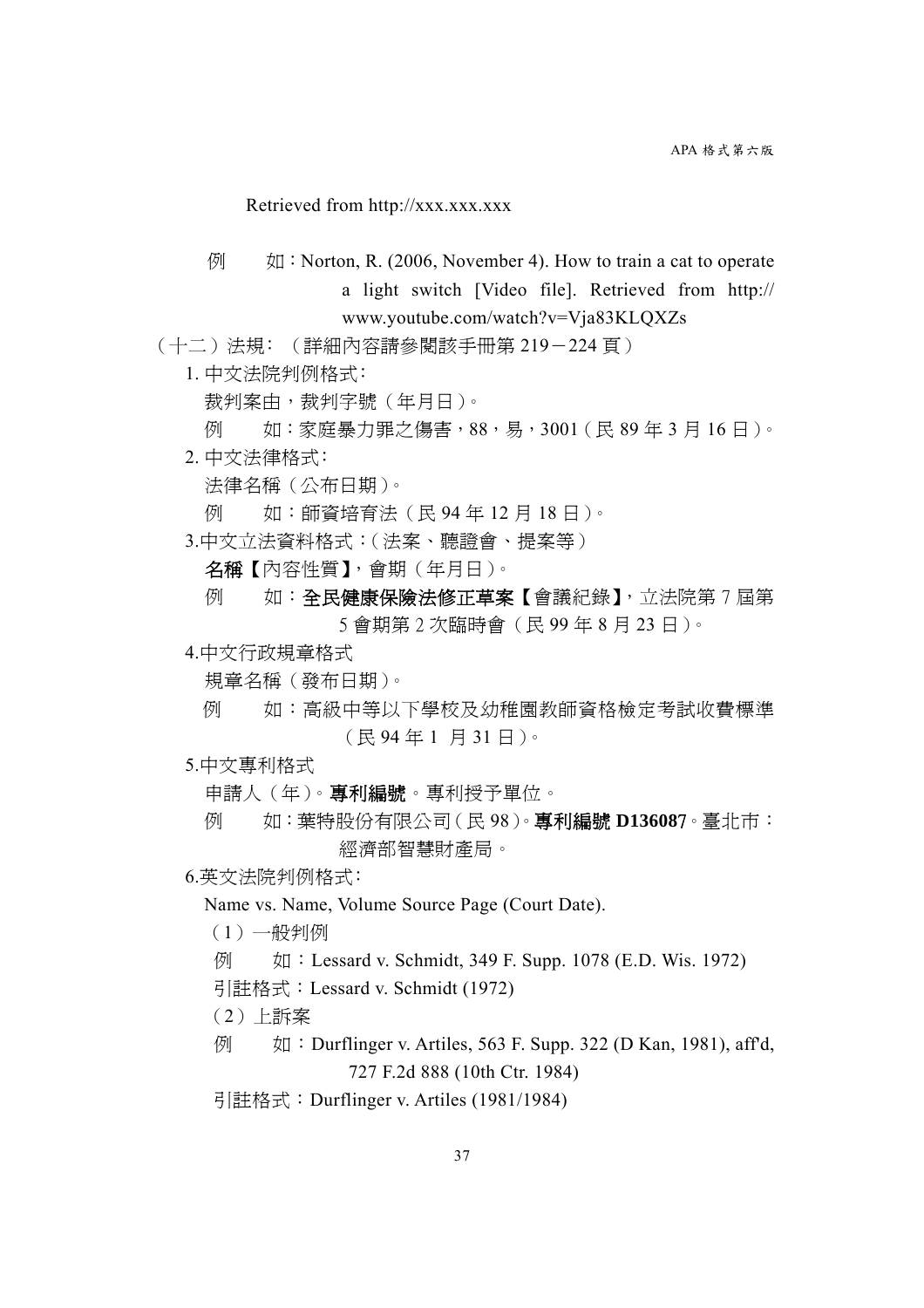- (3)未岀版的判例
- 例 如: Gilliard v. Oswald, No. 76-2109 (2d Cir. March 16, 1977)
- 例 如: Dougherty v. Royal Zenith Corp, No. 88-8666, 1991 U. S. Dist. LEXIS 10807, at \*2 (E.D. Pa. July 31, 1991)
- 例 如: Gustin v. Mathews, No. 76-7-C5 (D. Kan. Jan. 31, 1977) (LEXIX, Genfed library, Dist file).
- (4) 審判法庭之見解 (Court cases at the trial level)
- 例 如:Casey v. Pennsylvania-American Water Co., 12 Pa. D. & C.4th 168 (C.P. Washington County 1991)
- $\overline{\phi}$   $\psi$  : Davis v. Monsanto Co., 627 F. Supp. 418 (S.D. W.Va. 1986)
- (5)州與聯邦最高法院見解(Court cases at the appellate level)
- 例 如: Compton v. Commonwealth, 239 Va. 312, 389 S.E.2d 460 (1990)
- 例 如: Texas v. Morales, 826 S.W.2d 201 (Tex. Ctr. App. 1992)
- 例 如: Brown v. Board of Educ.,. 347 U.S. 483 (1954)

## 7.英文法律格式﹕

Name of Act, Volume Source § section number (Year).

- (1)法律
- 例 如: Mental Health Systems Act, 42 U.S.C. § 9407 (1988)
- (2)收集在州法規
- 例 如: Mental Care and Treatment Act, 4 Kan. Stat. Ann §.§ 59-2901-2941 (1983 & Supp.1992)
- (3)收集在聯邦法規
- 例 如:American*s* With Disabilities Act of 1990, 42 U.S.C.A. § 12101 *et seq*. (West 1993).
- 8. 英文立法資料格式﹕
	- (1)聽證會(testimony/hearing)
	- Title, xxx Cong. (Date)
	- 例 如:*RU486: The import ban and its effect on medical research: Hearing before Subcommittee on Regulation, Business Opportunities, and Energy, of the House Committee on Small Business*, 101st Cong. 35 (1990) (testimony of Ronald Chesemore).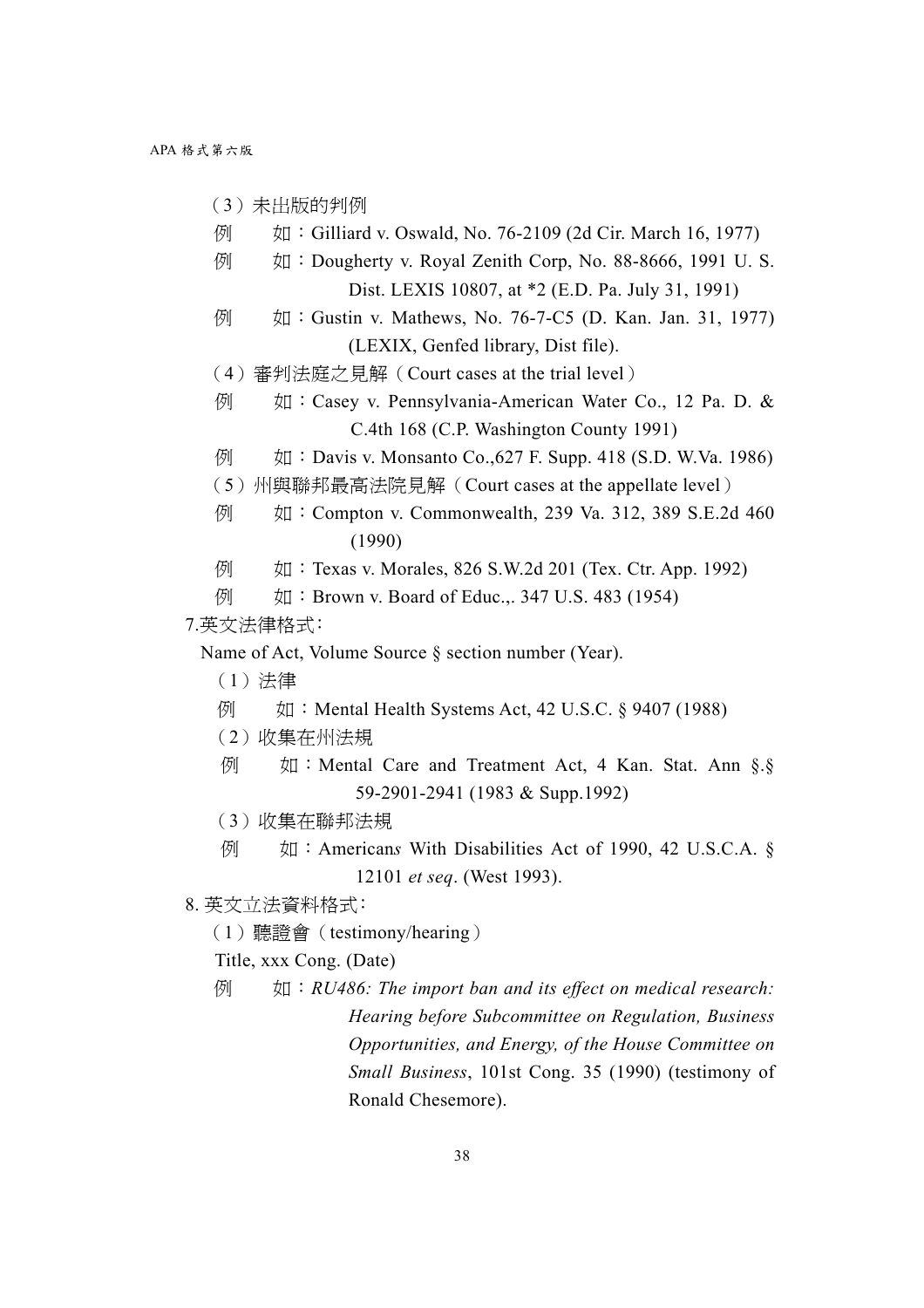## 引註格式:*RU486: The Import Ban* (1990)

- 例 如:*Urban America's need for social services to strengthen families: Hearing before the Subcommittee on Human Resources of the Committee on Ways and Means, House of Representatives*, 102d Cong. 1 (1992).
- 引註格式:*Urban America's Need* (1992)
- (2)國會審議但未公佈實施的聯邦法案(bill)與決議案(resolution) (第一例為眾院用 H.R.註明,第二例為參院 S.註明)
- $\overline{\phi}$   $\overline{\psi}$  : Equitable Health Care for Severe Mental Illness Act of 1993, H. R. 1563, 103d Cong. (1993).
- $\overline{\emptyset}$   $\overline{\emptyset}$  : Equitable Health Care for Severe Mental Illness Act of 1993, S. 671, 103d Cong. (1993).
- (3)國會審議並已公佈實施的聯邦法案與決議案
- $\overline{\emptyset}$  ( $\overline{\emptyset}$  : S. Res. 107, 103d Cong., 139 Cong. Rec. 5826 (1993) (enacted).
- 引註格式: Senate Resolution 107 (1993)或(S. Res. 107, 1993)
- (4)呈送國會的報告與文件
- $[$   $[$ ( $]$   $[$   $]$   $[$   $]$   $[$   $]$   $[$   $]$   $[$   $]$   $[$   $]$   $[$   $]$   $[$   $]$   $[$   $]$   $[$   $]$   $[$   $]$   $[$   $]$   $[$   $]$   $[$   $]$   $[$   $]$   $[$   $]$   $[$   $]$   $[$   $]$   $[$   $]$   $[$   $]$   $[$   $]$   $[$   $]$   $[$   $]$   $[$   $]$   $[$   $]$   $[$   $]$
- 引註格式: Senate Report No. 102-114 (1991)或(S. Rep. No. 102-114, 1991)

### 9.行政規章

(1)聯邦規章(federal regulation)

Title/Number, Volume Source § xxx(Year).

例 如: FDA Prescription Drug Advertising Rule, 21 C.F.R. § 202 1 (2006).

(2)行政命令(executive order)

Exec. Ordwer No. xxxx, 3 C.F.R. Page (Year).

例 如: Exec. Ordwer No. 11,609, 3 C.F.R. 586 (1971-1974), reprinted as amended in 3 U.S.C. 301 app. At 404-07 (1994).

10.專利品

例 如:Smith I. M. (1988). *U.S. Patent No. 123,445*. Washington, DC: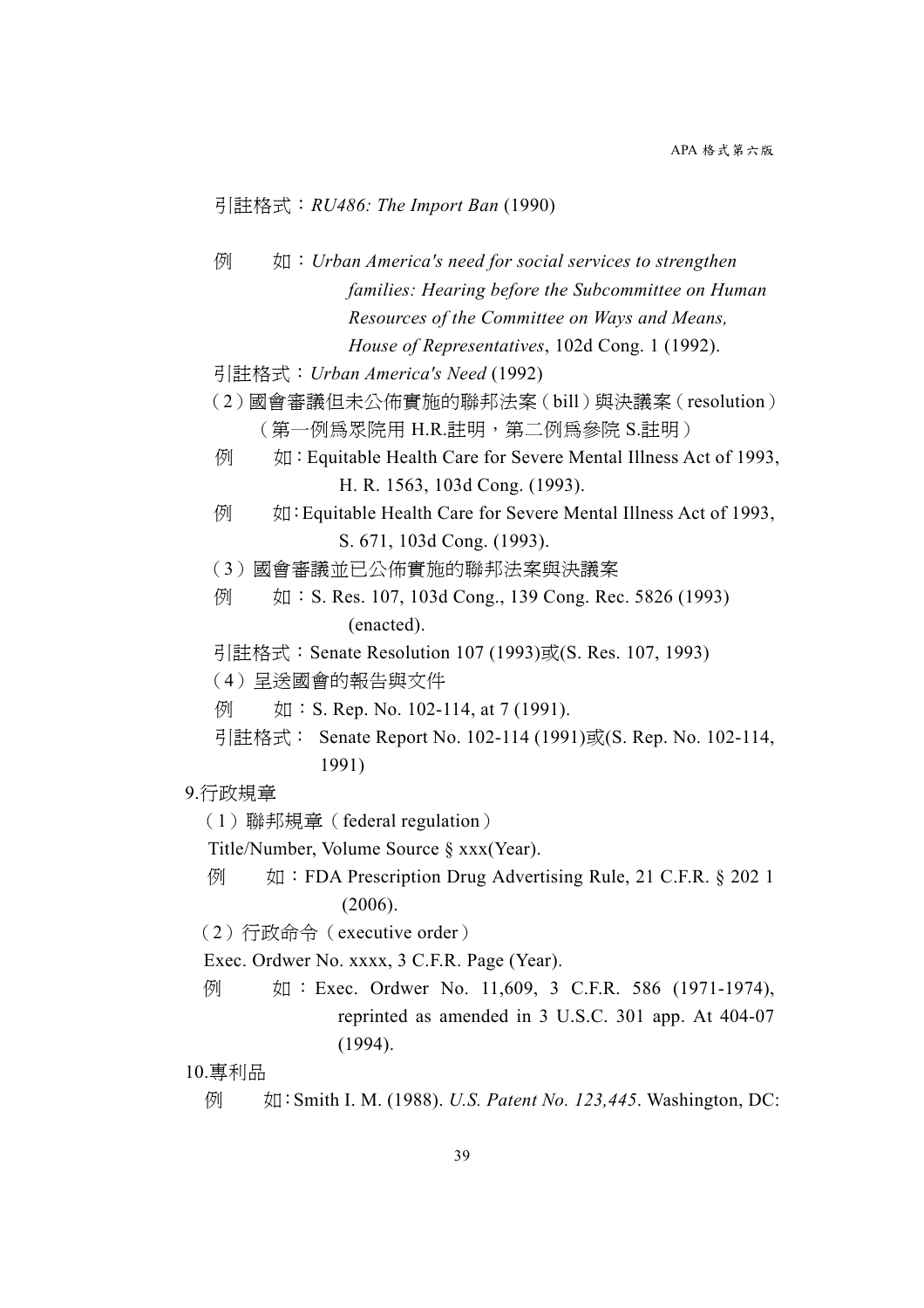U.S. Patent and Trademark Office.

引註格式:U.S. Patent No. 123,445 (1988)

三、常用英文縮寫

英文參考文獻還牽涉到縮寫字的規定,如: chap., ed., Ed., Eds., Trans., p., pp., Rep.等(詳細規定請參閱手冊,106-111 頁),以及美國各州及特區之 縮寫, 如: AL, CA, IL, MI, NY, TX, WI, DC 等 ( 第六版手冊並未表列美國各 州及特區之縮寫,但通用第五版手冊之規定),詳如表 1。

表 1

## 美國各州及特區之縮寫

| 州或特區           | 縮寫        | 州或特區           | 縮寫             |
|----------------|-----------|----------------|----------------|
| Alabama        | AL        | Missouri       | M <sub>O</sub> |
| Alaska         | AK        | Montana        | MT             |
| American Samoa | <b>AS</b> | Nebraska       | <b>NE</b>      |
| Arizona        | AZ        | Nevada         | NV             |
| Arkansas       | <b>AR</b> | New Hampshire  | <b>NH</b>      |
| California     | CA        | New Jersey     | NJ             |
| Canal Zone     | CZ        | New Mexico     | <b>NM</b>      |
| Colorado       | CO        | New York       | NY             |
| Connecticut    | <b>CT</b> | North Carolina | NC             |
| Delaware       | DE        | North Dakota   | ND             |
| District of    |           | Ohio           | <b>OH</b>      |
| Columbia       | DC        | Oklahoma       | OK             |
| Florida        | FL        | Oregon         | <b>OR</b>      |
| Georgia        | GA        | Pennsylvania   | <b>PA</b>      |
| Guam           | GU        | Puerto Rico    | <b>PR</b>      |
| Hawaii         | H         | Rhode Island   | RI             |
| Idaho          | ID        | South Carolina | <b>SC</b>      |
| Illinois       | IL        | South Dakota   | <b>SD</b>      |
| Indiana        | IN        | Tennessee      | <b>TN</b>      |

(續下頁)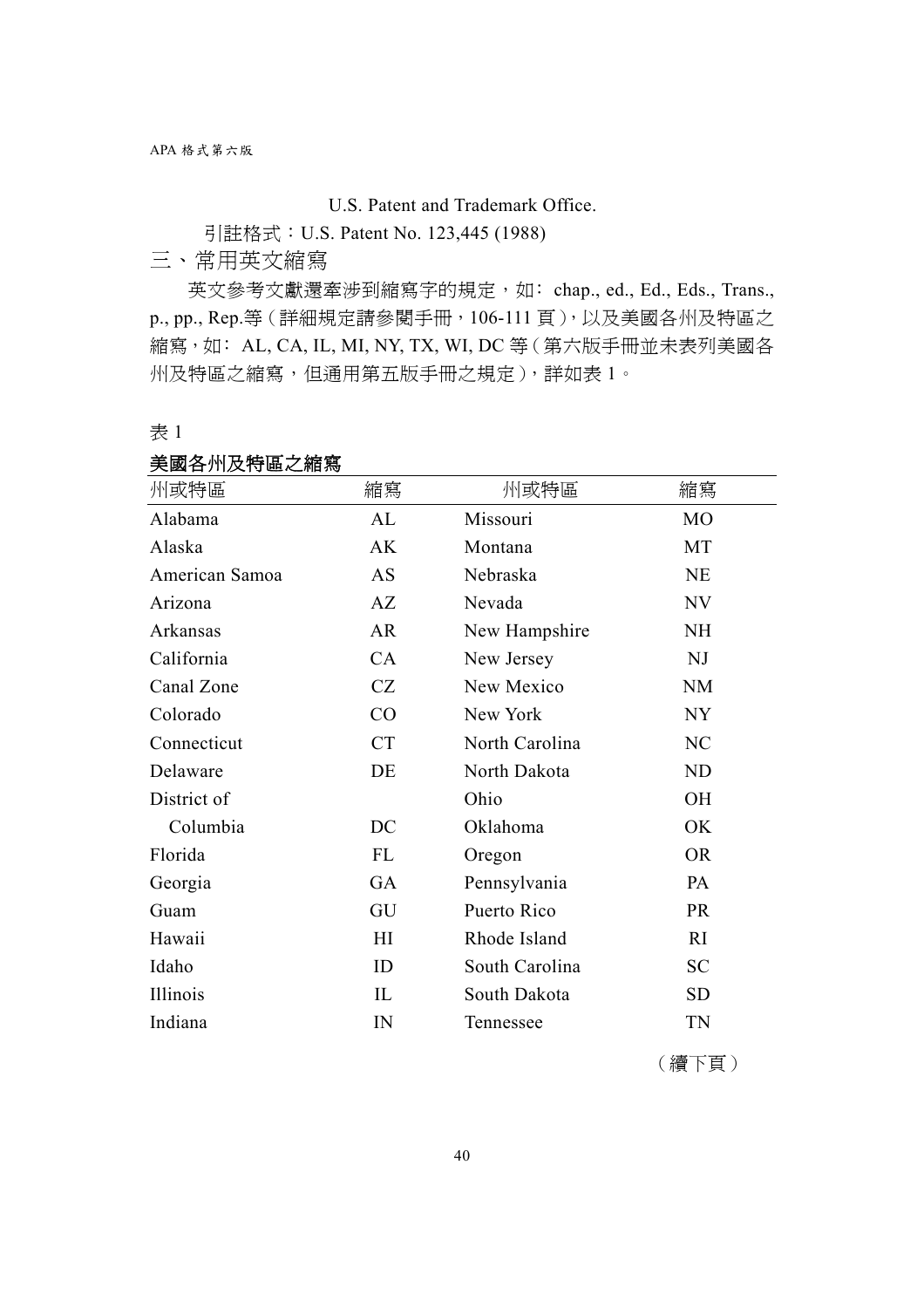| 州或特區          | 縮寫        | 州或特區           | 縮寫        |
|---------------|-----------|----------------|-----------|
| Iowa          | IA        | Texas          | <b>TX</b> |
| Kansas        | <b>KS</b> | Utah           | <b>UT</b> |
| Kentucky      | <b>KY</b> | Vermont        | VT        |
| Louisiana     | LA        | Virginia       | VA        |
| Maine         | ME        | Virgin Islands | VI        |
| Maryland      | <b>MD</b> | Washington     | <b>WA</b> |
| Massachusetts | <b>MA</b> | West Virginia  | WV        |
| Michigan      | MI        | Wisconsin      | WI        |
| Minnesota     | <b>MN</b> | Wyoming        | <b>WY</b> |
| Mississippi   | <b>MS</b> |                |           |

# 肆、圖表製作

APA 格式中,由於研究論文或報告表多於圖,因此目次之後,先表次 再圖次。第六版的表格與圖形製作,仍維持草稿格式 (意即投稿 APA 期刊的 格式規定,請參閱該手冊第六版第 125-167 頁),與期刊實際出版(請參閱第 247-253 頁之出版實例)的結果不同 ( 最大差異是草稿的圖名置於圖下, 而定 稿的圖名與表名一樣置於圖上),這是讀者必須要注意的。以下先簡介表格的 製作,其次介紹圖的製作,並以草稿格式為主以利讀者投稿之用,各期刊 或學校也可以參考前述出版實例自訂定稿格式。

一、表格的製作

資料繪製成表格,一方面可以節省空間,另一方面可方便資料的比較, 所乙太簡單的資料無需繪製成表格。繪製表格時,應把握下列原則:(1) 呈 現在表格中的資料,更能顯現某種一致趨勢或特殊事例;(2) 必須進行比 較的資料,以上下對照而非左右對照方式呈現;(3)表格的安排,要能使 讀者易於掌握重要的資料;(4)文字解釋先於圖表;(5)APA 格式因供期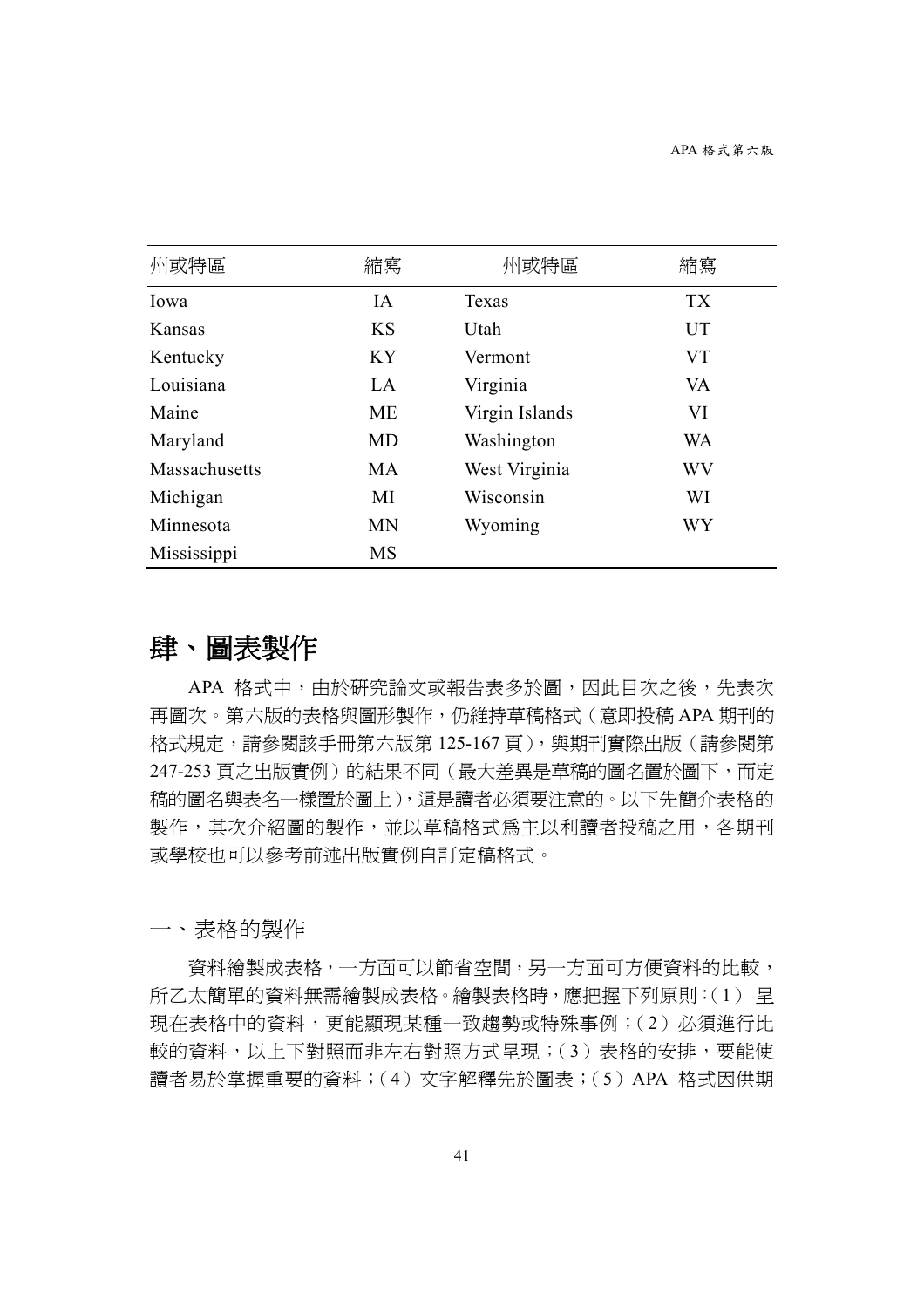刊排版之用,在表格內不畫縱向直線,但為求美觀,一般學位論文也可畫 縱向直線;(6)表格最後底線加粗。

不論是統計數據或質性資料的歸納,表格結構均包括:標題、內容、 以及註記三個部份,格式如下:

1.中英文表格內容共同格式﹕

- (1)格內如無適當的資料,以空白方式處理;
- (2)格內如有資料,但無需列出,則劃上 "—'' 號;
- (3)相關係數列聯表的對角線一律劃上"—'' 號;
- (4)列數可酌予增加,但行數愈少愈好;
- (5)同一行的小數位的數目要一致。
- (6)文字靠左對齊,數字靠個位數對齊為原則。
- 2.中文表格標題的格式﹕

標題置於表格之上(靠左對齊),分兩列,第一列是標號,第二列是 題目題目為粗體。表格如跨頁,在本頁註記、資料來源等之後右下角 加註(續下頁),且不必劃橫線。

例 如:

表 1

# 國小教師對於九年一貫課程認同情形

例 如:

表 1

## 國小教師對於九年一貫課程認同情形

(續下頁)

3.英文表格標題的格式﹕

標題置於表格之上(靠左對齊),分兩列,第一列是標號,第二列是 題目,題目為斜體。表格如跨頁,在本頁註記、資料來源等之後右下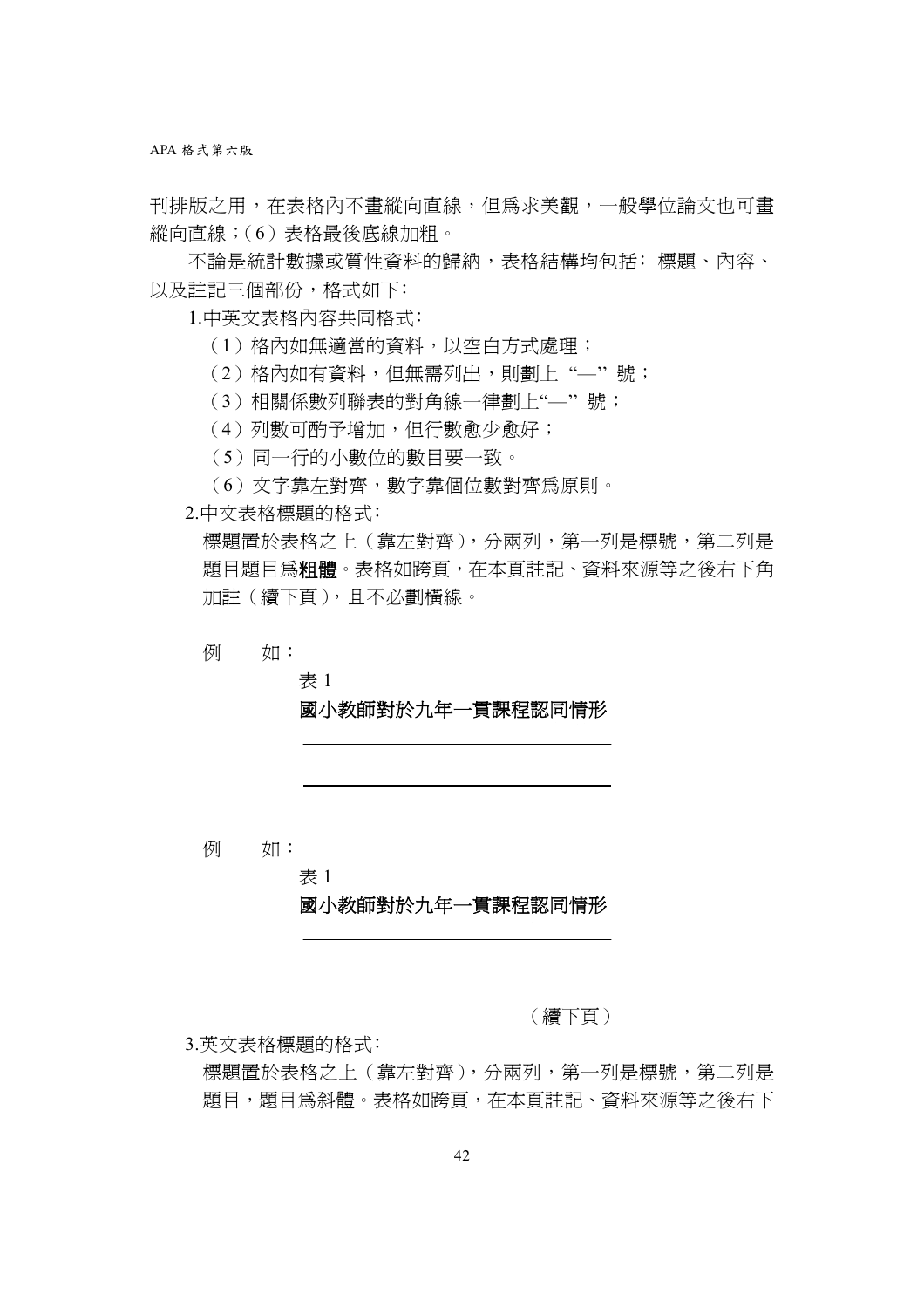## 角加註(continued)。

例 如:

Table 1

*Error Rates of Older and Younger Groups* 

例 如:

 Table 1 *Error Rates of Older and Younger Groups* 

(continued)

4.中文表格註記的格式: (無需註解的項目可省略)

- (1)於表格下方靠左對齊第一個字起,第一列先寫總表的註解(含 定義),其次是特定註解(包括資料來源);最後另起新列寫機 率。如無註解,直接寫資料來源;如無註解與資料來源,則直 接寫機率註解(不必寫註)。
- (2)註的寫法:註:本資料係由九位評審依五等第計分法;<sup>a</sup>*n1* = 25.  $n2 = 32$ .
- (3)資料來源寫法:資料來源:(修改自)。
- (4)機率的註解,如﹕\**p* < .05. \*\**p* < .01. \*\*\**p* < .001.;一般屬於雙 側檢定(two-tailed test),但如同一表格內有單側(one-tailed) 及雙側檢定時,則可用\*註解雙側,而用+註解單側檢定,如: \**p* <. 05.(雙側)+*p* < .05. (單側)。

5.英文表格註記的格式: (無需註解的項目可省略)

- (1)與中文格式原則相同,但以英文敘述,第一項為 *Note*(斜體)。
- (2)接著寫特定行或列的註解(含資料來源),如﹕<sup>a</sup>*n1* = 25. *n2* = 32. From (或 Adapted from)。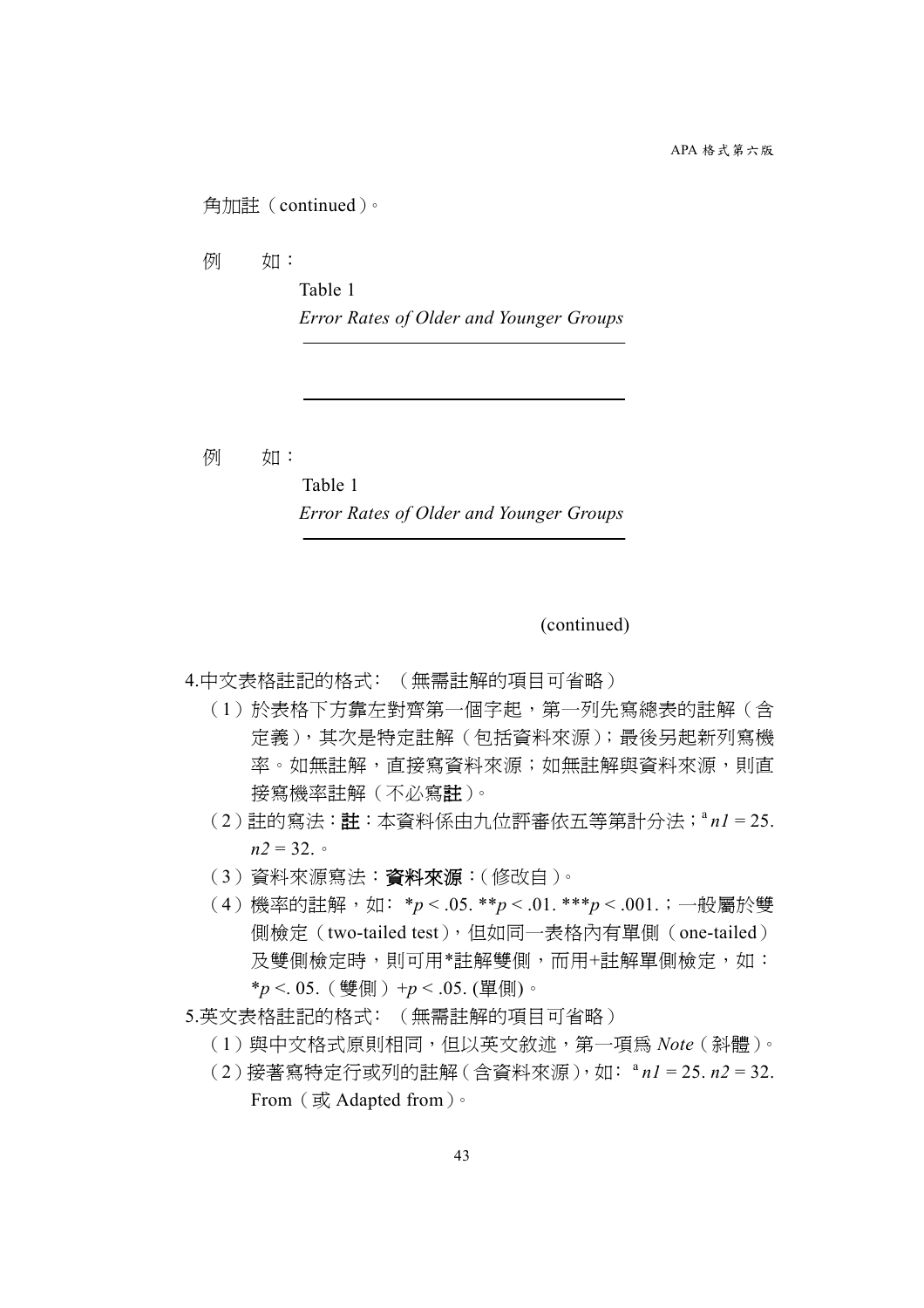(3)另起新列寫機率註解如: \**p* < .05. \*\**p* < .01. \*\*\**p* < .001.。一 般屬於雙側檢定(two-tailed test),但如同一表格內有單側 (one-tailed)及雙側檢定時,則可用\*註解雙側,而用+註解單 側檢定,如:\**p* <. 05, two-tailed. +*p* < .05, one-tailed.。

6.中文表格資料來源的格式 A﹕(來自期刊文章類)

資料來源: 作者 (年代)。「文章名稱」。期刊名稱,期別,頁碼。 資料來源﹕"Title of Article," by A. A. Author, 1995, *Title of Journal, xx*(xx), p. xx.

- 例 如:資料來源:吳清山、林天祐(民90)。「網路成癮」。 教育資料與研究,**42**,111。
- 例 如:資料來源:"Relationship of Personal-Social Variables to Belief in Paternalism in Parent Caregiving Situations" by V. G. Cicirelli, 1990, *Psychology and Aging, 5*, 436.
- 7.中文表格資料來源的格式 B﹕(來自書籍類)
	- 資料來源﹕作者(年代)。書名(頁碼)。出版地:出版商。
	- 資料來源﹕*Title of Book* (p. xxx), by A. A. Author, 1995, Place: Publisher.
	- 例 如:資料來源:吳清山(民 87)。初等教育(頁 23-24)。臺北 市:五南。
	- 例 如:資料來源:*The functions of the executive* (p.26), by C. I. Barnard, 1971, Cambridge, MA: Harvard University Press.

8.英文表格資料來源的格式 A﹕(來自期刊文章類)

*Note.* From "Title of Article," by A. A. Author and B. B. Author, Year, *Title of Journal, xx*(xx), p. xx. Copyright Year by the Name of Copyright Holder.

例 如:*Note.* From "Relationship of Personal –Social Variables to Belief in Paternalism in Parent Caregiving Situations," by V. G. Cicirelli, 1990, *Psychology and Aging, 5,* 436. Copyright 1990 by the American Psychological Association.

9.英文表格資料來源的格式 B: (來自書籍類)

*Note.* From *Title of Book* (p. xxx), by A. A. Author, Year, Place: Publisher. Copyright Year by the Name of Copyright Holder.

例 如:*Note.* From *The functions of the executive* (p. 26), by C. I.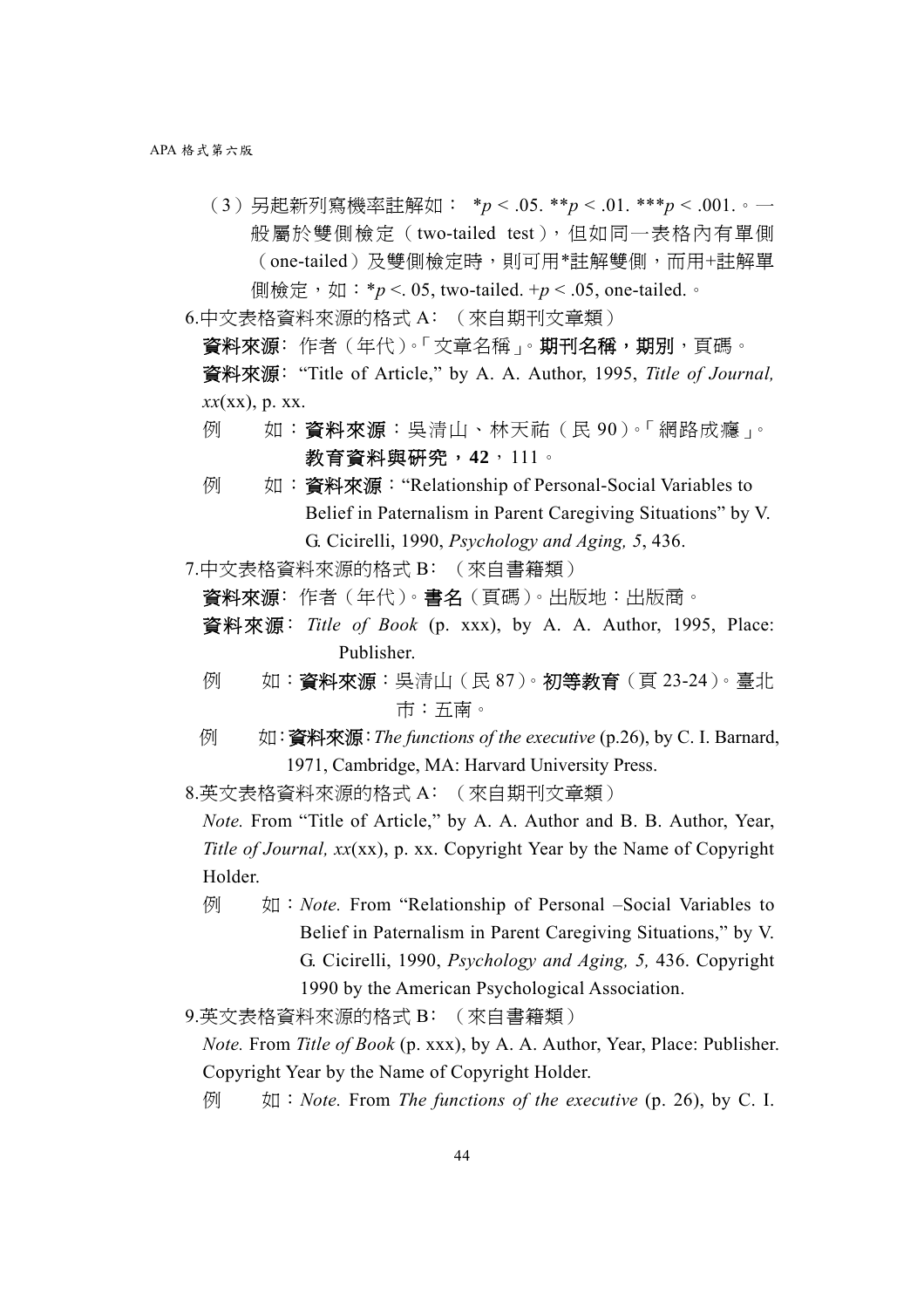Barnard, 1971, Cambridge, MA: Harvard University Press. Copyright 1971 by the Harvard University.

10.表格參考示例:APA 格式要求複雜統計數據要簡要歸納,如 ANOVA 摘要表僅需摘要自由度 *df*、*F*、η以及 *p* 值等重要資訊,而迴歸分析 僅需摘要未標準化迴歸係數 *B* 及其標準誤 *SE B*,以及標準化迴歸係 數 β 即可,請參閱該手冊第六版第 125-149 頁,但國內學位論文仍 習慣於詳細列出統計數據,以下分別介紹常用統計表的格式。

#### 參考示例 1:描述性統計摘要表

表 2

校園選舉策略測量變項描述性統計摘要表

|       | 男性<br>$(n=209)$ |      |                           | 女性 ( $n = 362$ ) |      |              |
|-------|-----------------|------|---------------------------|------------------|------|--------------|
| 測量變項  | M               | SD.  | 95%CI                     | M                | SD   | 95% CI       |
| 行政認同  | 4.18            | 1.32 | [4.00, 4.36]              | 3.89             | 1.33 | [3.75, 4.03] |
| 教師會認同 | 3.80            | 1.41 | [3.61, 3.99]              | 3.65             | 1.40 | [3.51, 3.80] |
| 家長會認同 | 3.57            | 1.43 | $\left[3.38, 3.77\right]$ | 3.36             | 1.39 | [3.21, 3.50] |

註:CI = 信賴區間。

### 參考示例 2:分析性文字摘要表

表 3

#### 學經歷品評等遴選方法之分析

|             | 「斤標進   |    |     |         |  |  |  |  |  |  |
|-------------|--------|----|-----|---------|--|--|--|--|--|--|
| 遴選方法        | 芴<br>度 | 不才 | 應用性 | ∼       |  |  |  |  |  |  |
| 學<br>經<br>歷 | 高      |    | 高   | ∠       |  |  |  |  |  |  |
| 塼           | 高      |    | 高   | ′口<br>싀 |  |  |  |  |  |  |
| 薦<br>推<br>函 |        |    | 高   | ′⊏      |  |  |  |  |  |  |

資料來源:張塞麟(民 79)。以評估中心法甄選汽車業務人員效益之研究(未 出版之碩士論文)(頁 8),中原大學,桃園縣。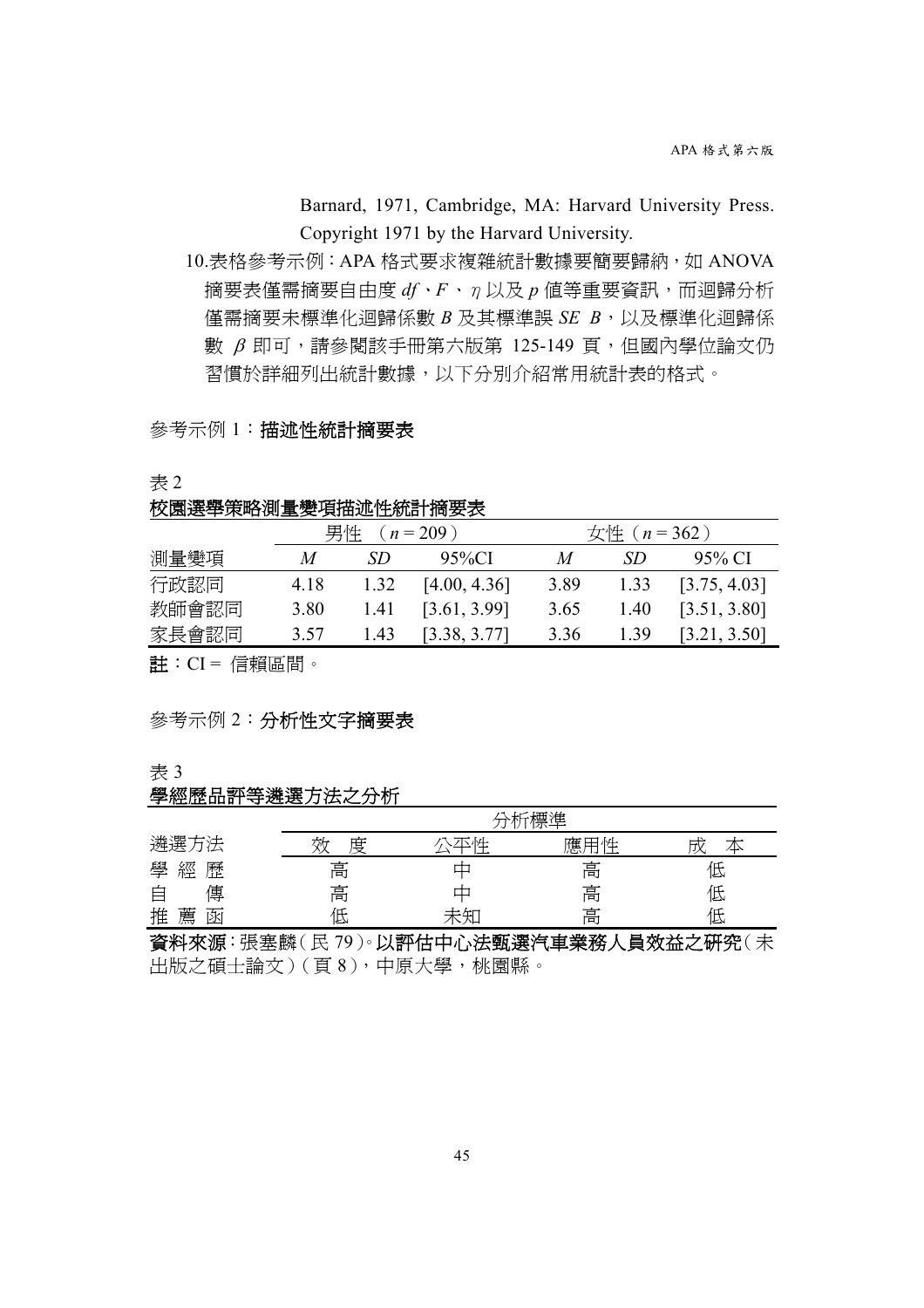# 參考示例 3:描述性文字摘要表

表 4

# 「生活課程」三個單元的單元目標舉隅

| 單元主題   | 單<br>標<br>兀                                                                                                                                                                                      |
|--------|--------------------------------------------------------------------------------------------------------------------------------------------------------------------------------------------------|
| 我的家庭   | 1.認識家人的關係。                                                                                                                                                                                       |
|        | 2.培養和家人和睦相處的熊度。                                                                                                                                                                                  |
|        | 3.發展做家事的能力。                                                                                                                                                                                      |
| 好玩的玩具  | 1.認識玩具的種類並瞭解玩具會動的原因。                                                                                                                                                                             |
|        | 2.表現玩玩具的正確熊度。                                                                                                                                                                                    |
|        | 3.發展製作玩具的能力。                                                                                                                                                                                     |
| ------ | $\mathcal{L} \rightarrow \mathcal{L}$ , and $\mathcal{L} \rightarrow \mathcal{L}$ , and a set of $\mathcal{L}$ . In the set of $\mathcal{L}$ , and $\mathcal{L} \rightarrow \mathcal{L}$<br>$-1$ |

資料來源:修改自簡後聰(民 90)。「談國民小學九年一貫課程中的社會學 習領域課程」。國教新知,**48**(1),18。

# 參考示例 4:相關係數摘要表

表 5

# 各組織創新氣氛因素分數相關係數矩陣表

| 變項    | 1 | $\overline{2}$ | 3      | $\overline{4}$ | 5      | 6      | $\overline{7}$ |
|-------|---|----------------|--------|----------------|--------|--------|----------------|
| 1.領導  |   | $.83*$         | $.54*$ | $.61*$         | $.76*$ | $.81*$ | $.56*$         |
| 效能    |   |                |        |                |        |        |                |
| 2.組織  |   |                | $.49*$ | $.82*$         | $.75*$ | $.82*$ | $.75*$         |
| 理念    |   |                |        |                |        |        |                |
| 3.團隊  |   |                |        | .38            | $.56*$ | $.56*$ | $.45*$         |
| 運作    |   |                |        |                |        |        |                |
| 4.學習  |   |                |        |                | $.75*$ | $.76*$ | $.75*$         |
| 成長    |   |                |        |                |        |        |                |
| 5.工作  |   |                |        |                |        | $.88*$ | $.66*$         |
| 條件    |   |                |        |                |        |        |                |
| 6.環境  |   |                |        |                |        |        | $.72*$         |
| 氣氛    |   |                |        |                |        |        |                |
| 7. 價值 |   |                |        |                |        |        |                |
| 政策    |   |                |        |                |        |        |                |

資料來源:修改自邱皓政、溫福星(民 96)。「脈絡效果的階層線性模型分析: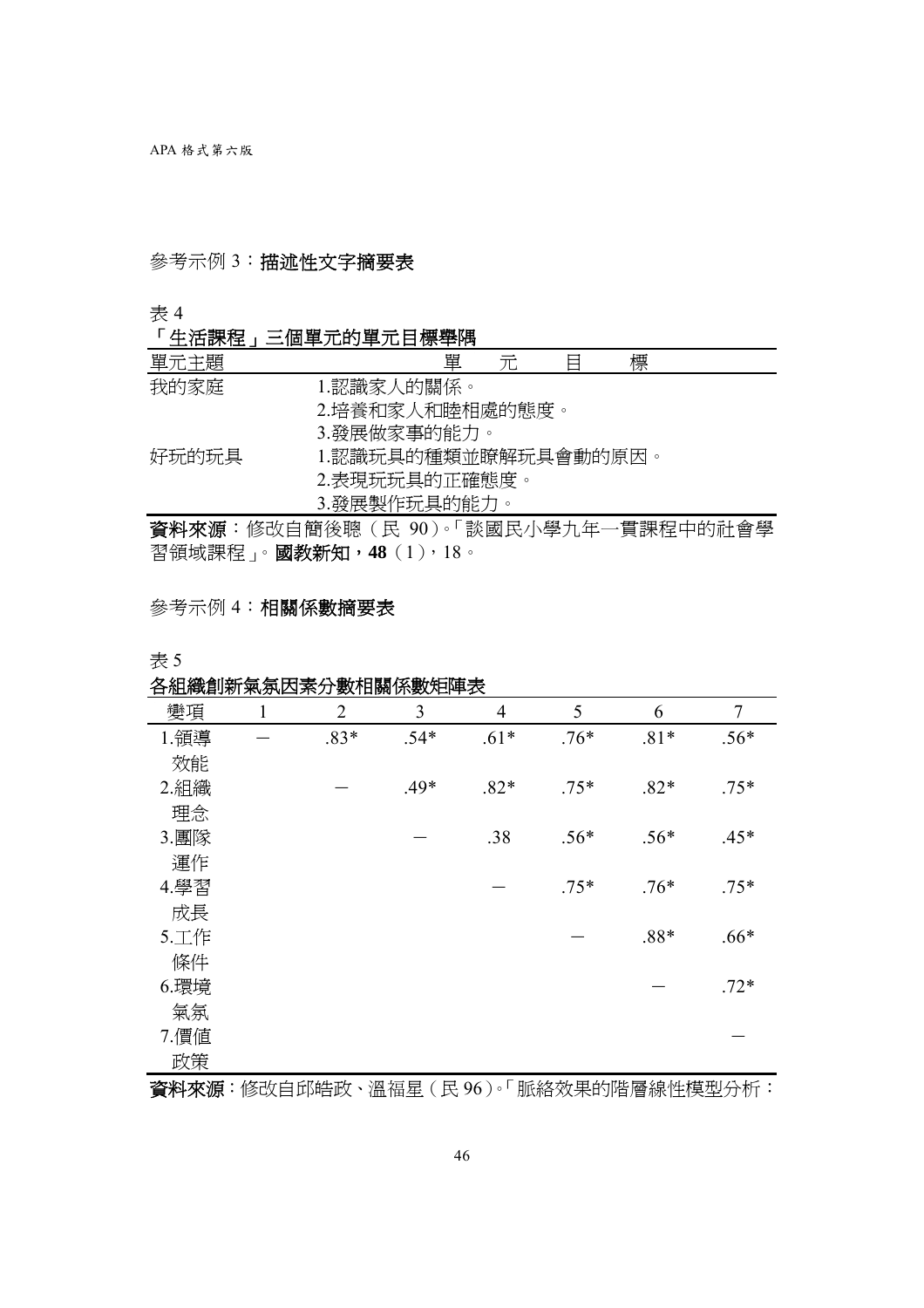以學校組織創新氣氛與教師創意表現爲例」。教育與心理研究,30(1),17。  $**p* < .05.$   $**p* < .01$ 

参考示例 5:相關係數摘要表-兩類樣本同時呈現

表 6

各組織創新氣氛因素分數相關係數矩陣表

| <b>ロ 小山小火石3小1 木バカヤヨンドノJ 女人 ロロ州 バリメントローヤンへ</b> |              |                |                  |                |                |                         |        |                  |           |
|-----------------------------------------------|--------------|----------------|------------------|----------------|----------------|-------------------------|--------|------------------|-----------|
| 變項                                            | $\mathbf{1}$ | $\overline{2}$ | 3                | 4              | 5 <sup>5</sup> | 6                       | 7      | $\boldsymbol{M}$ | <b>SD</b> |
| 1.領導                                          |              | $.83*$         | $.54*$           | $.61*$         | $.76*$         | $.81*$                  | $.56*$ | 1.31             | 4.32      |
| 效能                                            |              |                |                  |                |                |                         |        |                  |           |
| 2.組織                                          | $.76*$       |                | $.49*$           | $.82*$         | $.75*$         | $.82*$                  | $.75*$ | 2.24             | 1.07      |
| 理念                                            |              |                |                  |                |                |                         |        |                  |           |
| 3. 團隊                                         | $.55*$ .53*  |                |                  | .38            | $.56*$         | $.56*$                  | $.45*$ | 16.25            | 4.37      |
| 運作                                            |              |                |                  |                |                |                         |        |                  |           |
| 4.學習                                          |              | $.71*$ .73*    | $.58*$           |                | $.75*$         | $.76*$                  | $.75*$ | 4.89             | 3.54      |
| 成長                                            |              |                |                  |                |                |                         |        |                  |           |
| 5.工作                                          | $.70*$       | $.70*$         | $.51*$           | $.67**$        |                | $.88*$                  | $.66*$ | 1.27             | 0.98      |
| 條件                                            |              |                |                  |                |                |                         |        |                  |           |
| 6.環境                                          | $.69*$       | $.64*$         | $.58*$           | $.69**$ .72*   |                |                         | $.72*$ | 22.28            | 7.36      |
| 氣氛                                            |              |                |                  |                |                |                         |        |                  |           |
| 7. 價值                                         | $.44*$       | $.53*$         | $.26*$           | $.43**$ $.48*$ |                | $.41*$                  |        | 6.22             | 1.29      |
| 政策                                            |              |                |                  |                |                |                         |        |                  |           |
| $M_{\rm \ }$                                  | 1.50         | 9.47           |                  |                |                | 24.69 34.33 25.57 12.04 | 3.35   |                  |           |
|                                               |              |                |                  |                |                |                         |        |                  |           |
| SD                                            | 3.84         |                | 7.56 12.44 12.60 |                | 7.61           | 3.55                    | 1.24   |                  |           |

註:對角線上為組織層次變項相關係數(*n* = 22),對角線下為個人層次變項 相關係數(*n* = 688)。修改自邱皓政、溫福星(民 96)。「脈絡效果的階層線 性模型分析:以學校組織創新氣氛與教師創意表現為例」。教育與心理研究,  $30(1)$ , 17。

 $*_p$  < .05. \*\**p* < .01 。

47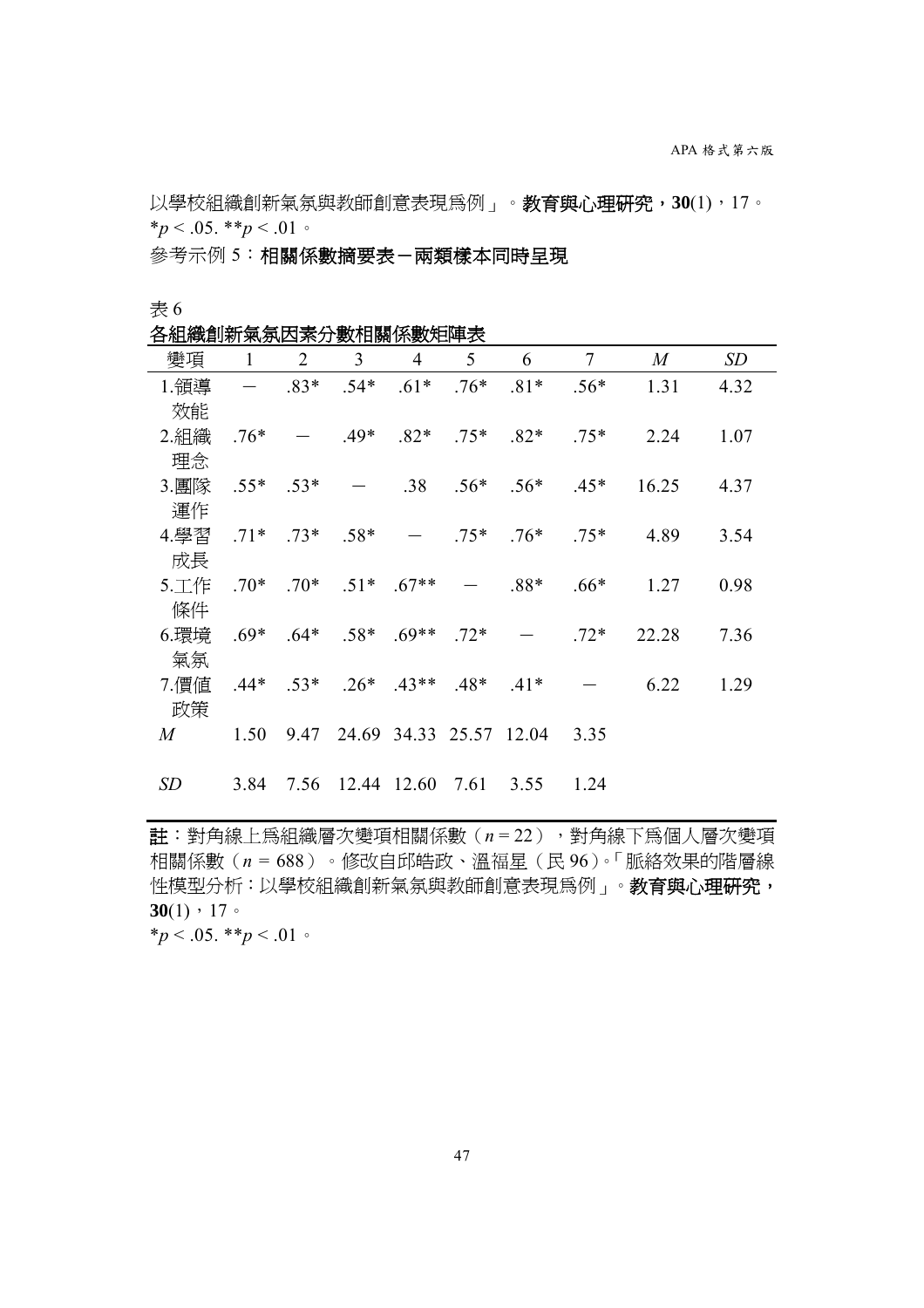# 參考示例 6:**t** 考驗分析表

表 7

## 工作倦怠比較表

|                                             | 第一次    | 第二次    |                                         |   | 95% CI        | Cohen's |
|---------------------------------------------|--------|--------|-----------------------------------------|---|---------------|---------|
| 變項                                          | $M$ SD | $M$ SD | t(34)                                   | D | $LL \quad UL$ | d       |
| 工作量 2.79 0.89 2.61 0.66 1.61 .12 -0.06 0.42 |        |        |                                         |   |               | 0.72    |
| 控制                                          |        |        | 3.60 0.83 3.13 1.18 1.91 .06 -0.05 0.38 |   |               | 0.85    |
| 獎當                                          |        |        | 3.58 0.82 3.26 0.62 1.88 .10 -0.08 0.70 |   |               | 0.75    |

註:CI = 信賴區間;LL = 上界;UL =上界。修改自 "Early Predictors of Job Burnout and Engagement," by C. Maslach and M. Leiter, 2008, *Journal of Applied Psychology, 93*, p.509.

# 參考示例 7:變異數分析摘要表

表 8

# 古典制約變異數分析摘要表

| ロデアツハメ 天女(ノ) リロリメン    |                |                |     |                  |  |
|-----------------------|----------------|----------------|-----|------------------|--|
| 變異來源                  | df             | $\overline{F}$ | η   | $\boldsymbol{p}$ |  |
|                       |                | 組間             |     |                  |  |
| 焦慮 (A)                | $\overline{2}$ | 0.76           | .22 | .48              |  |
| 電擊 (S)                |                | 0.01           | .02 | .92              |  |
| $A \times S$          | $\overline{2}$ | 0.18           | .11 | .84              |  |
| S within-group        |                |                |     |                  |  |
| error                 | 30             | (16.48)        |     |                  |  |
|                       |                | 組內             |     |                  |  |
| 阻礙 (B)                | 4              | $3.27**$       | .31 | .01              |  |
| $B \times A$          | 8              | 0.93           | .24 | .49              |  |
| $B \times S$          | 4              | $2.64*$        | .28 | .04              |  |
| $B \times A \times S$ | 8              | 0.58           | .19 | .79              |  |
| $B \times S$          |                |                |     |                  |  |
| within-group          |                |                |     |                  |  |
| error                 | 120            | (1.31)         |     |                  |  |

註:括弧內數字為均方誤差。S = subjects。修改自 "The Relation of Drive to Finger-Withdraw Conditioning," by M. F. Elias, 1965, *Journal of*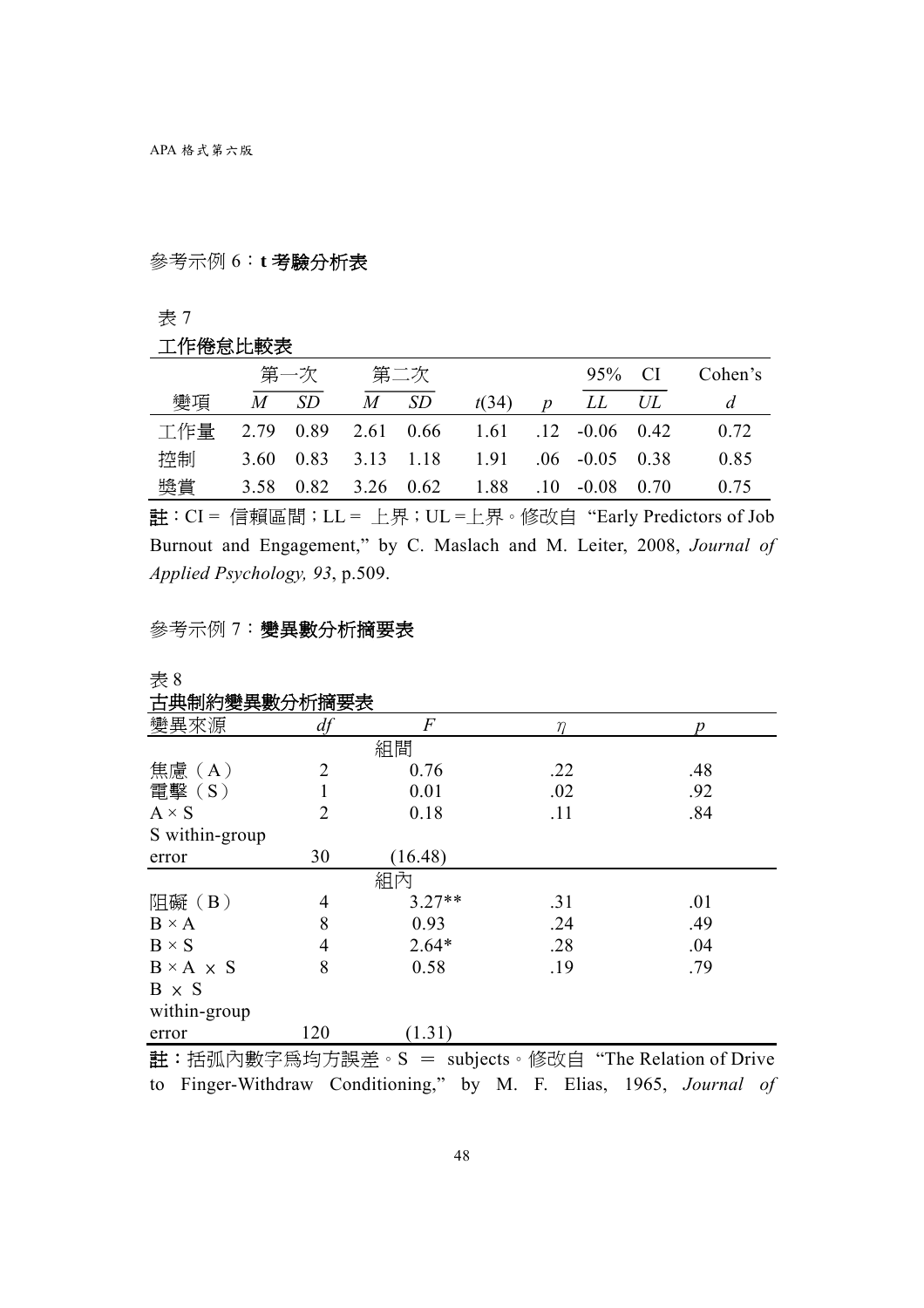*experimental Psychology, 70*, p. 114.

\**p* < .05. \*\**p* < .01。

參考示例 8:迴歸分析摘要表

表 9

## 研究對象吸煙頻度預測模式逐步迴歸分析摘要表

|                                   |         | SE B    |            | ₽   |     |            |
|-----------------------------------|---------|---------|------------|-----|-----|------------|
| 教養方式                              | 0.84    | 0.17    | $0.28***$  | .13 | .13 | $35.07***$ |
| 拒煙自我效能                            | $-0.01$ | 0.00    | $-0.27***$ | .21 | .07 | $22.17***$ |
| 就讀年級                              | 0.28    | 0.28    | $0.18***$  | .25 | .04 | $10.21***$ |
| 轉學次數                              | 0.13    | $-0.27$ | $0.17***$  | 28  | 03  | $9.11**$   |
| 全部四個自變項 $R^2 = 285$ , $n = 3,489$ |         |         |            |     |     |            |

資料來源:白瑞聰(民 97)。國中生吸菸行為之研究**--**社會生態學模式之應 用(未出版之博士論文)(頁 153),國立臺灣師範大學,臺北市。 \*\**p* < .01. \*\*\**p* < .001  $\circ$ 

# 參考示例 9:因素分析摘要表

表 10

校園投票行為探索性因素分析組型矩陣表

| <b>LYLE 1889 11-11-11-12 - 프로그램 - 프로그램 - 스포</b><br>測量變項 | 因素一     | 因素二     | 因素三  | 因素四     | 因素五  |
|---------------------------------------------------------|---------|---------|------|---------|------|
| 家長會運作                                                   | .918    | $-.023$ | .153 | $-.025$ | .077 |
| 教師會運作                                                   | .905    | $-.018$ | .226 | $-.007$ | .064 |
| 行政運作                                                    | .891    | .026    | .254 | .022    | .045 |
| 待人友善                                                    | $-.003$ | .910    | .138 | .234    | .085 |
| 形象清新                                                    | $-.006$ | .868    | .052 | .258    | .090 |
| 樂於助人                                                    | .006    | .852    | .136 | .307    | .095 |
| 學年推薦                                                    | .233    | .136    | .853 | .163    | .167 |
| 同儕好友                                                    | .203    | .163    | .789 | .159    | .308 |
| 次級團體                                                    | .423    | .090    | .724 | .023    | .096 |
| 有經驗                                                     | $-.008$ | .344    | .109 | .844    | .150 |
| 有能力                                                     | $-.041$ | .392    | .076 | .833    | .155 |
| 人際關係                                                    | .026    | .465    | .280 | .585    | .070 |
| 打抱不平                                                    | .031    | .133    | .207 | .199    | .865 |
| 爭取權益                                                    | $-.048$ | .126    | .156 | .279    | .851 |
| 行政衝突                                                    | .391    | .007    | .137 | $-.195$ | .637 |

註:因素負荷量 >.400,以粗體顯示。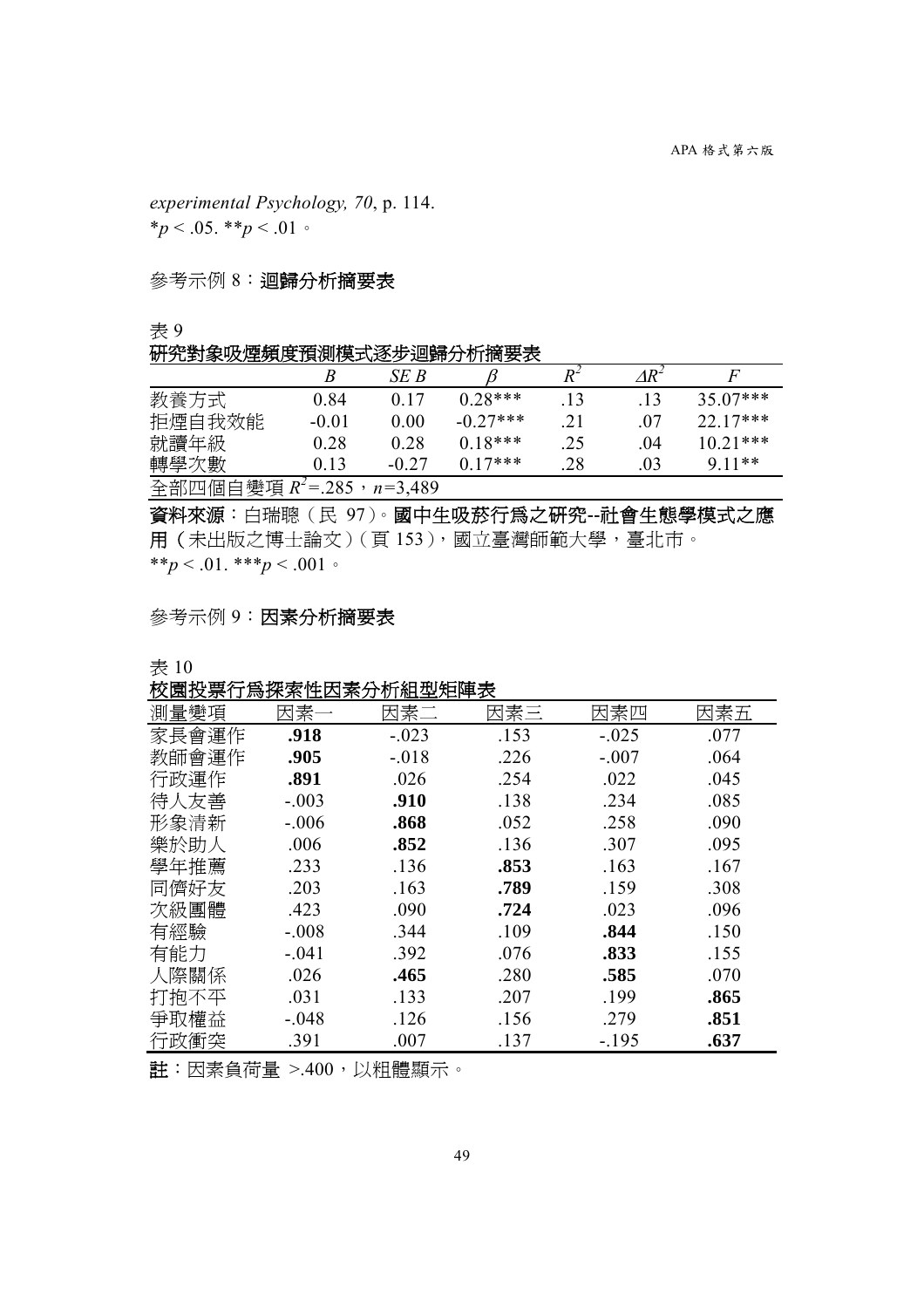#### 參考示例 10:結構方程模式適配度指標比較表

#### 表 11

#### 不同模式適配度指標比較表(*n* **=154**)

| 適配度指標<br>〔理想數         | 單<br>素 | '素直交   | 因素     |
|-----------------------|--------|--------|--------|
| 卡方値 χ2(越小越好)          | 281.89 | 53.81  | 25.78  |
| 自由度 df                | 27     | 27     | 24     |
| $p$ 値 (>.05)          | .00    | .00    | .09    |
| 卡方自由度比 $χ²/df ( <3 )$ | 10.44  | 1.99   | 1.07   |
| 均方根近似誤 RMSEA (<.05)   | .21    | .07    | .00    |
| 適配度指標 GFI (>.9)       | .76    | .94    | .99    |
| 調整後適配度指標 AGFI (>.9)   | .20    | .90    | .98    |
| 正規適配度指標 NFI (>.9)     | .55    | .90    | .92    |
| 非正規適配指標 NNFI (>.9)    | .44    | .93    | .98    |
| 比較適配指標 CFI (>.9)      | .58    | .95    | .99    |
| 增值適配度指標 IFI (>.9)     | .59    | .95    | .99    |
| 精簡常熊適配度指標 PNFI (>.5)  | .45    | .56    | .65    |
| 精簡適配度指標 PGFI (>.5)    | .41    | .56    | .53    |
| 期望交叉效度指標 ECVI (越小越好)  | 1.59   | 0.45   | 0.33   |
| AIC(越小越好)             | 317.89 | 89.81  | 47.78  |
| CAIC(越小越好)            | 395.26 | 167.18 | 138.05 |

資料來源:李新民、陳密桃(民96)。「幼兒園園長實用智慧的因素結構及 其與個人表現之關係」。教育心理學報,38(3),238。

二、圖的製作

圖形可以清楚的顯現某種趨勢,尤其可以呈現變項之間交叉或互動的 關係,但繪製圖形費時費力,所以圖形通常只用來呈現必要而且重要的資 訊。圖形繪製的原則是:簡明、扼要、易懂。

圖形的種類眾多,不論何種圖形均包括:標題、內容、註記三部份, 格式如下:

- 1. 中文圖形標題的格式﹕圖 **1** 標題 或 圖 **1-1** 標題,⋯⋯等。(置於圖 形下方,靠左對齊)。
- 2. 英文圖形標題的格式﹕*Figure 1.* Figure title. 或 *Figure 1.1.* Figure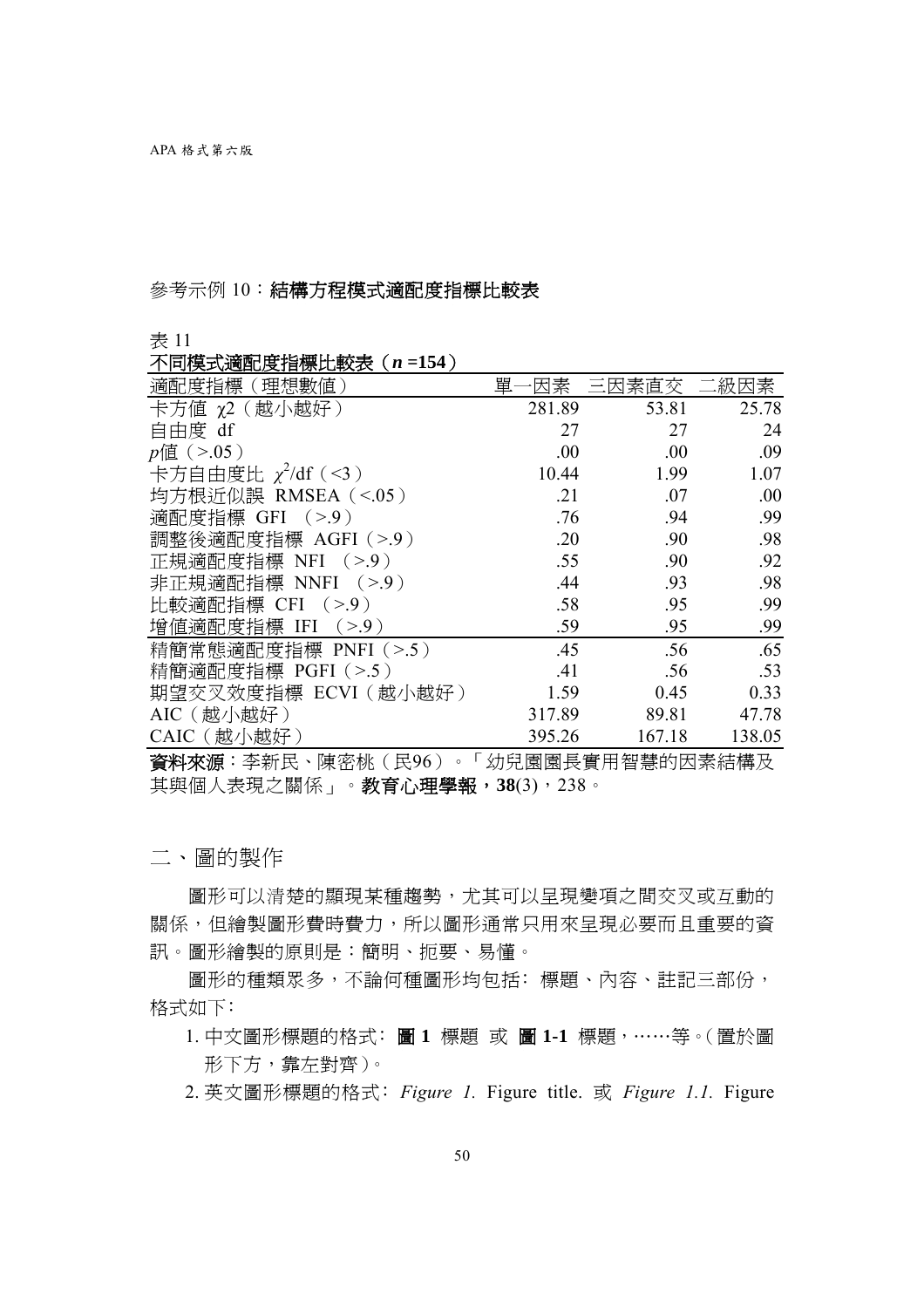title. (置於圖形下方, 靠左對齊),

- 3. 中英文圖形內容的格式: 縱座標本身的單位要一致、橫座標本身的單 位也要一致,而且不論縱座標或橫座標,都要有明確的標題,並且要 在圖形中標出不同形式的圖形代表何種變項。
- 4. 中英文圖形註記的格式:與表格的格式相同,但草稿版不必寫「*Note*.」 (註)。
- 5.其他:每一圖的大小以不超過一頁為原則

參考圖例 **1**:關係模式圖之一(草稿版)



資料來源:楊惠珍(民97)。父母成就信念及父母親職行為對兒童學業 成就表現的影響模式探討。人文與社會學報,**2**(2),178。  $*_p$  < .05. \*\*\**p* < .001 · 圖 **1** 母親與兒童價值信念及親職行為對兒童學業表現之模式圖

參考圖例 **2**:關係模式圖之一(定稿參考版)

圖 **1**

母親與兒童價值信念及親職行為對兒童學業表現之模式圖

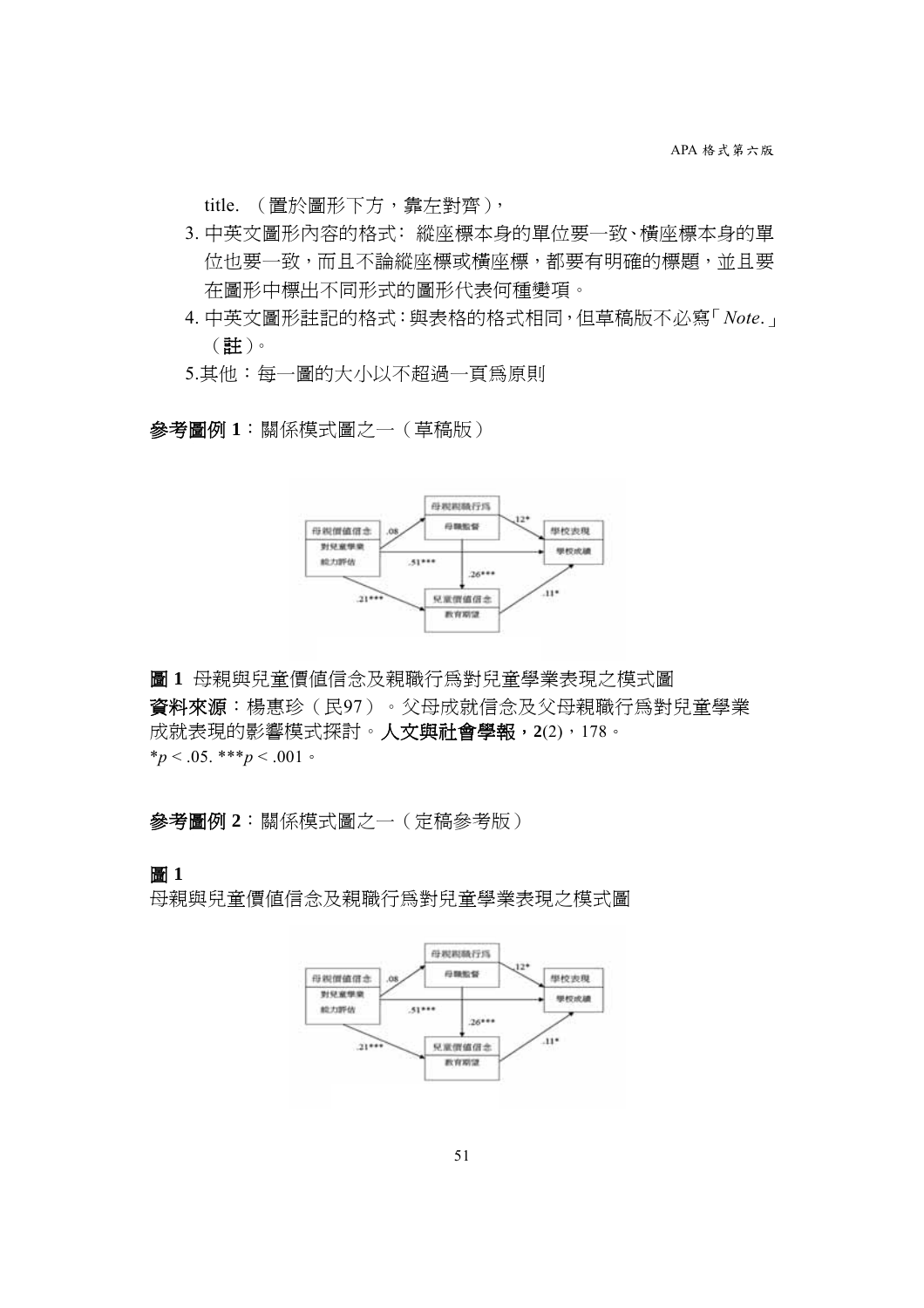APA 格式第六版

資料來源:楊惠珍(民97)。父母成就信念及父母親職行為對兒童學業 成就表現的影響模式探討。人文與社會學報,**2**(2),178。  $*_{p}$  < .05. \*\*\**p* < .001 ·

參考圖 **3**:關係模式圖之二(草稿版)



圖 **2** 移民家庭中家長參與和學生學業成就關係模式圖

註:虛線是控制變項路徑,括號內為拉丁美洲移民,括號外為非拉丁美洲移民。 翻譯自"Adolescents' reports of parental engagement and academic achievement in immigrant families," by S. Plunkett, A. Behnke, T. Sands, and B. Choi, 2009, *Journal of Youth and Adolescence, 38*(2), p.264. Retrieved from ABI/INFORM Global (Document ID:1632836371) doi:10.1007/s10964-008-9325-4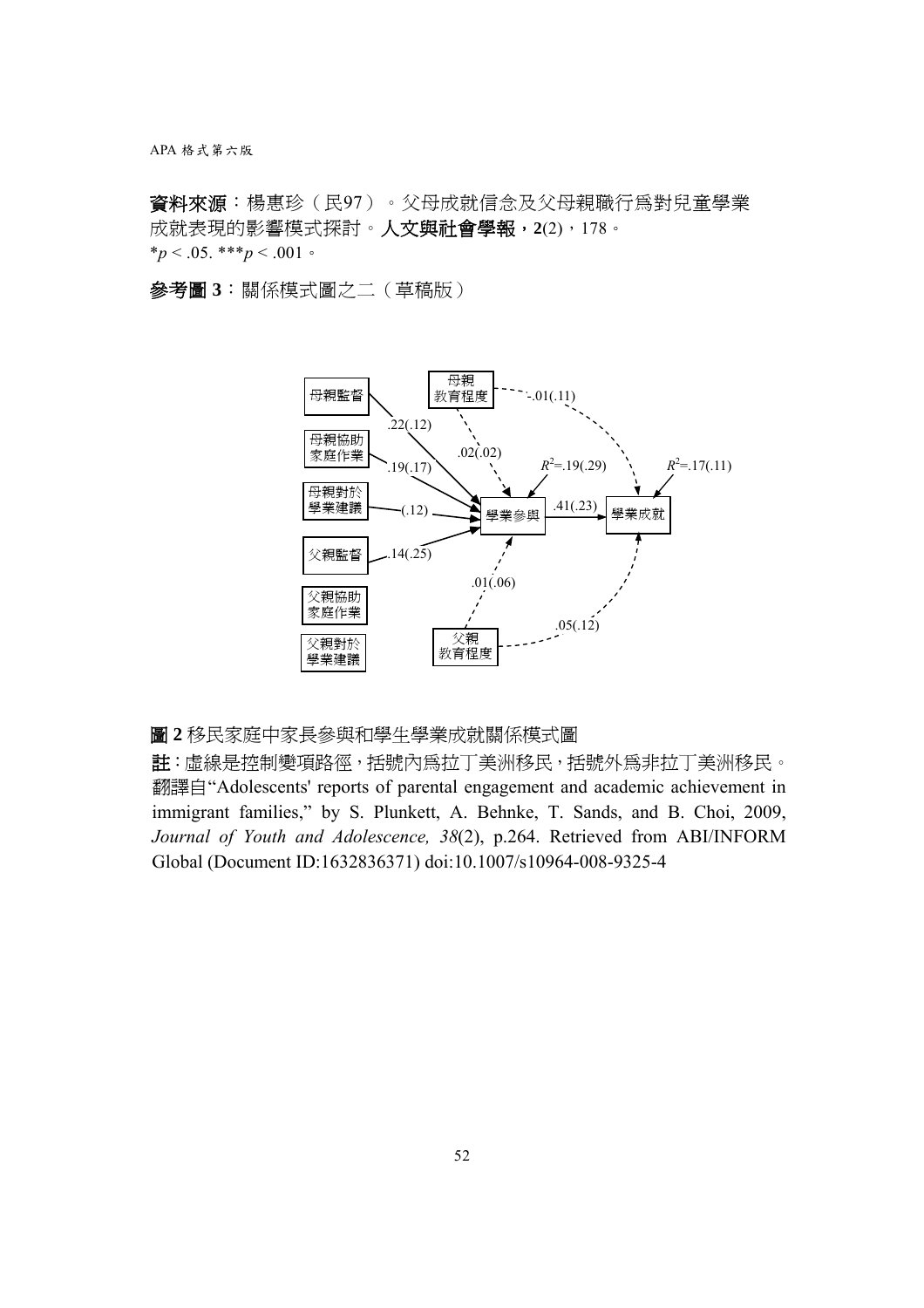參考圖 **4**:關係模式圖之二(定稿參考版)

## 圖 2

移民家庭中家長參與和學生學業成就關係模式圖



註:虛線是控制變項路徑,括號內為拉丁美洲移民,括號外為非拉丁美洲移民。 翻譯自"Adolescents' reports of parental engagement and academic achievement in immigrant families," by S. Plunkett, A. Behnke, T. Sands, and B. Choi, 2009, *Journal of Youth and Adolescence, 38*(2), p.264. Retrieved from ABI/INFORM Global (Document ID:1632836371) doi:10.1007/s10964-008-9325-4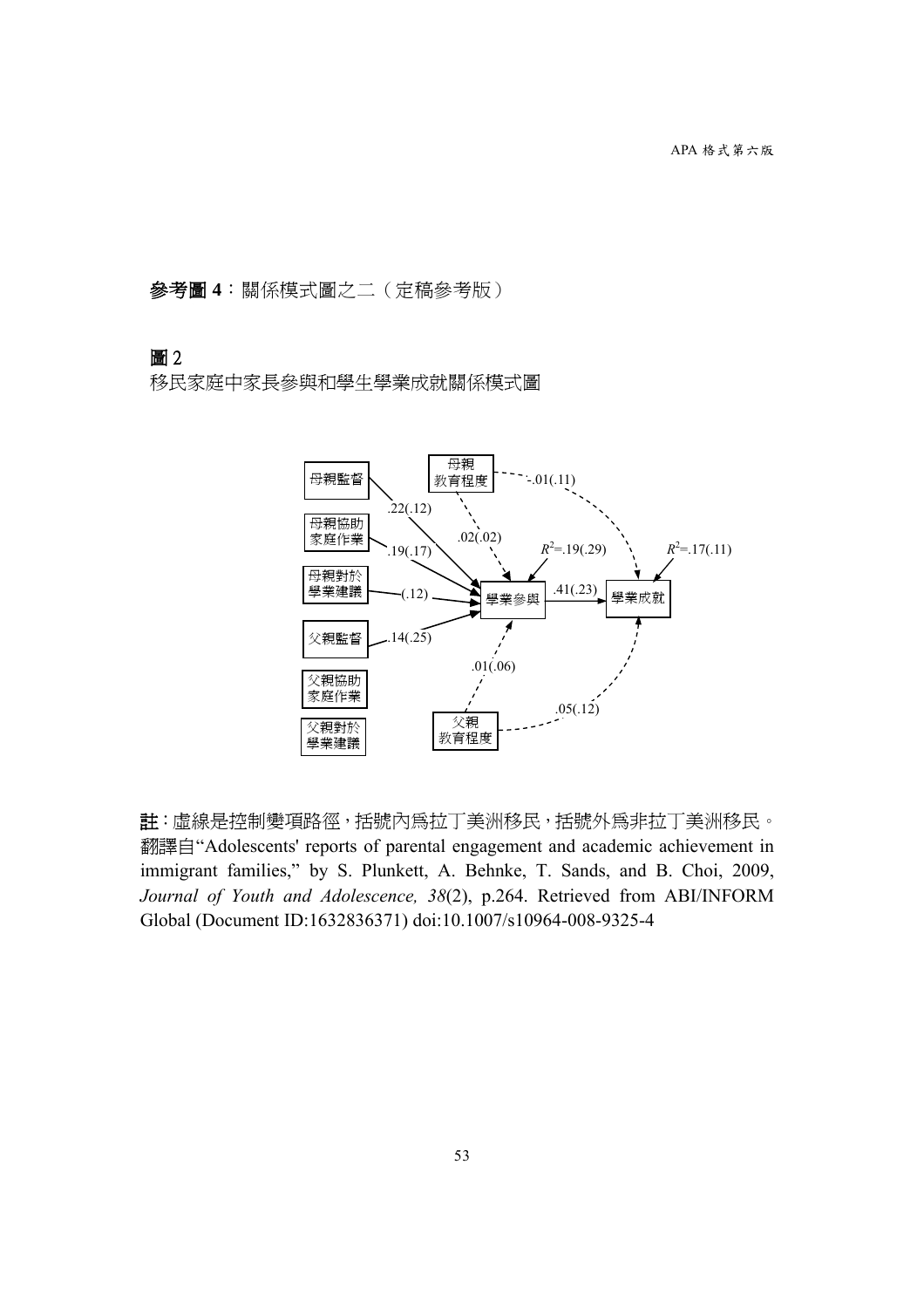# 伍、數字與統計符號

在撰寫研究報告時,尤其是實證研究報告,通常需要用到許多統計數 字與統計符號,以下介紹常用的幾種格式(請參閱該手冊第六版第 116-124 頁)。

- 一、小數點之前 0 的使用格式
	- $(-)$ 一般情形之下,小於 1 的小數點之前要加 0,如: 0.12、0.96 等。 (二)但當某些特定數字不可能大於 1 時(如相關係數、比率、機率值), 小數點之前的 0 要去掉, 如: r(24) = .26, p = .003 等。
- 二、小數位的格式
	- (一)小數位的多寡要以能準確反映其數值為準,如 0.00015 以及 0.00011 兩數如只取三位小數,無法反映其間的差異,就可以考 慮增加小數位。
	- (二)一般的原則是,依據原始分數的小數位,加兩位小數位。
	- (三)相關係數、百分比、推論統計的數據取小數兩位(請參閱該手冊, 第 114 頁)。
	- (四)機率值 *p* 統一取二到三小數位,如 *p* = .031;但臨界值仍沿用 *p* < .05 或 *p* < .01 或 *p* < .001
- 三、千位數字以上,逗號的使用格式
	- (一)原則上整數部份,每三位數字用逗號分開,但小數位不用,如: 1,002.1324。
	- (二)但自由度、頁數、二進位、流水號、溫度、頻率等一律不必用逗 號分隔 (請參閱該手冊第六版,第 114 頁)。
- 四、統計數據的撰寫格式
	- (一)統計符號字體格式
		- 1. 原字體:希臘字母(如α、β、χ)及統計縮寫(如 ANOVA、 GLM、log)等用原來字體。
		- 2. 粗體字:數學符號用粗體,如Σ、**V**。
		- 3. 斜體字:其他統計符號均用斜體,如 *N*、*M*、*df*、*t*、*F* 等。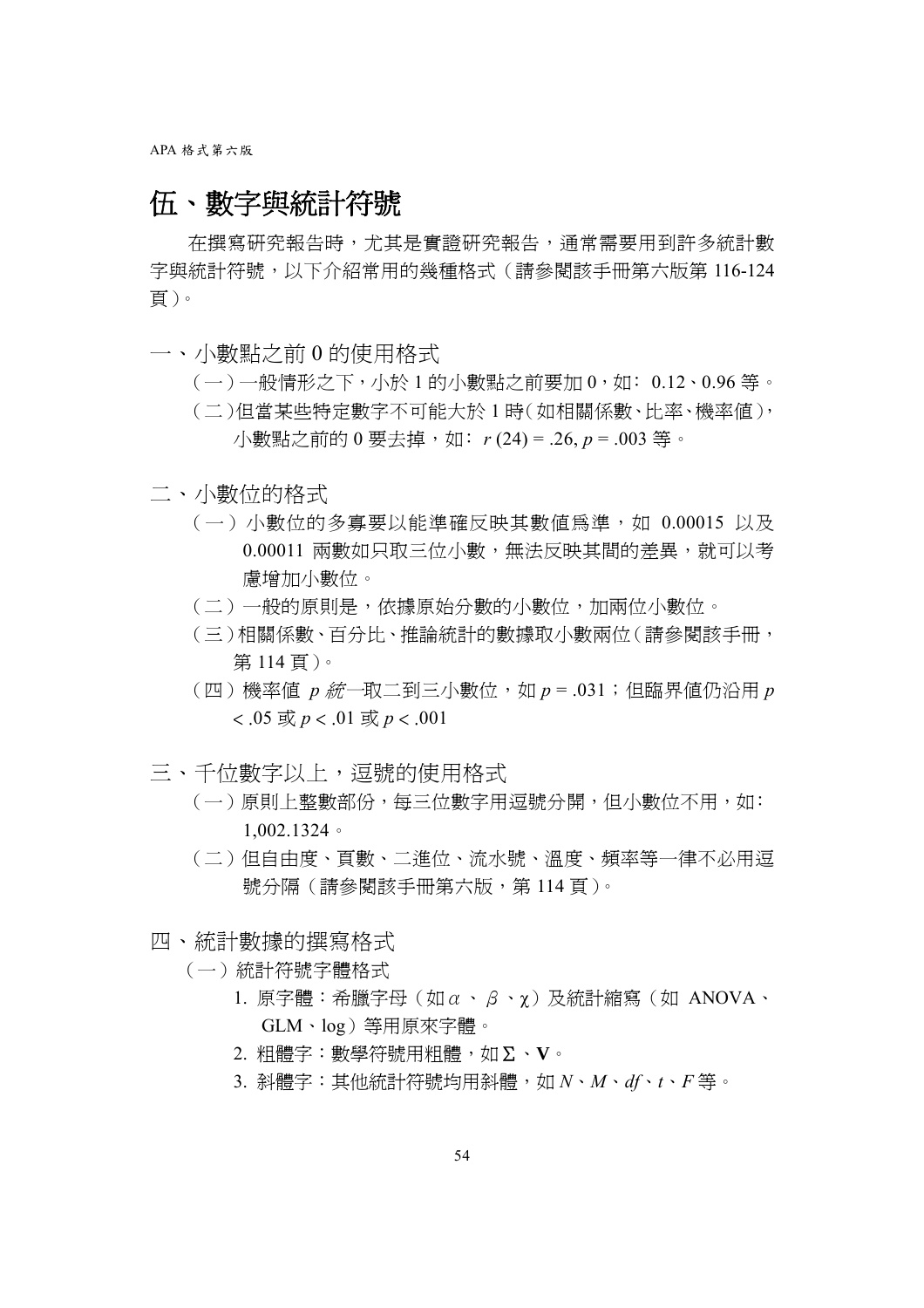(二)統計數據撰寫格式

敘寫統計數據時要能夠讓讀者判讀統計結果的意義,如推論統計數 據,要標明自由度;統計顯著性除了標示 *p* 値,統計考驗力、95%的信賴區 間 (即 CI) 應一併標明 (請參閱該手冊,第 116-122 頁);配合研究需要,文 中可交互使用 *p* 值或寫 *p*< .05。

1.  $M = 12.31$ ,  $SD = 3.52$ 

2. *F* (1,43) = 7.36, *p* = .006, 95% CI [.13, .37]。

3. *F*s (3, 124) = 78.32, 25.37,…, *p*s = .122, .247。

4. *t* (177) = 3.51, *p* <.001, *d* = 0.56, 95% CI [0.35, 0.95]。

5. $\chi^2(3, N = 65) = 15.83, p = .04$  (  $\overline{\text{g}}\overline{\text{g}}$  *p* < .05)  $\circ$ 

6. ANOVA, MANOVA, GLM。

# 陸、其他常用格式

除以上所述各項格式之外,編頁也有一定的格式。依據 APA 格式,從 封面到最後一頁,都要依序編頁,正文以後阿拉伯數字、正文以前用羅馬 數字小寫編頁。

學位論文與期刊文章不同,可以參考 APA 格式並作部份修改,如:學 位論文之結構依序可分為前頁、本文(緒論、文獻探討、研究設計與實施、 結果與討論、結論與建議)、附錄、參考文獻等四部份,附錄與參考文獻之 順序亦可對調。

- 1. 前頁部分:以羅馬數字小寫編頁,可包括:封面、版權頁、口試委員簽 字、誌謝詞、目次、表次、圖次、摘要
- 2. 本文部分:以下以阿拉伯數字編頁,包括緒論、文獻探討、研究設計與 實施、結果與討論、結論與建議,均可單獨成章。
- 3. 附錄不單獨成章,但獨立。
- 4. 參考文獻不單獨成章,但獨立。

學位論文在實際排版的參考做法如下:

- 1. 可左右兩邊切齊,英文可使用連字 (hyphen) 符號。
- 2. 左邊邊界加大,以利裝訂。
- 3. 每章第一頁上邊界可加大,使更美觀。
- 4. 每章以及附錄、參考文獻從奇數頁開始。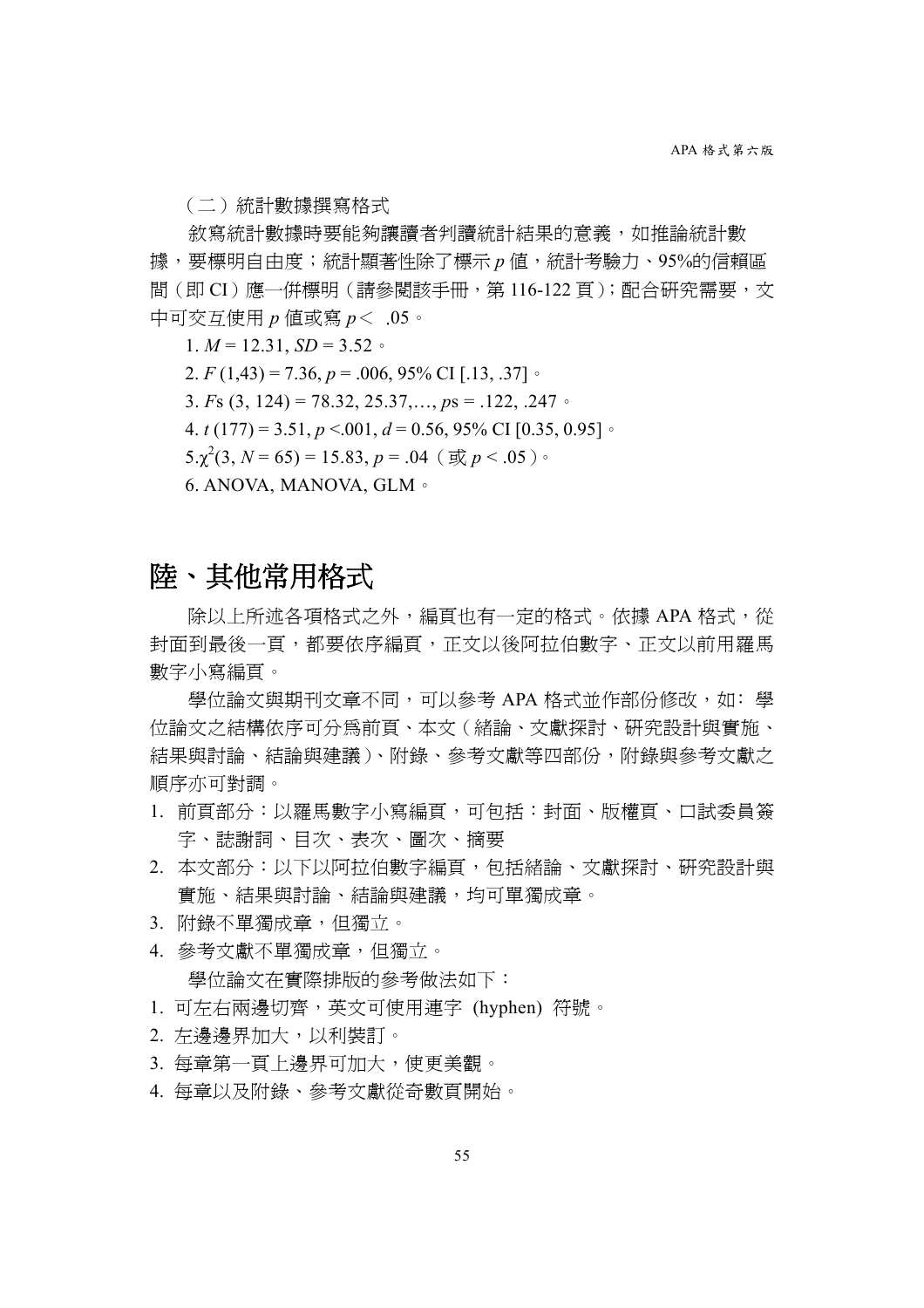APA 格式第六版

- 5. 參考文獻可用單行距(但每筆文獻之間要雙行距)。
- 6. 註解、全文引用等可用單行距。
- 7. 章名、主要標題、註解前、圖表前後雙行距。
- 8. 中文建議用楷書或新細明體,英文建議用 Times New Roman 字型。

# 柒、第六版與第五版主要差異

 第六版與第五版的格式差異相當多,為利讀者迅速瞭解兩版之間的基本格 式的主要差異,將其內容摘要比較如表 12:

表 12

# 第六版與第五版基本格式的主要修訂內容對照表

| 主項目 | 次項目       |                                       | 第五版內容    第六版修訂內容                                                                                                             | 說明 |
|-----|-----------|---------------------------------------|------------------------------------------------------------------------------------------------------------------------------|----|
|     | 文章結構 作者資料 | 授 )及學位名稱 郵件帳號。<br>(如博士),及作<br>者的服務單位。 | 作者姓名之後不 同第五版但在作 新增:電子郵<br>加任何名銜(如教 者後面加上電子 件帳號。                                                                              |    |
|     | 摘要部分      | 種。                                    | 分實證性、評論/ 分實證性、文獻分 類別增加,內<br>理論性文章等二 析/後設分析、評 容修正。<br>論性文章、方法論<br>文章、個案研究文<br>章等五種。                                           |    |
|     | 本文部分      | 施程式。                                  | 研究方法的撰寫 研究方法的撰寫 新增內容:樣<br>內容包括:研究對 內容除包括研究 本大小、統計<br>象、研究工具、實 對象、研究工具、 考驗力、信賴<br>實施程式之外,必 區間。<br>須寫出樣本大<br>小、統計考驗力、<br>信賴區間。 |    |
|     |           |                                       | 在內文中,英文學 修訂<br>術理論名稱不需<br>使用大寫。                                                                                              |    |

(續下頁)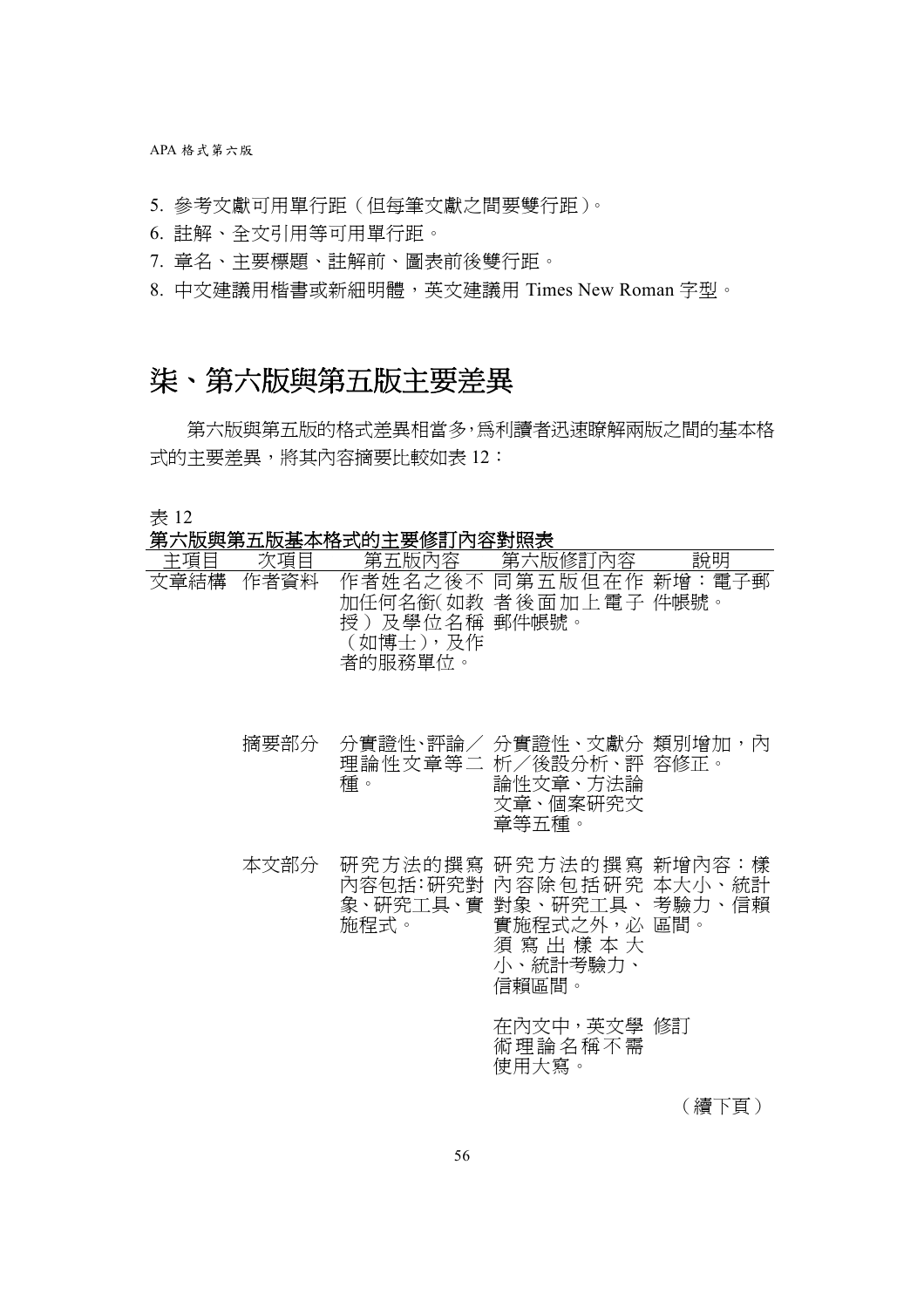APA 格式第六版

| 主項目       | 次項目                 | 第五版內容   | 第六版內容                                                                                                                           | 說明                                        |
|-----------|---------------------|---------|---------------------------------------------------------------------------------------------------------------------------------|-------------------------------------------|
| 參考文獻 期刊格式 |                     | 定。      | 無 數 位 識 別 碼 若該筆資料具有數 新增。<br>(DOI) 方面的規 位識別碼,則需將<br>數位識別碼標出,<br>數位識別碼後面不<br>需加句點。                                                |                                           |
|           |                     | (等人)。   | 作者在 6 位以內 作者在7位以內全 所列出的作者<br>全數列出,6位以 數列出,8位以上 數有改變。參<br>上 僅 列 出 前 6 僅列出前6位與最 考文獻中可列<br>位,並加上 et al. 後 1 位作者,中間 出的作者數為<br>加入。   | 7人。                                       |
|           |                     | 上網擷取日期。 | 線上文獻要註明 除非資料來源網 修訂。<br>站極不穩定,一律<br>不必寫出上網擷<br>取日期。                                                                              |                                           |
|           | 點                   | 的縮寫     | 出版社地 部分美國大都市 每一城市均必須 新增。<br>不需列出所在州 標示出所在州的<br>縮寫。                                                                              |                                           |
|           | 英文百科<br>全書或套<br>書格式 |         | 所引用之冊數若 新增。<br>僅一冊,需加註頁<br>碼                                                                                                    |                                           |
|           | 格式                  | 學地點。    | 學 位 論 文 作者 ( 年代 )。論 作者 ( 年代 )。論 修正中文格式<br>文名稱·○○大學 文名稱(未出版之 與英文格式相<br>○○研究所學位 碩/博士論文)。 符。未出版之<br>論文,未出版,大 ○○大學,大學地 碩/博士論文<br>點。 | 等字需加上括<br>號,並置於論<br>文名稱之後。<br>系所名稱省<br>略。 |
|           |                     |         |                                                                                                                                 | (續下頁)                                     |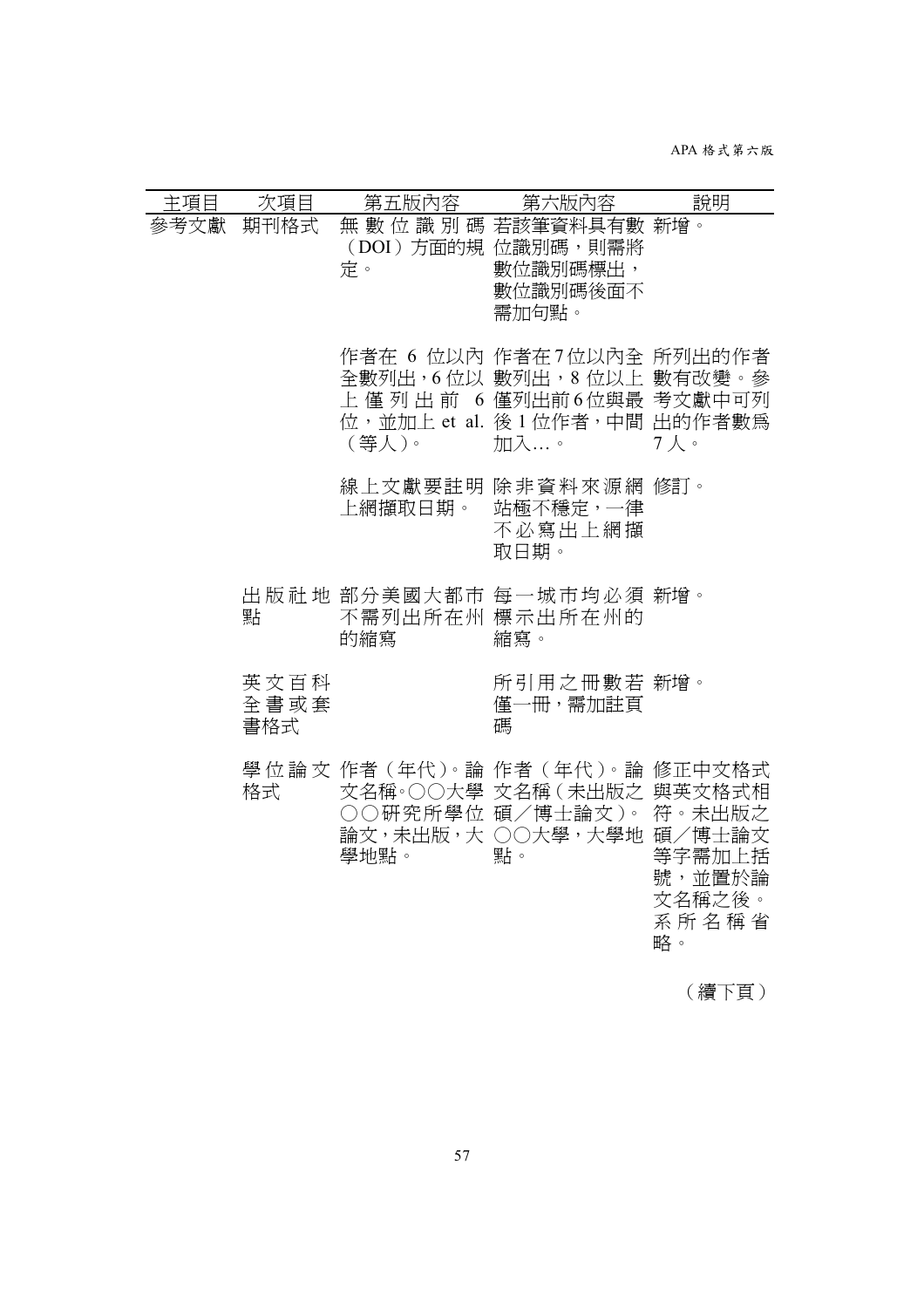APA 格式第六版

| 主項目  | 次項目       |                                                                                                | 第五版內容 第六版修訂內容                                                                                                                                   | 說明              |
|------|-----------|------------------------------------------------------------------------------------------------|-------------------------------------------------------------------------------------------------------------------------------------------------|-----------------|
| 圖表製作 | 標題        | 表的標號與標題 同第五版<br>分開,置於表的上<br>方;圖地標號與標<br>題同列,置於圖<br>下。                                          |                                                                                                                                                 | 本項不變,僅<br>再次強調。 |
|      | 製作格式      | 率等隔開。    不必用線隔開。                                                                               | 圖、表的底線用比 表的製作不變,圖 修訂。<br>較 粗 的 線 與 註 的標題與註解、資<br>解、資料來源、機 料來源、機率之間                                                                              |                 |
|      |           | 表格如果跨頁,除 同第五版。<br>最後一頁劃粗底<br>線外,其餘不必劃<br>底線(除非必要隔<br>開);次頁以後之<br>標號、標題省略,<br>但變項名稱等次<br>標題要維持。 |                                                                                                                                                 | 本項不變,僅<br>再次強調。 |
|      | 統計數字 統計符號 | 度。                                                                                             | 統 計 符 號 爲 斜 $p$ 値應標示精確値 新增<br>體, 但 ANOVA 等 (如 p =.03), 若統計<br>縮寫不使用斜報表無精確値,則<br>體;推論統計數 可標示 p < .05。另<br>據,要標明自由 外,統計考驗力、<br>95%的信賴區間應<br>一倂標明。 |                 |

# 捌、結語

APA 格式第六版的改變相當大,也給從事學術研究者帶來適應的困 擾,但為了因應各種新的資料形式,改變也就成為必須。大家熟悉並使用 新的格式之後,將帶給讀者極大的方便。

格式的建立不僅可以使初學者瞭解學術性文章應有的架構及內涵,有 利研究的進行;論文閱讀者也可透過既定格式,瞭解論文內容重點,且能 按圖索驥,快速取得想要瞭解的內容,有利於學術成果的傳播。